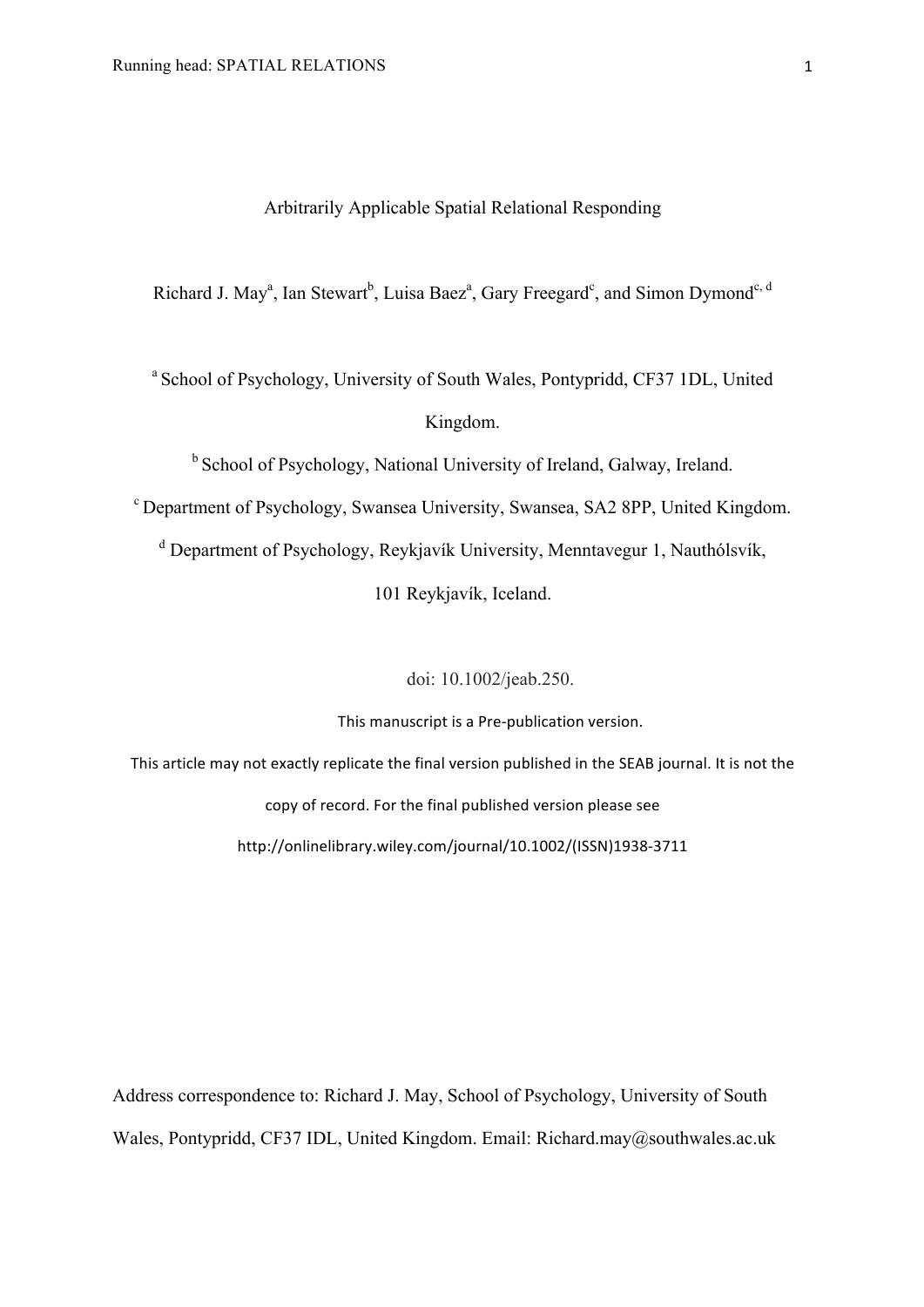#### Abstract

Spatial reasoning, in which a person infers novel spatial relationships based on trained relationships, can be conceptualized as arbitrarily applicable spatial relational responding. Here, we conducted two experiments to develop and validate, for the first time, a laboratory procedure to establish arbitrarily applicable spatial relational responding in adult humans. In Experiment 1, participants were trained on nonarbitrary spatial relational tasks designed to establish contextual cues for *left of, right of, above*, and *below*. Contextual cues were then used to train a series of arbitrary spatial relations involving four abstract shapes. Following training in a subset of arbitrary relations (A is *left of* B, B is *above* C, C is *right of* D), subsequent testing examined the emergence of untrained spatial relations (B is *right of* A, C is *below* B, D is *left of* C, D *is below* A and A is *above* D). When absent in initial tests, spatial relational responding was facilitated by a remedial training procedure incorporating nonarbitrary relational guidance. Participants showed patterns of spatial relational responding consistent with test relations. In Experiment 2, a variant reversal design yielded predictable, reversed spatial relational responses. Overall, the present procedures represent the first empirical demonstration of arbitrarily applicable spatial relational responding and thus, arguably, the first functional analytic model of spatial reasoning.

*Keywords*: spatial relations, relational frame theory, nonarbitrary, arbitrary, reversal, humans.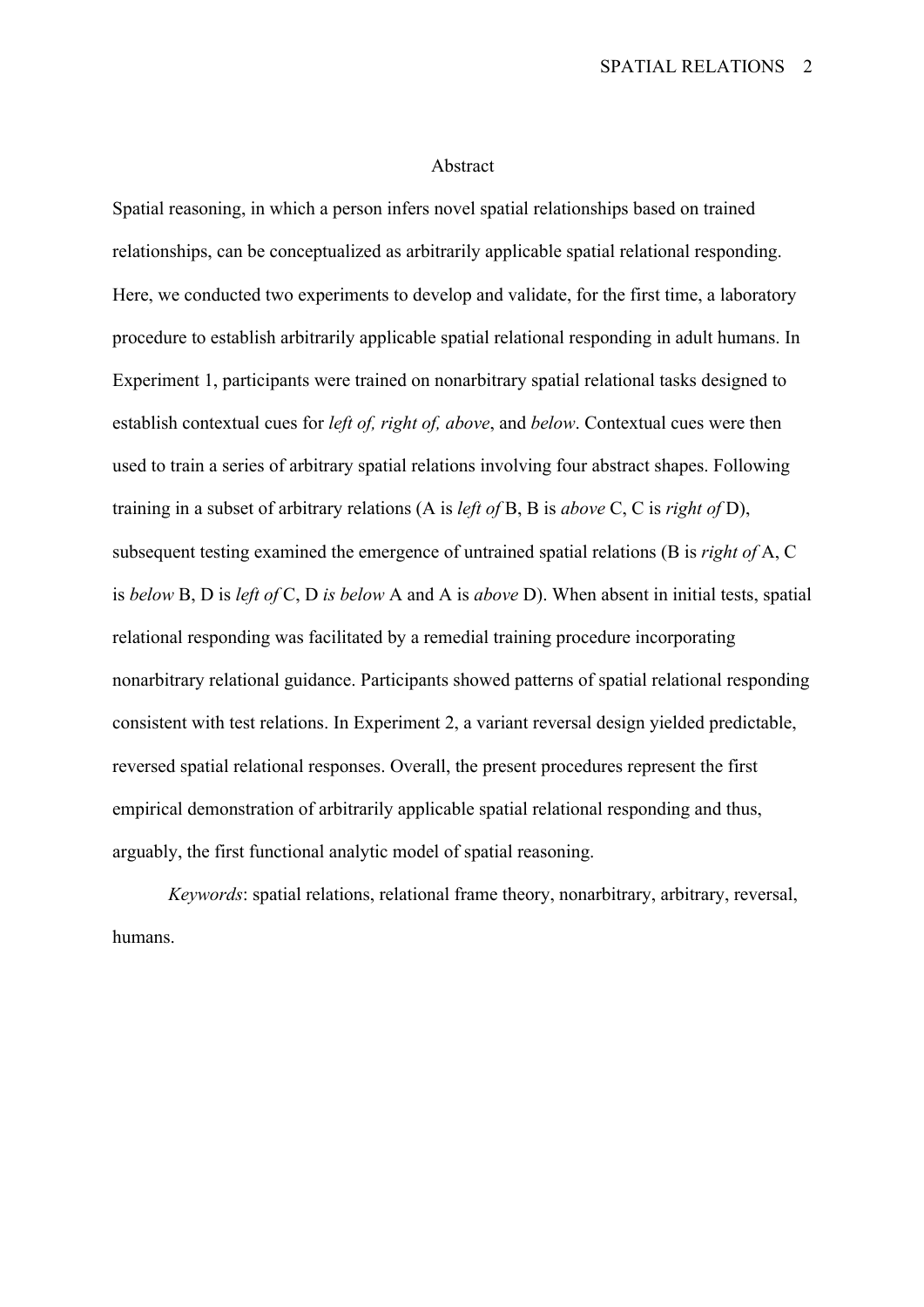Spatial reasoning is a domain of human activity that has received considerable attention from cognitive and developmental psychologists. One particularly well studied example is spatial transitivity, a form of *transitive inference* (TI), a phenomenon proposed to be an essential feature of problem solving and reasoning (Vasconcelos, 2008). In a typical spatial TI task, participants initially learn the spatial relationship between particular pairs of stimuli, such as, "A is left of B; B is left of C". TI is demonstrated when, as a result, they respond correctly or 'infer' the spatial relationship between pairs that were not directly encountered together during training, in this case, "A is left of C and C is right of A". This phenomenon has been studied extensively in the cognitive and developmental psychology literatures where it has been shown that humans readily engage in spatial TI and in accordance with a variety of complex spatial relational patterns (Klauer, Stegmaier, & Meiser, 1997; Krumnack, Bucher, Nejasmic, Nebel, & Knauff, 2011; Nejasmic, Bucher, & Knauff; 2015).

In general, developmentally focused researchers typically track the emergence of spatial TI and other forms of spatial reasoning over time (i.e., Pears & Bryant, 1990) or the relationship they have to intellectual development (i.e., Bryant, 1974), whereas cognitively focused researchers have used observations of such patterns to infer hypothetical mental structures (Halford, Wilson, & Phillips, 2010; Knauff, Strube, Jola, Rauh, & Schlieder, 2004). Such accounts propose that because information about the correct choices is not explicitly available from stimuli in actual physical relationships with one another in the testing context (and often in either the training or testing contexts), participants solving the tasks must rely on mental representations, models, or images of the stimuli in order to make the correct inferences (Gazes, Lazareva, Bergene, & Hampton, 2014). The aims and assumptions of these research paradigms differ from those of behavior analysis however. Behavior analytic researchers emphasize the need for scientific analysis to specify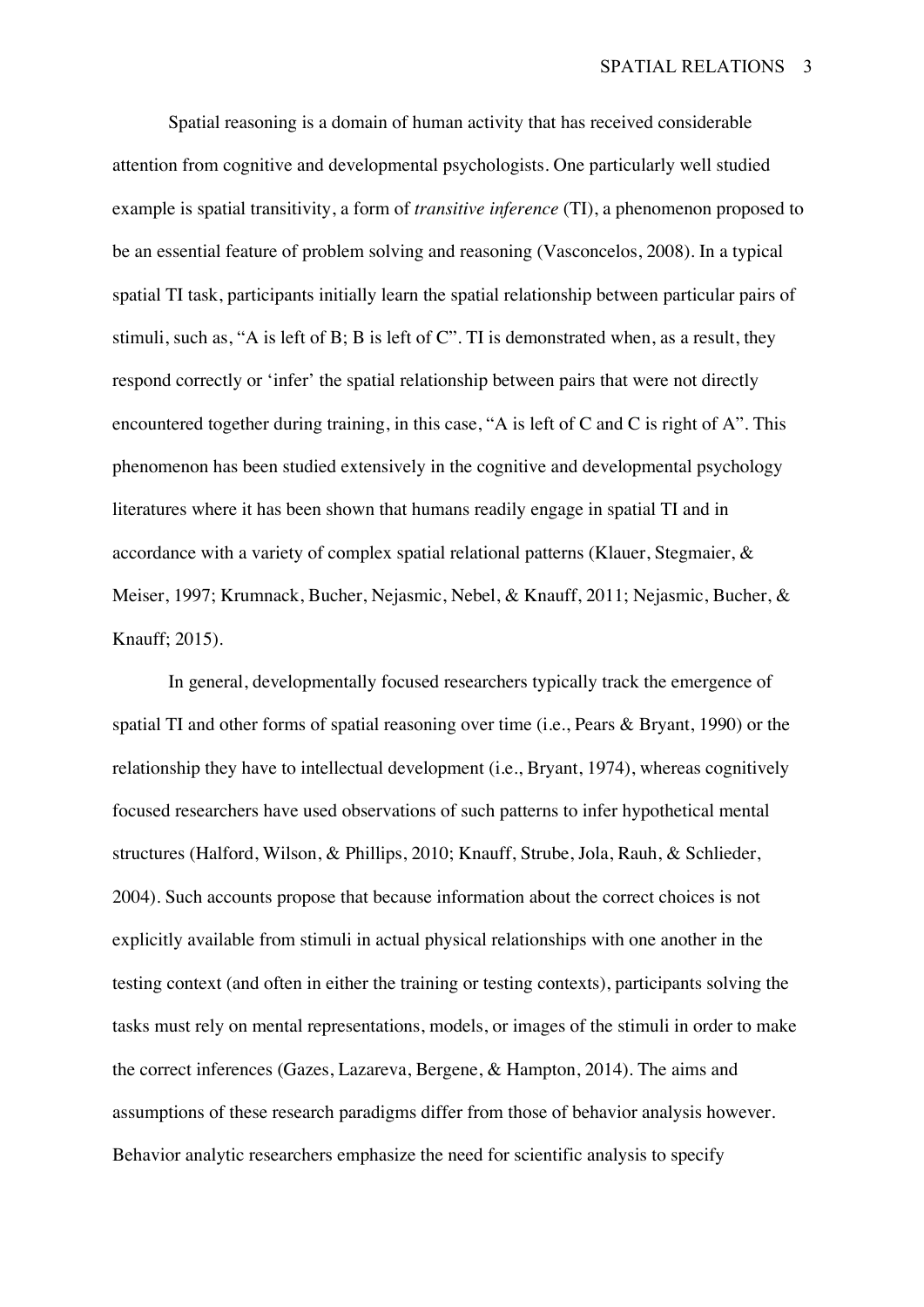manipulable variables in order to achieve *influence* over observable behavior (Hayes & Brownstein, 1986). In other words, they aim to provide a functional analytic account of the origins and development of behavior, including spatial reasoning.

Within behavior analysis, one way in which spatial reasoning can be interpreted is as a form of contextually controlled relational responding. Contextually controlled or arbitrarily applicable relational responding (AARR) refers to patterns of "relating" (responding to one stimulus in terms of another) that are controlled by relation-specifying contextual cues as opposed to the nonarbitrary properties of the relata involved (e.g., a dime is worth 'more than' a nickel despite being the physically smaller of the two coins; Hayes, Barnes-Holmes, & Roche, 2001; Stewart, 2016). Such cues typically acquire their discriminative properties, initially, in nonarbitrary contexts (see, for example, Berens & Hayes, 2007; Hayes, Fox, Gifford, Wilson, Barnes-Holmes, & Healy, 2001; Stewart & McElwee, 2009). A child may be taught, for example, to choose the bigger of two objects in the presence of an auditory stimulus such as "more" or "larger", and the smaller of two objects in the presence of "less" or "smaller". Soon, these cues can come to control a generalized pattern of relational responding applicable to any stimuli, no matter what their physical properties; hence the term 'arbitrarily applicable relational responding'. For example, a child with a sufficient history of exposure to the cues "more" and "less", on being told that "A is less than B and B is less than C", will derive (in accordance with a generalised pattern) that "B is more than A", and "C is more than B" (i.e., deriving a relation in the reverse direction from the provided one, sometimes referred to as *mutual entailment*), as well as that "A is less than C", and "C is more than A" (i.e., the combination of provided relations, sometimes referred to as *combinatorial entailment*; e.g., Berens & Hayes, 2007). These emergent outcomes occur despite the lack of any obvious physical comparative relation between A, B and C. The pattern of derivation is based instead on the contextual cues involved. Over recent years,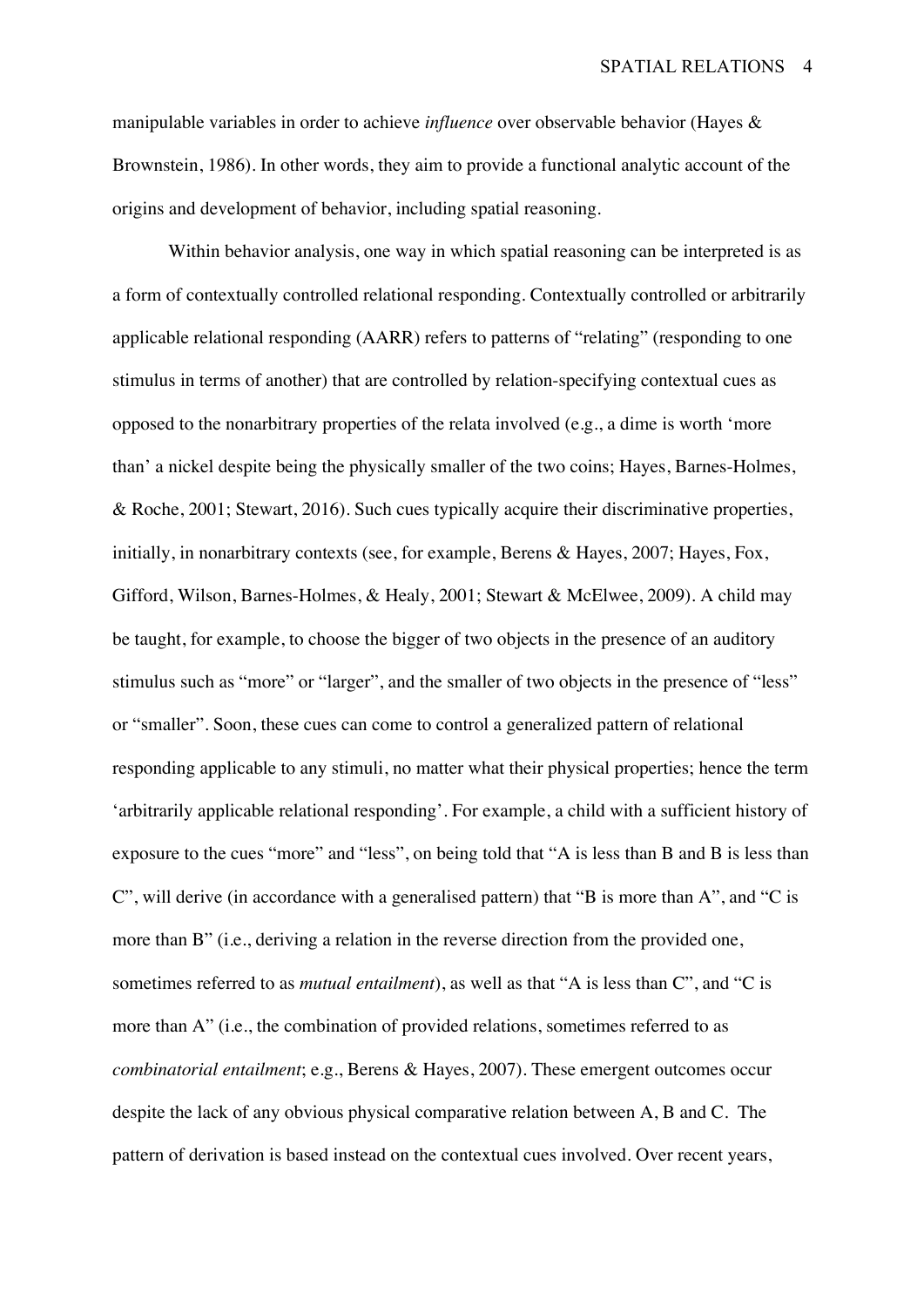behavior analysts have made substantial progress providing empirical demonstrations of different varieties of AARR (Dymond, May, Munnelly, & Hoon, 2010). Despite this, several key forms of AARR, including spatial relations, remain unexplored (e.g., Stewart, Tarbox, Roche, & O'Hora, 2013).

In accordance with this perspective, spatial relational responding likely develops initially as a purely nonarbitrary based form of relational responding. For example, a child might be taught to respond to stimuli in his or her current context in terms of physical location. For instance, he or she might learn to place objects physically above or below, in front of or behind, or to the left or right of other objects and things. After sufficient training with such physically based nonarbitrary relational responding, the child may derive spatial relations in accordance with spatial cues in the absence of further input from directly available physical properties, that is, show completely abstract or arbitrarily applicable spatial relational responding. As an example, consider someone who responds to the stimuli 'north', 'east', 'south', and 'west' as conventional cues for spatial relational responding. If this person is told that "B is two miles north of A", that "C is one mile east of B", and that "D is two miles south of C", then despite the fact that no absolute physical location has been specified for any of these arbitrary stimuli, the person should derive a variety of untaught spatial relations. For example, s/he should correctly answer questions such as, "If one was at C and wanted to get to B, which direction would one walk?" (in this case, by replying, "West"). S/he should also correctly answer questions requiring knowledge of several spatial relations, such as, "How would one get from A to D?": "Walk east for one mile" can be derived by combining the information provided in the three stated premises.

The aim of this study was to develop and validate the first functional analytic model of spatial reasoning, drawing on the general conception just outlined. Before describing the approach taken in more detail, however, we will first discuss an important distinction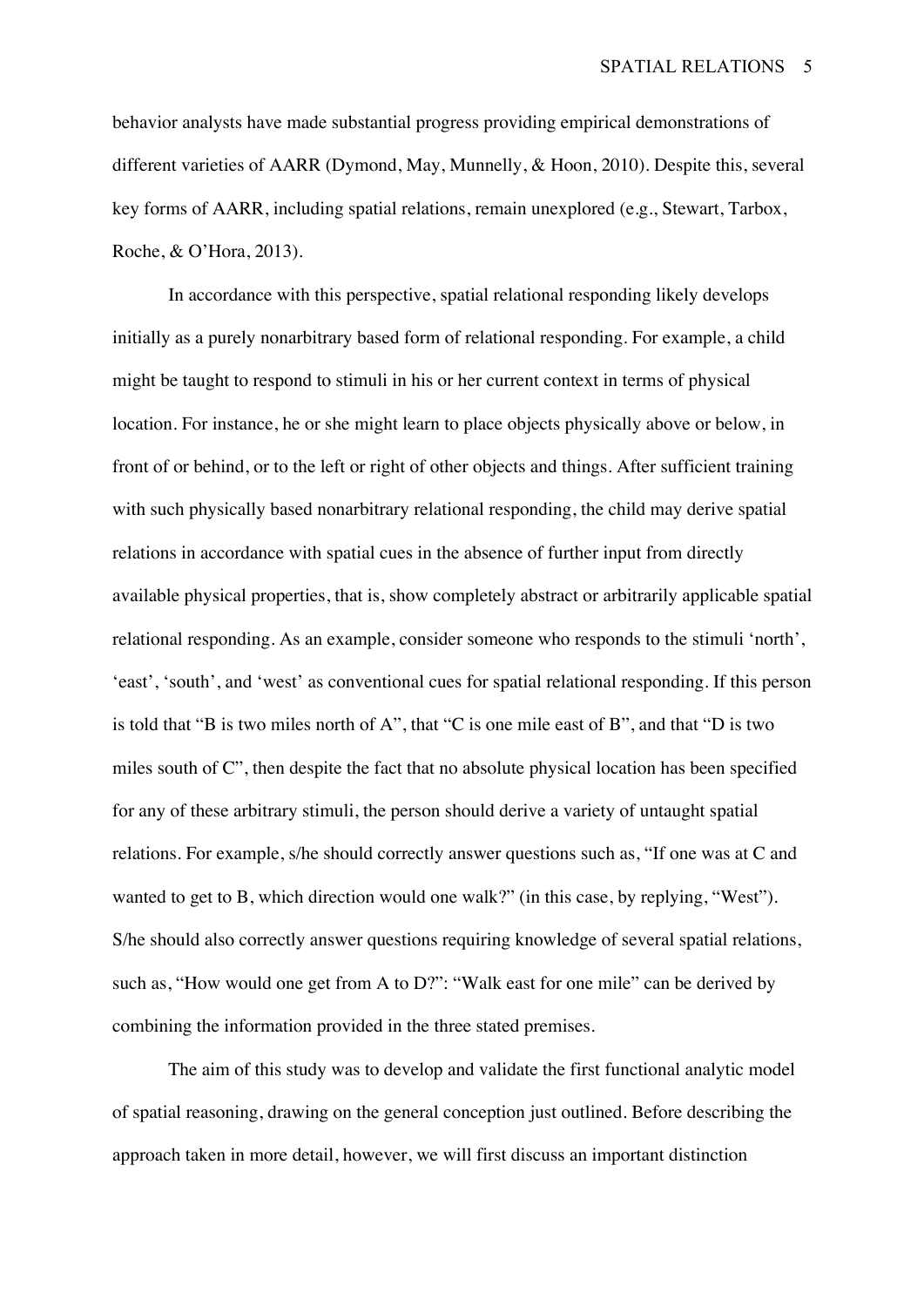between task types employed in examining spatial reasoning that is of relevance to the model to be described. As indicated above, studies investigating spatial TI in adults have often involved exposing participants to a series of verbal premises (e.g., 'A is to the left of B', 'B is to the left of C') during training, followed by test questions about stimulus pairs that were not explicitly given as one of the premises (e.g., "Where is A relative to C?") (e.g., Klauer et al., 1997). Meantime, research investigating spatial TI in children has involved the presentation of the physical positions of the premise pairs during training. For example, Andrews and Halford (2002) provided children with a series of five 'premise towers' consisting of pairs of different colored blocks. Following training, they were then tested on their ability to infer the relative position of the colors if they were to be placed into a larger block tower. That is, having been provided with a red block (top) yellow block (bottom) pair, and a yellow block (top), blue block (bottom) pair, participants were asked questions such as, "Which color will be higher up in the tower – the red one or the blue one?", in the absence of any further positional cues. The findings indicated that children as young as four responded correctly to these spatial reasoning tasks. In functional analytic terms, the first (adults) paradigm is an example of AARR alone (i.e., both the trained and derived relations are solely dependent on contextual cues; e.g., 'left'); or, in more conventional terms, it is purely 'abstract'. In contrast, the second (children) paradigm involves both non-arbitrary relational responding (i.e., the physical spatial relations used in training) as well as arbitrarily applicable relational responding (i.e., responding to the contextual cues presented in the question with a previously unseen and thus derived relation); in more conventional terms, this is a more 'concrete' task. In the current study, we focused primarily on modelling the purely abstract reasoning task, because this is a better representative of the type of reasoning that might be involved in complex reasoning and problem-solving and that predicts intellectual excellence in Science, Technology, Engineering, and Mathematics (STEM) domains (Lubinski, 2010; Wai,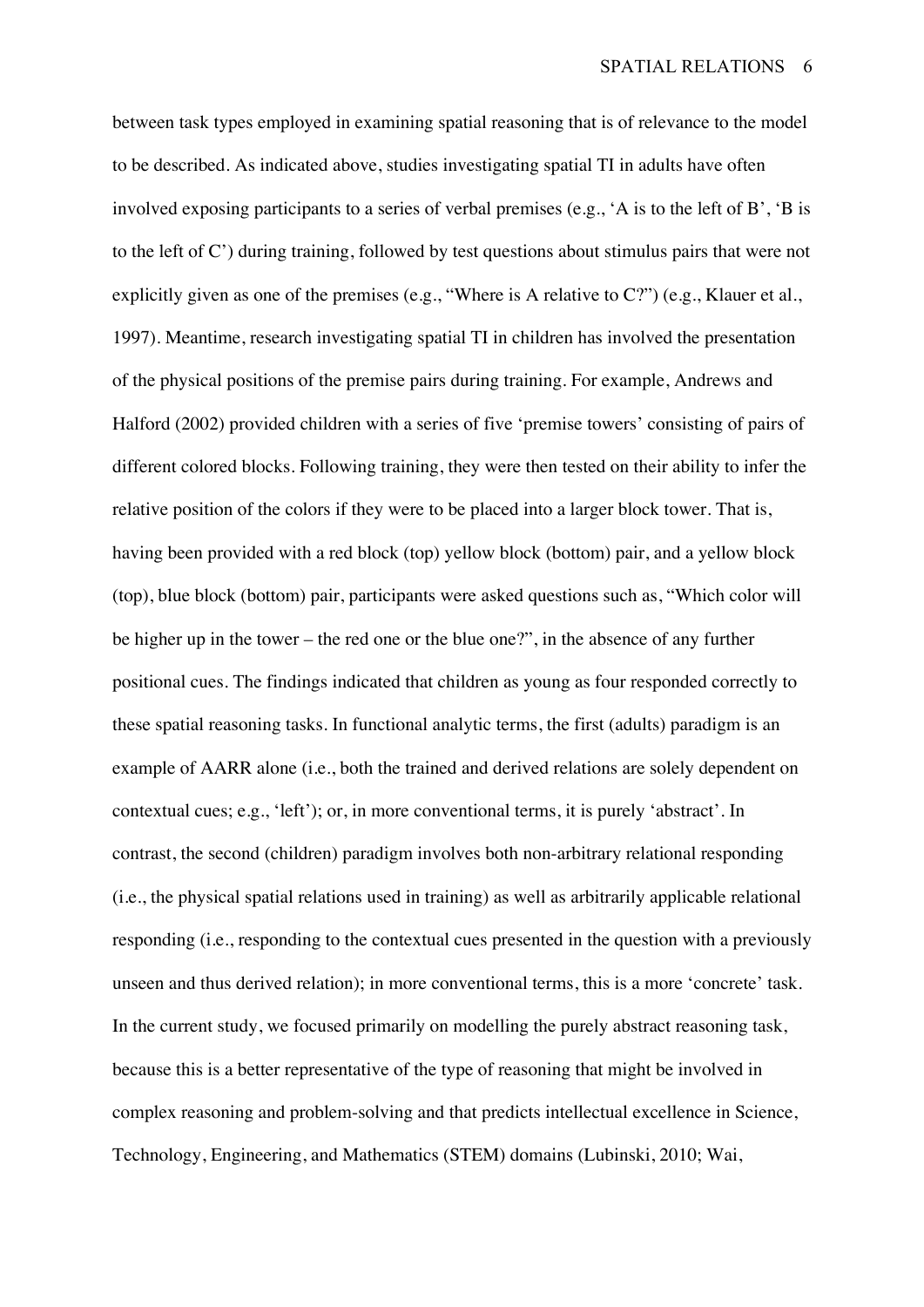Lubinski, & Benbow, 2009). Towards this end we focused on inducing participants to show arbitrarily applicable spatial relational responding in which both the trained and tested relations were based on contextual cues alone. At the same time, however, we also incorporated an element in the protocol that was more representative of the partly nonarbitrary paradigm, specifically, a training phase (Phase 4) introduced to provide 'remedial' training to participants failing the purely AARR stage.

In the current study, we adapted an existing automated protocol, the Relational Completion Procedure (RCP; Dymond & Whelan, 2010), to train and test arbitrarily applicable spatial relational responding in adult humans. The RCP has been employed in previous studies to show performances indicative of TI with comparative relations (Munnelly, Dymond & Hinton, 2010), as well as establishing equivalence (Dymond & Whelan, 2010; Walsh, Horgan, May, Dymond, & Whelan, 2014), and opposition relations (Bennett, Hermans, Dymond, Vervoort, & Baeyens, 2015; Dymond, Roche, Forsyth, Whelan, & Rhoden, 2007; Dymond, Ng, & Whelan, 2013). For the present purposes one important difference between the procedures employed here versus those in previous experiments concerns the nature of the relational response requirement. Previously, participants were required to drag and drop one or both of the *relata* in order to complete a statement involving both the *relata* and the *relation*. For example, Dymond and Whelan (2010) presented the following task in relational training: A OPPOSITE ?, and participants had to drag and drop one of the comparison relata (either the B, C, or D stimulus) into the available space. In the present experiments, participants were taught to drag and drop the specific *relation*  contextual cue (cf. Lipkens & Hayes, 2009). For example, when presented with A and B (i.e., the relata), participants had to select one of four comparison stimuli which correctly specified the relationship between them (i.e., *left of, right of, above* or *below*).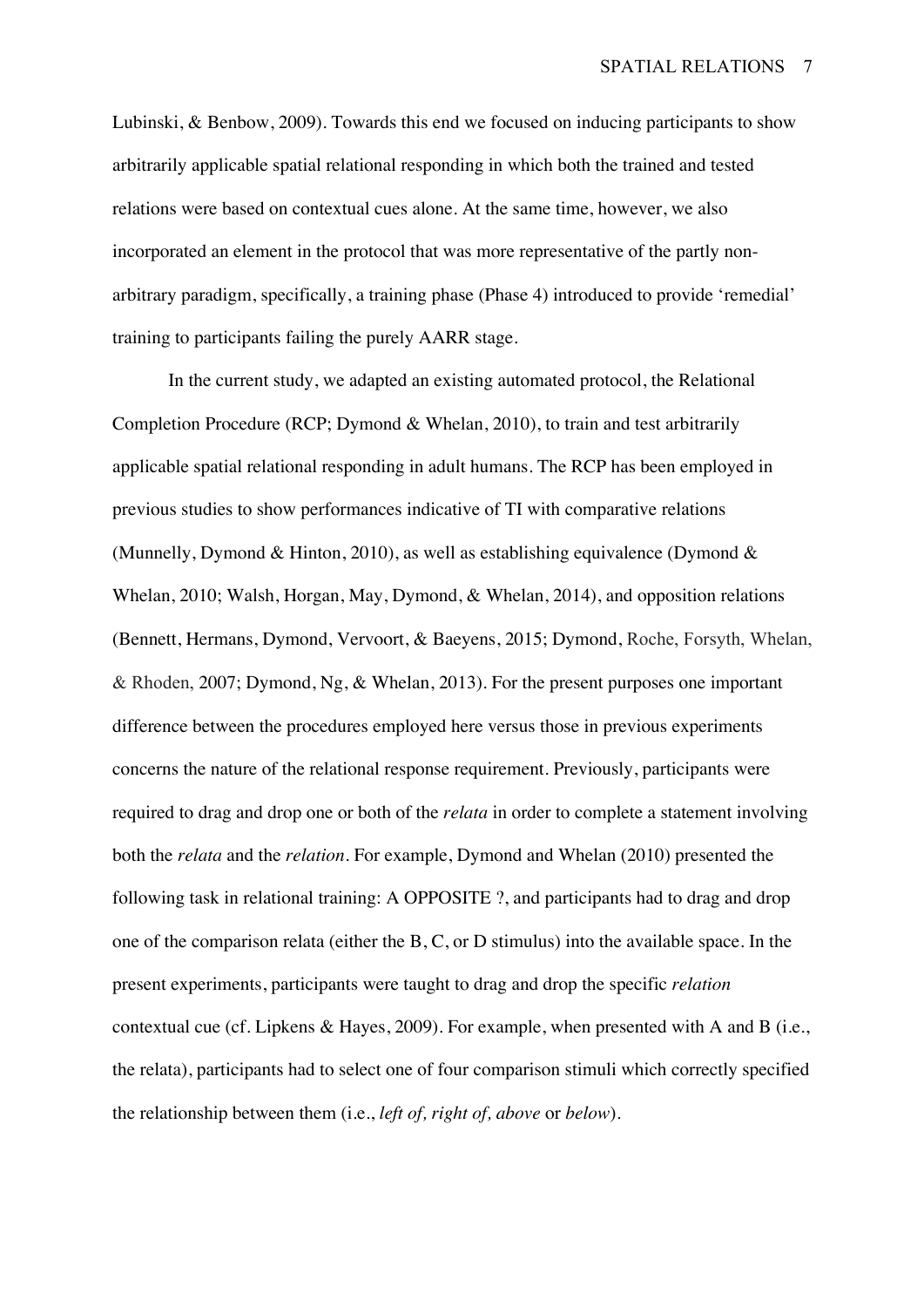Phase 1 of Experiment 1 established contextual cues for the relations, "left of", "right of", "above", and "below" by training participants to select one of four nonsense trigrams depending on the relative positions of two onscreen stimuli. In Phase 2, the contextual cues were used to train and test a novel arbitrary spatial relational network. The network consisted of three directly trained relations, or premise pairs, and three mutually entailed and two combinatorial entailed test relations (see Table 1). Where necessary, remedial training was incorporated to facilitate spatial relational responding, if absent following initial training.

Remedial training involved two changes to the training and testing. First, participants were provided with additional nonarbitrary support during the training of the premise pairs. That is, during these trials the respective stimulus pair appeared on the screen in their corresponding spatial positions. Second, feedback was provided for all responses. These two adaptations were consistent both with the documented facilitative effect of providing nonarbitrary support and feedback for relational responding across multiple exemplars (Barnes-Holmes et al., 2001; Walsh et al., 2014; Berens & Hayes, 2007), and the findings within the broader literature on spatial TI suggesting that providing the positions of the premise pairs during training facilitates correct responding in children (Andrews & Halford, 2002; Pears & Bryant, 1990). Upon completion of remedial training with one set of stimuli, participants were trained and tested with a novel set.

Experiment 2 replicated the procedures from Experiment 1 but extended the analysis by incorporating a reversal component into the research design. Specifically, following successful spatial relational responding, each member of the stimulus set was reassigned to a new network location. Contingent upon criterion-level relational responding in the reassigned network, the participants were then given training and testing with the stimuli in the original network locations.

## \*\*\*INSERT TABLE 1 HERE\*\*\*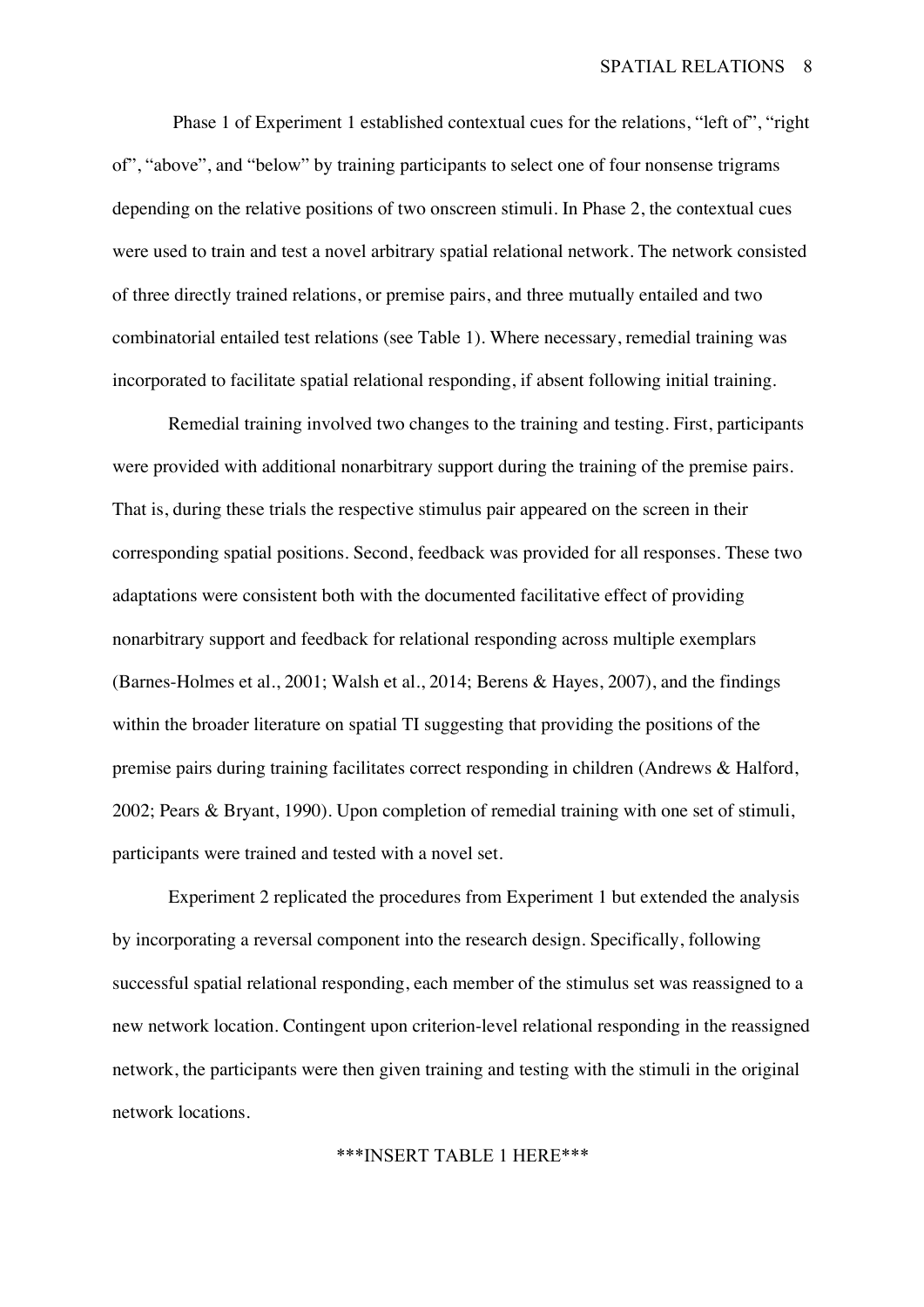#### **Experiment 1**

### **Method**

## **Participants**

Four experimentally naive participants (3 females, 1 male), aged between 20 and 32 years old, were recruited through personal contacts as well as a university-wide email call for volunteers. Participants did not receive compensation and all provided informed consent.

## **Setting and Materials**

Sessions took place in a small room containing only a table, chair, touch-screen monitor, and computer programmed in Visual Basic.NET© that controlled all stimulus presentations and recorded all responses. The experimenter attended all sessions but sat outside the room. Participants were not permitted to take any belongings into the testing room. P1, P2, and P3 all engaged in a single training/testing session that lasted between 60 and 90 minutes. P4 engaged in two training/testing sessions that lasted approximately 60 minutes each. Four nonsense trigrams (PAF, CUG, VEC, and JOM) were employed as contextual cues for 'Left of', 'Right of', 'Above', and 'Below', respectively. During the nonarbitrary training and testing, stimuli (S1-S6) consisted of six pictures of common objects (see Figure 1) obtained from the Microsoft © Clipart directory. During the arbitrary training and testing, stimuli consisted of eight Wingdings characters. The stimuli were randomly partitioned into two sets of four stimuli. Each stimulus within each set was then assigned to a position in the to-be-trained relational network. This resulted in two stimulus sets consisting of the following set and position designations: Set 1: A1, B1, C1, D1; Set 2: A2, B2, C2, D2. For the purposes of clarity, letters denote the stimulus position in the network  $(A = top \, left, B)$  $=$  top right,  $C =$  bottom right, and  $D =$  bottom left) and the numeral denotes the set number (see Figure 2). All stimuli were approximately  $40 \text{ mm}^2$ . The trials for nonarbitrary and arbitrary relational training and testing are described using the following convention: The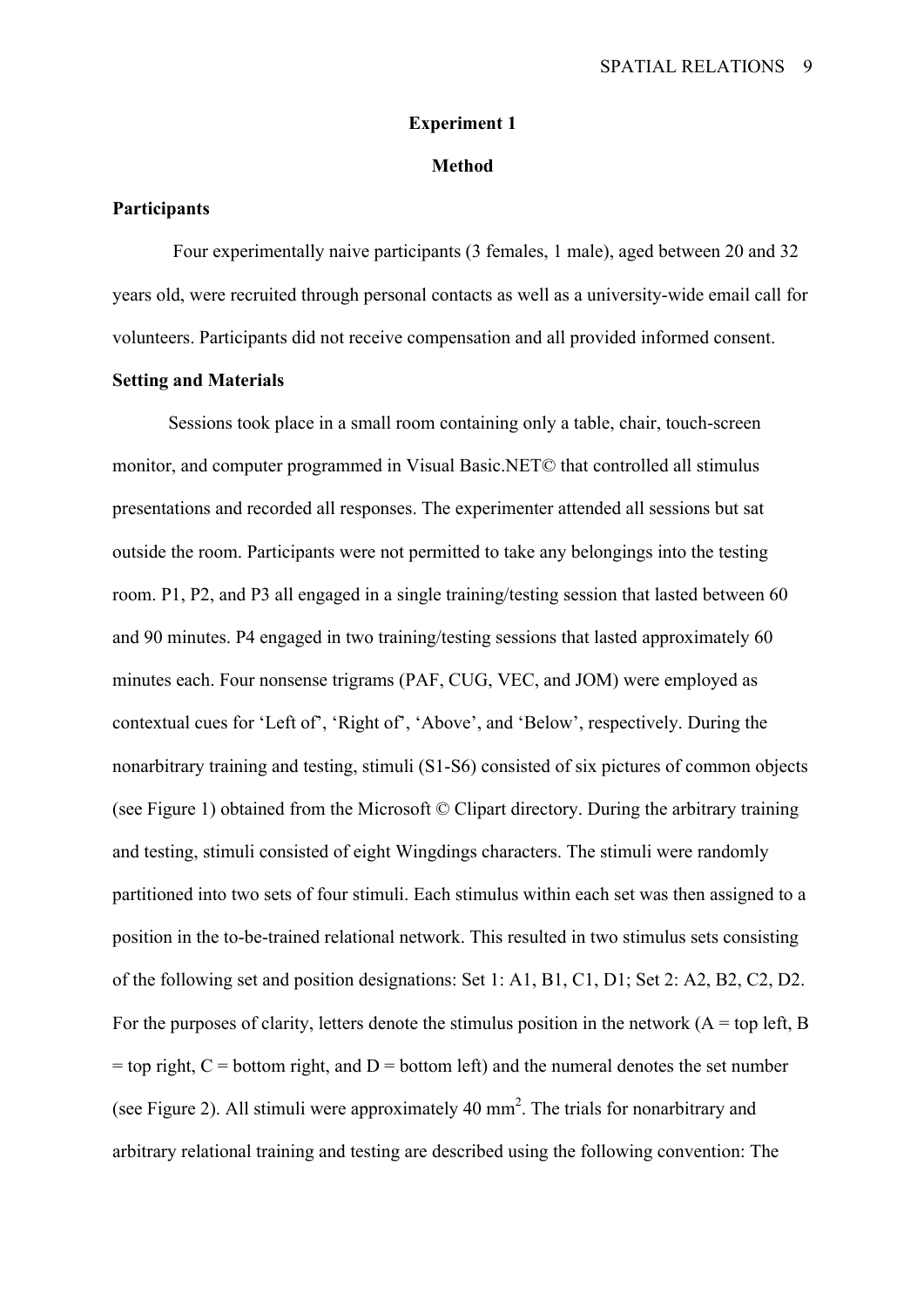first sample stimulus appears in capitals, followed by the second sample stimulus, and then by the correct comparison stimulus (a contextual cue) which is shown in brackets. For example, the notation B1/C1 [*above*] indicates that in the presence of the sample stimuli B1 (first) and C1 (second), the contextual cue *Above* (rather than one of the alternative cues *Right of, Left of,* or *Below*) was designated correct.

## \*\*\*INSERT FIGURE 1 HERE\*\*\*

#### **Procedure**

Experiment 1 consisted of four phases (see Table 2). Phase 1 involved nonarbitrary relational training (and testing) designed to establish four nonsense syllables as contextual cues for (nonarbitrary) spatial relational responding. Phase 2 employed the cues established in Phase 1 to train an arbitrary spatial relational network. Phase 3 tested for spatial relations that might be derived based on the arbitrary spatial relational network trained in Phase 2. Phase 4 consisted of a remedial training phase designed to facilitate relational responding for participants who had failed Phase 3.

## \*\*\*INSERT FIGURE 2 HERE\*\*\*

**Programmed Consequences.** Feedback for correct responding involved the word "Correct" being displayed for 1 s beneath the selected stimuli. Feedback for incorrect responding involved the word "Incorrect" being displayed for 1 s beneath the selected stimuli. In both cases, the stimuli and the text were presented inside a yellow rectangle. In addition, a progress bar was present at the bottom center of the screen. The progress bar appeared concurrently with the appearance of comparison stimuli and remained onscreen until the onset of the intertrial interval (ITI), during which the entire screen was blank. The progress bar was designed to give participants feedback on how far they had progressed through a phase. During phases in which reinforcement was not available for responses (e.g., Phase 1c and Phase 3) the bar filled incrementally following each participant response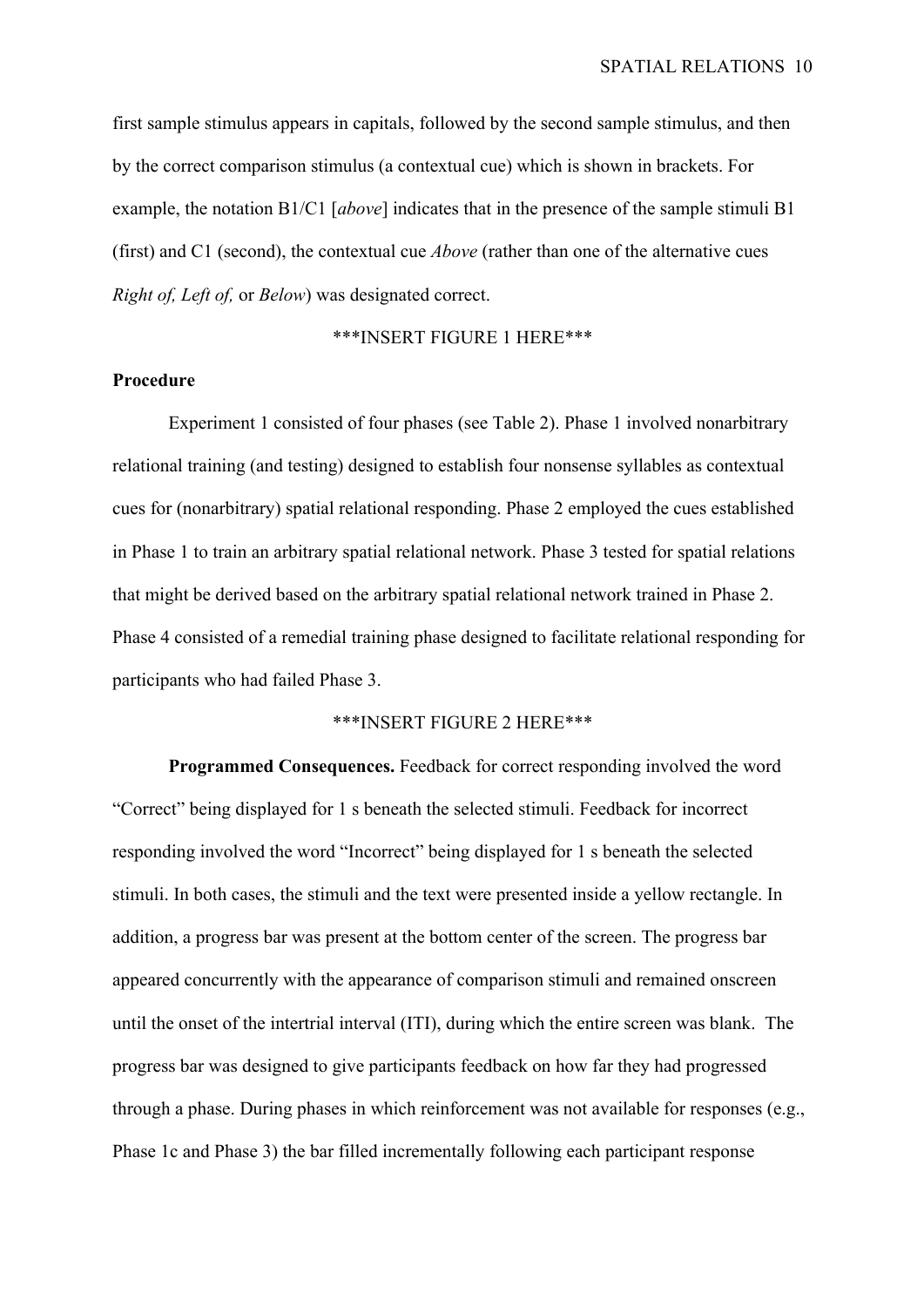regardless of whether a correct or incorrect selection was made. This was explained to participants during pre-phase instructions.

#### \*\*\*INSERT TABLE 2 HERE\*\*\*

**Phase 1: Nonarbitrary relational training**. Phase 1 established the four trigrams as contextual cues for left of, right of, above and below. Phase 1 included three stages (1a, 1b and 1c). Stages 1a and 1b involved contextual cue training of increasing complexity. In Stages 1a and 1b, participant responses were followed by feedback (either correct or incorrect) while in Stage 1c, which served as a test phase, feedback was not provided.

Prior to the onset of Phase 1a, participants were presented with the following onscreen instructions:

*In a moment a number of pictures will appear on the screen. Two pictures will appear at the top of the screen followed by four nonsense words at each corner. Your task is to drag and drop one of the words into the blank space to complete a statement about the two pictures at the top of the screen. You will be asked to confirm or cancel your selection. There will always be a correct and an incorrect answer. Initially you will be given feedback on your selections, later you will not. Your aim is to get as many correct as possible. The bar at the bottom indicates your progress through the phase of the experiment; it does not indicate whether an answer was correct or incorrect. Please press start if you wish to continue.*

Once the participant pressed 'start', stimuli were sequentially presented on the screen. Phase 1a began by training participants in S1/S2 [left of] trials. First, a stimulus (S1) appeared in the top half of the screen slightly to the left of center, followed 1s later by a second stimulus (S2) which appeared to the right of the first stimulus. Following a further 1s delay, all remaining stimuli appeared on screen; the four contextual cues (trigrams) appeared simultaneously in each corner of the screen, along with duplicates of S1 and S2 which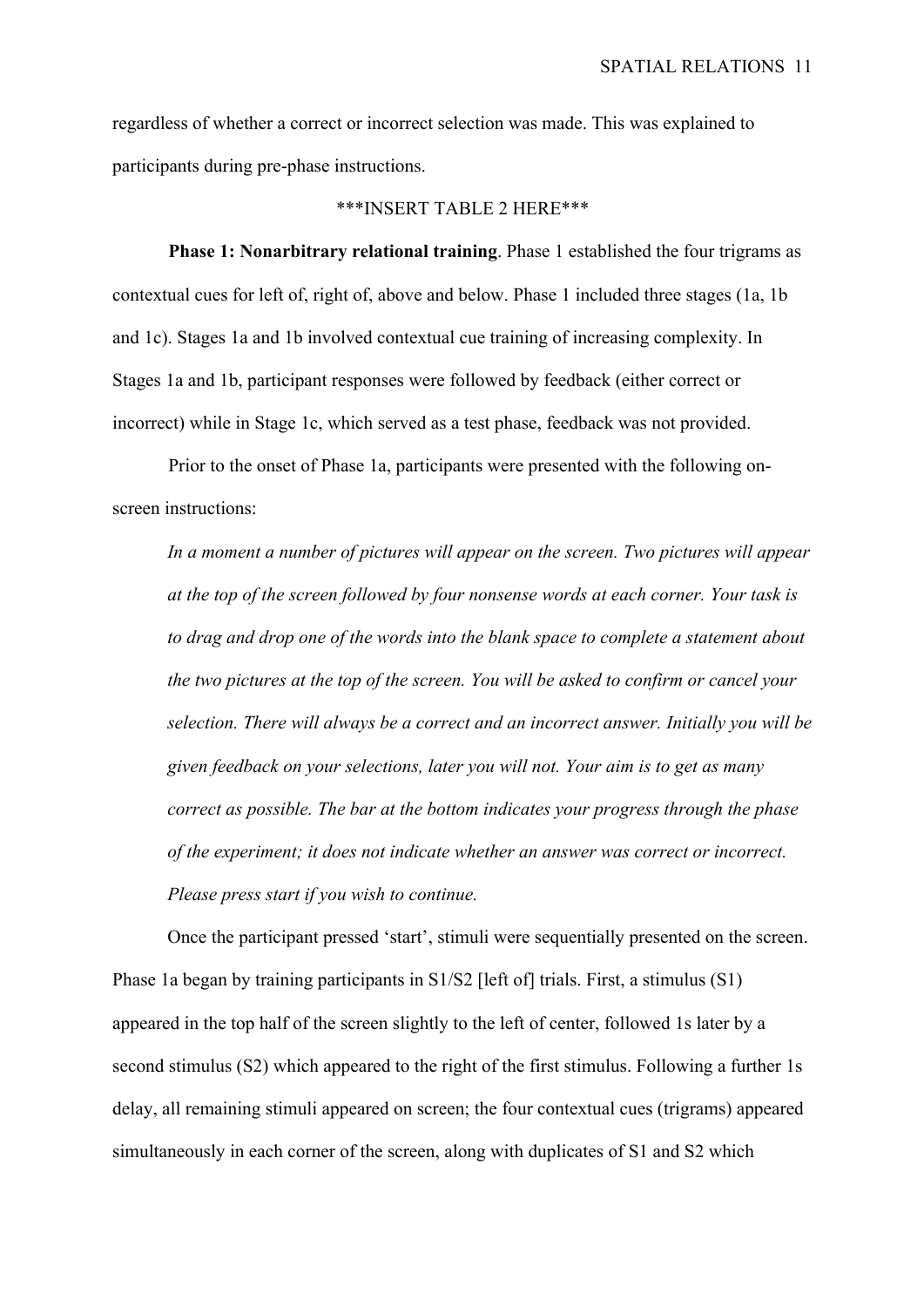appeared either side of a horizontal black line. S1 and S2 were presented in the same order (left to right) in which they appeared at the top of the screen (see Figure 3 for the stimulus presentation sequence). The progress bar appeared at the same time as the four contextual cues. Participants were required to drag and drop one of the trigrams onto the horizontal line shown between S1 and S2. The correct trigram was indicated by two features of the trial presentation; first, the relative spatial positions of S1 and S2 in the top half of the screen (i.e., S1 was physically left of S2); second, the position of S1 and S2 relative to the horizontal line in the bottom half of the screen. The stimulus presented first (in this case S1) had to be judged relative to the stimulus presented second. Once participants had selected the trigram, they were then prompted to confirm their selection. The three remaining trigrams were removed from the screen, and two rectangles, measuring approximately100 mm x 40 mm, appeared side-by-side directly underneath the horizontal line but above the progress bar. The rectangle to the left was colored green and contained the text 'Confirm'. The rectangle to the right was colored red and contained the text 'Cancel'. If participants selected 'Confirm', they were given feedback on their selection, while if they selected 'Cancel', the chosen trigram was removed from the line and repositioned in the respective corner from which it had been dragged. Following the confirmation of a selection, the feedback screen appeared for 1 s. This was followed by a 3 s ITI in which all stimuli were cleared from the screen, before the onset of the next trial. In all training and testing sessions, the order of trials, and the position of the comparison stimuli, was quasi-randomized.

During Stage 1a, S1/S2 [left of] trials were presented in a block of eight trials. Participants were required to meet a criterion of 7 out of 8 correct responses (87%) in order to progress to the next stage of Phase 1a. Upon meeting criterion, they were presented with blocks of eight trials involving S1/S2 [above] trials. Here, S1 appeared in the top half of the screen in the center, followed 1s later by S2, which appeared directly underneath S1. All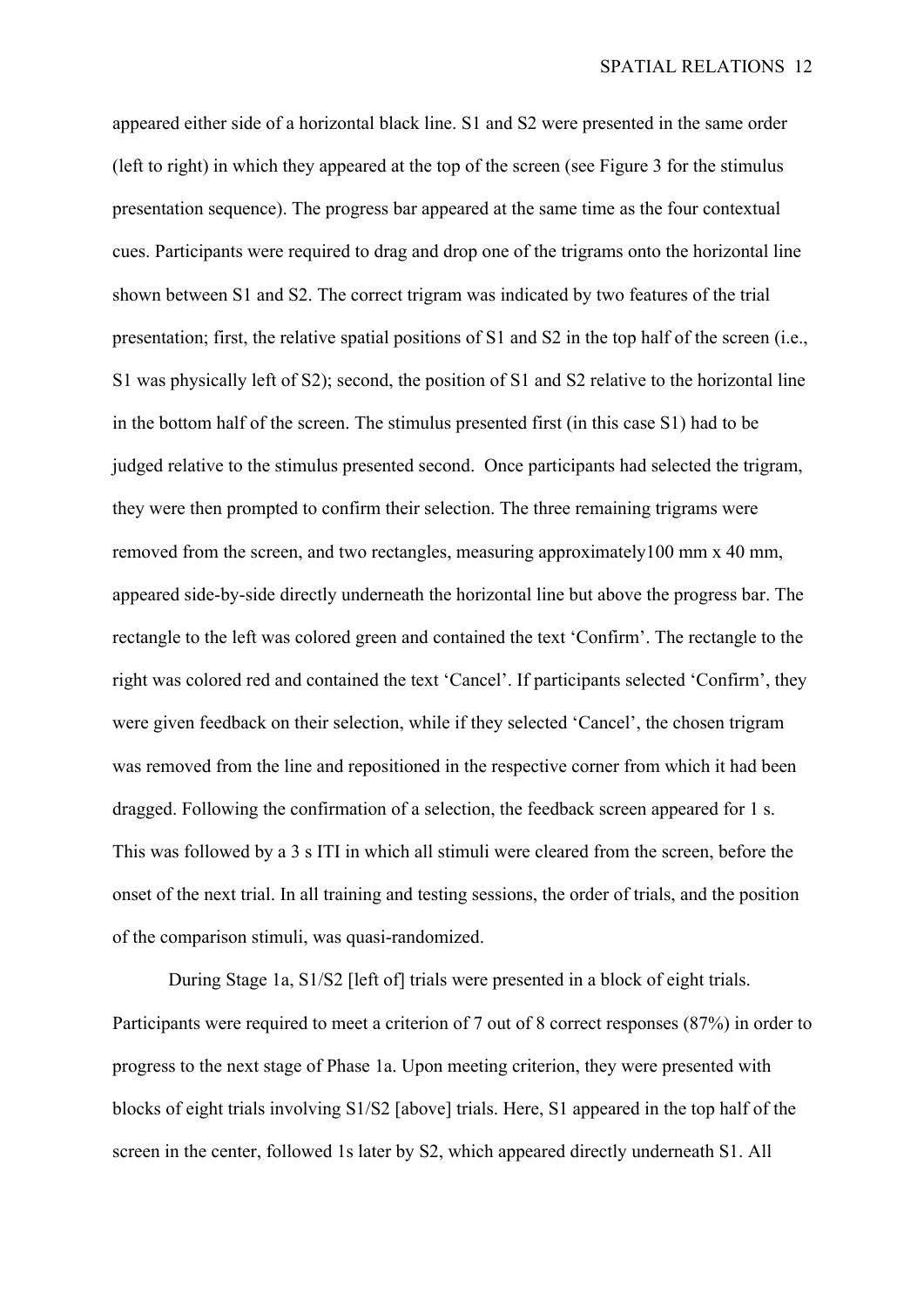other aspects of the trial presentation were the same as before. Participants were presented with S1/S2 [above] trials in isolation until they had met a criterion of 7 out of 8 correct responses in one trial block. Upon mastery, participants were given training in S1/S2 [left of] and S1/S2 [above] trials in a mixed block of eight trials in which each trial type was presented four times. Following criterion level responding (7 out of 8 correct responses) in the mixed training, participants began S1/S2 [below] training. Here, S1 appeared in the center of the top half of the screen, followed 1s later by S2, which appeared directly above S1. All other aspects of the trial presentation were administered as before. Training continued until participants demonstrated mastery of 'below' relations (7 out of 8 correct in one trial block) at which point they progressed to mixed training of 'left of', 'above', and 'below' contextual cue training involving a 12-trial blocks of S1/S2 [left of], S1/S2 [above], and S1/S2 [below] trials, in which each trial type was presented four times. Upon mastery of the mixed training (11 out of 12 correct in a single block), participants progressed to training with S1/S2 [right of] in blocks of 8 trials. During S1/S2 [right of] trials, S1 appeared in the top half of the screen slightly to the right, followed 1s later by S2, which appeared to the left of S1. Participants completed Stage 1a when they met the criterion of 87% correct (7 out of 8) in the final training block, which involved a mix of S1/S2 [left of], S1/S2 [above], S1/S2 [below], and S1/S2 [right of] trials, presented twice each.

Upon meeting criterion for Stage 1a, participants progressed to Stage 1b. Stage 1b consisted of a block of mixed trial types identical to the final trial block of Stage 1a with two exceptions. First, S1 and S2 were replaced by two new stimuli: S3 and S4. Second, Stage 1b involved the introduction of trials in which the order of the stimuli in the relational statement was systematically varied. For example, participants were presented with S3/S4 [left of] trials in an analogous fashion to Stage 1a, but were also presented with S4/S3 [right of] trials. Participants met criterion when they had responded at 87% accuracy (7 out of 8 correct) to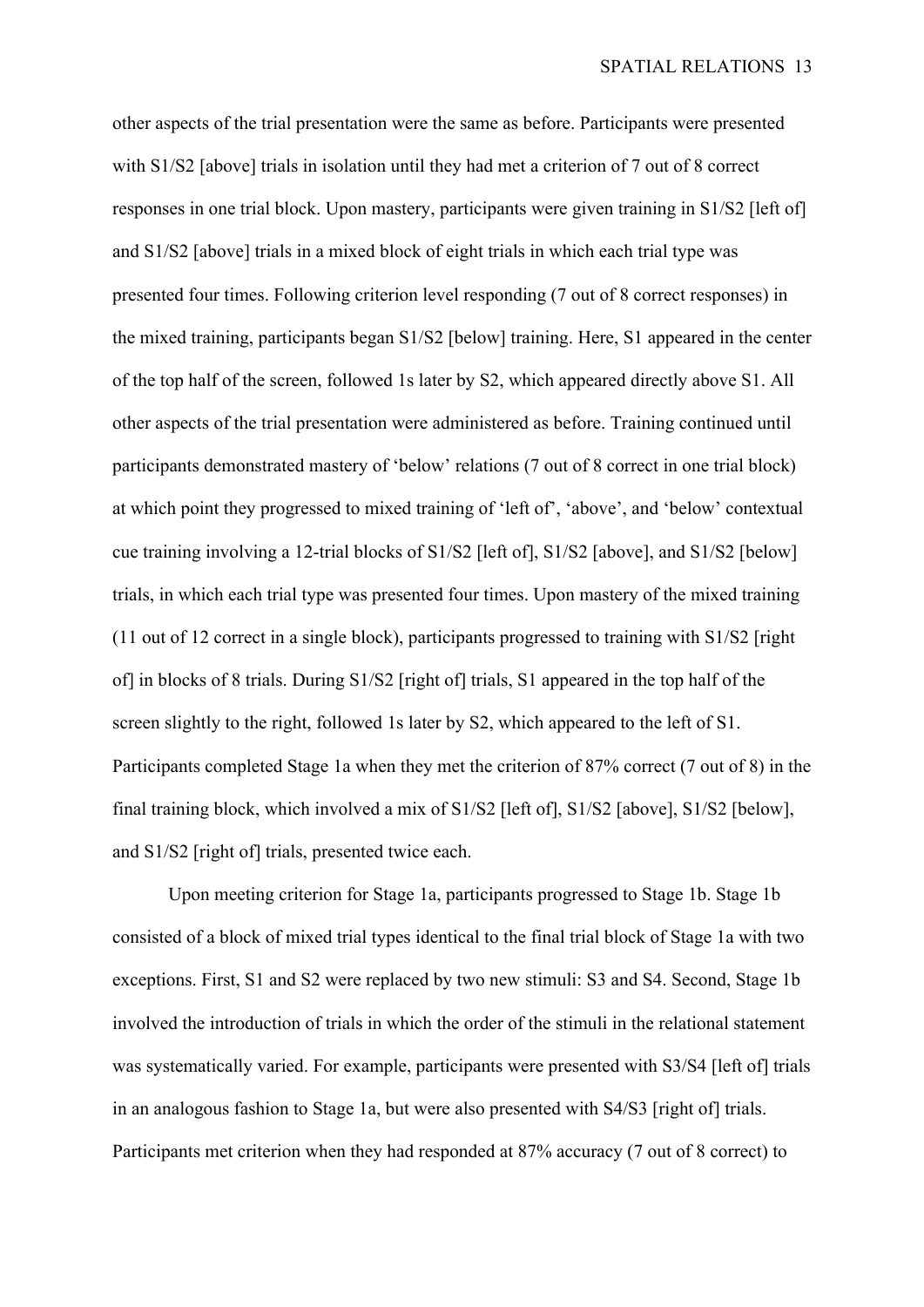one block of eight trials containing one presentation of all possible stimulus combinations with S3 and S4 (e.g., S3/S4 [left of], S3/S4 [above], S3/S4 [below], S3/S4 [right of], S4/S3 [left of], S4/S3 [above], S4/S3 [below], and S4/S3 [right of]).

## \*\*\*INSERT FIGURE 3 HERE\*\*\*

In the final stage of Phase 1 (1c), participants responded to a block containing the same trial types as encountered during Stage 1b except that S3 and S4 were replaced by two novel stimuli, S5 and S6 (S5/S6 [left of], S5/S6 [above], S5/S6 [below], S5/S6 [right of], S6/S5 [left of], S6/S5 [above], S6/S5 [below], and S6/S5 [right of]). No feedback was provided during Stage 1c. Participants were required to achieve a score of 88% correct (7 out of 8 correct) in order to progress to Phase 2. They were provided with eight opportunities to meet the mastery criterion for each stage before being prompted to contact the experimenter.

**Phase 2: Arbitrary relational training**. Participants were presented with Phase 2 immediately after reaching criterion with Phase 1. The aim of this phase was to train an arbitrary spatial relational network using the trigrams established as contextual cues in Phase 1. Three relations were trained; A1/B1 [left of], B1/C1 [above], and C1/D1 [right of]. These three relations were selected because this combination represented the minimum number of trained relations required to test for both mutually entailed and combinatorial entailed relations across all four stimuli. Prior to commencing Phase 2 participants were provided with the following instructions.

*In this part of the experiment you will be presented with a statement to complete. However, you will have to work out the right answer without the appearance of any additional picture stimuli. Sometimes you will be told whether your selections are correct and other times you will not. There is always a correct and incorrect answer. Try to get all the tasks correct. Press 'start' to continue.*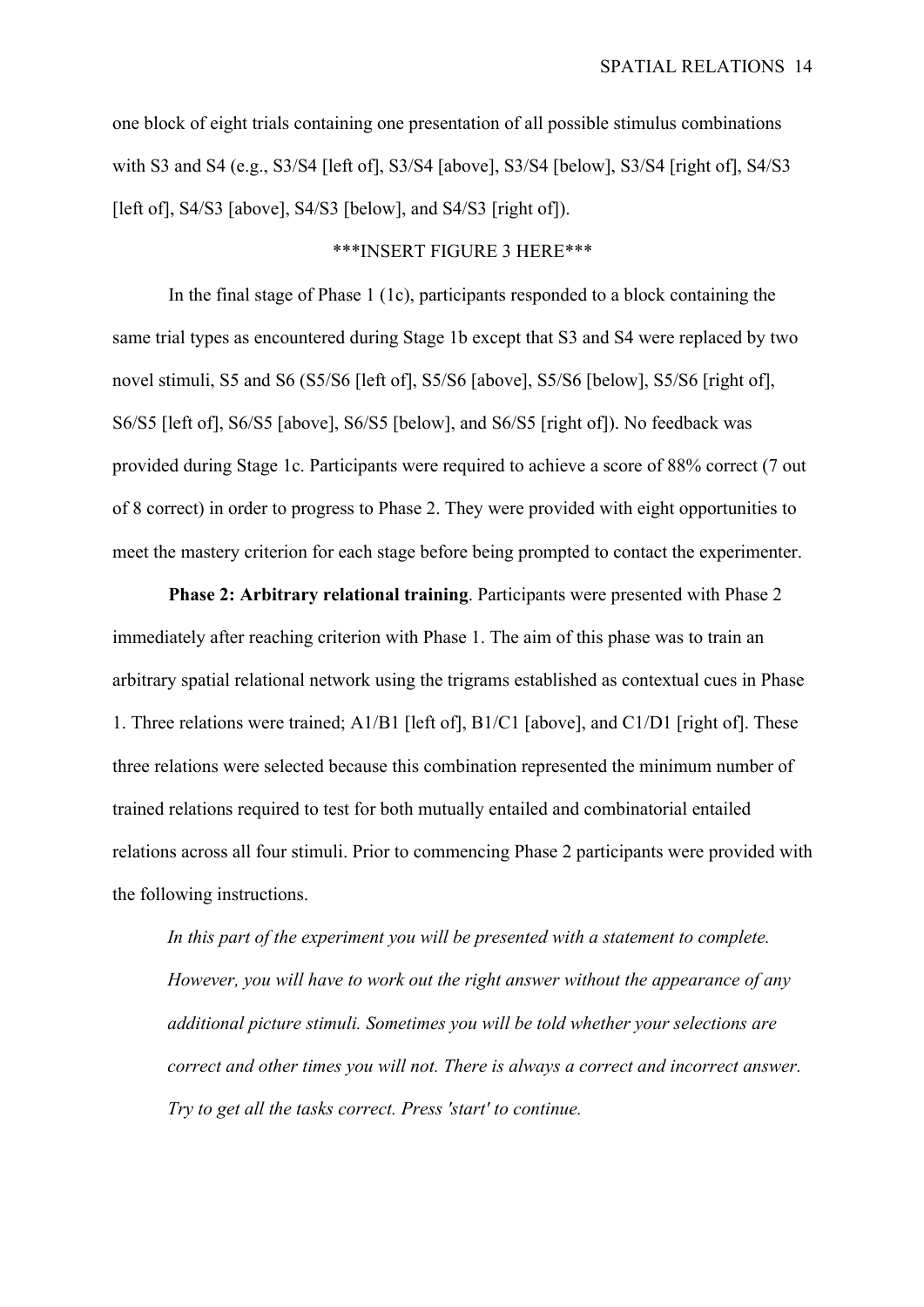During Phase 2 trials, a screen simultaneously presented the four contextual cues in each corner and two stimuli were presented at the bottom of the screen separated by a horizontal line in an identical fashion to Phase 1. In contrast to Phase 1, however, no additional stimuli appeared on the screen. Participants were required to drag and drop one of the contextual cues onto the horizontal line and to then confirm their selection (see Figure 4 for the stimulus presentation sequence). All responses were followed by feedback. Trial blocks consisted of 12 trials with each relation presented four times. To meet criterion for this phase of training, participants were required to respond correctly to 12 out of 12 trials (100%) within a single block. Failure to achieve criterion resulted in the participant beginning the training block again. Participants were provided with six opportunities to pass Phase 2.

### \*\*\*INSERT FIGURE 4 HERE\*\*\*

**Phase 3: Arbitrary relations posttest.** Upon reaching the Phase 2 criterion, participants were immediately presented with a posttest. The purpose of this phase was to determine whether the arbitrary training provided in the previous phase would result in spatial relational responding. Testing occurred in a block of 32 trials. Twelve of these tested the relations trained in Phase 2 while the remaining 20 tested the following derived relations: B1/A1 [right of], C1/B1 [below], D1/C1 [left of], A1/D1 [above], and D1/A1 [below]. In order to ensure that the trained relations were intact, a criterion of 92% accuracy (11 out of 12) was imposed. If this criterion was not met, the posttest was readministered and participants could be recycled in this manner up to a maximum of six times. If participants passed the criterion for trained relations, yet scored < 90% correct for derived relations (i.e., less than 18 out of 20 correct) then they progressed to Phase 4 (remedial training). If they met criteria for both trained and derived relations then they were deemed to have demonstrated spatial AARR and exited the experiment.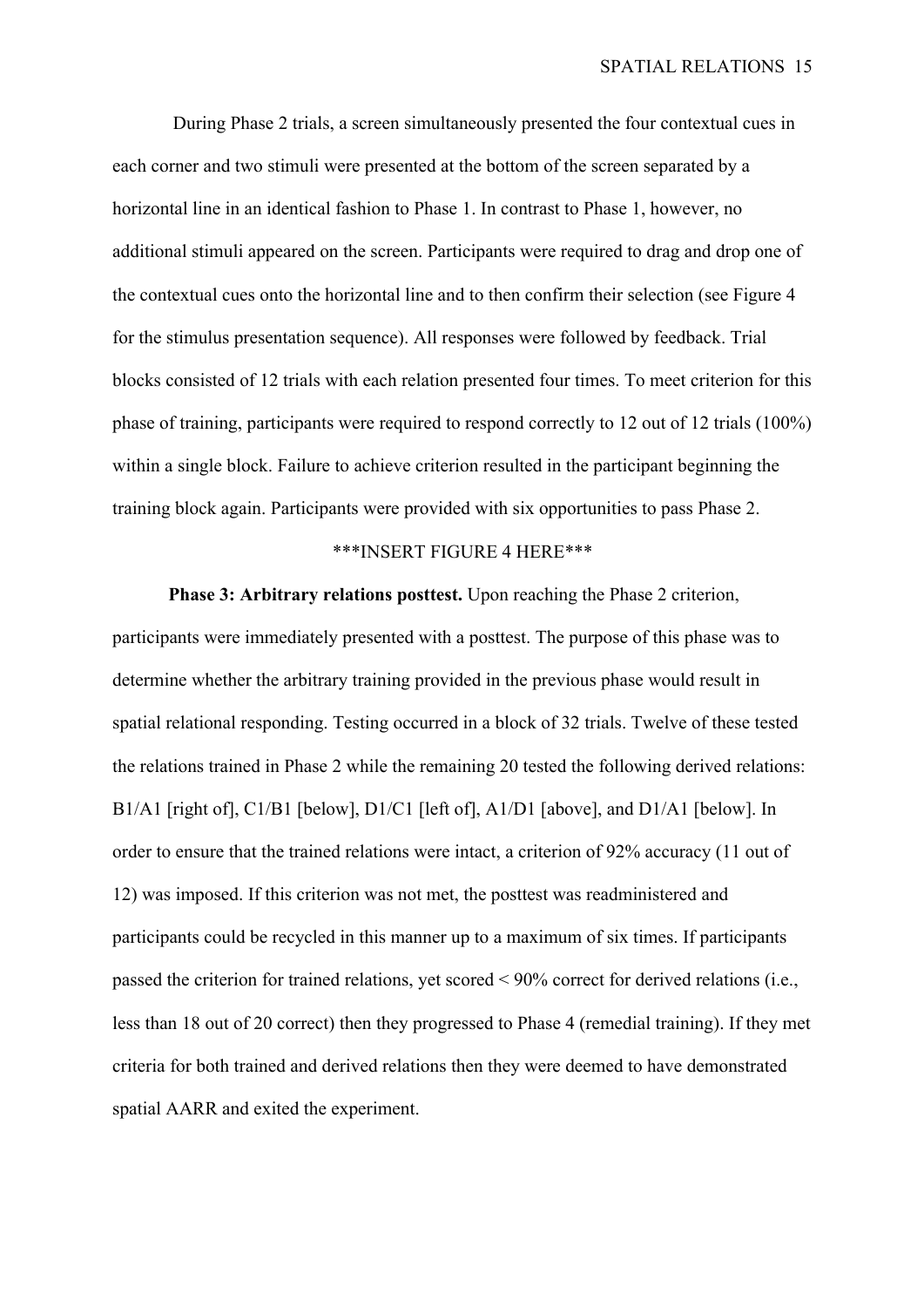**Phase 4: Remedial training.** Prior to this phase, the following instructions were presented to participants:

*In this part of the experiment you will be presented with a statement to complete in the presence of stimuli on the screen but at other times you will have to work out the right answer without the appearance of any additional stimuli. You will be told each time whether you got the answer correct or incorrect. There is always a correct and incorrect answer. Try to get all the tasks correct.*

During Phase 4, trial blocks were presented in an identical fashion to Phase 3 with the following two exceptions. First, participants received feedback for responses to all trials. Second, during trials for A1/B1 [left of], B1/C1 [above], and C1/D1 [right of] (i.e., the relations *trained* in Phase 2) participants were provided with additional on-screen stimuli. Specifically, prior to the presentation of the two sample stimuli in the relational statement, a 2 x 2 grid appeared at the top of the screen in which were placed two stimuli. The stimuli were presented in one of three possible arrangements, which varied as a function of the particular relation targeted (see Figure 4).

During A1/B1 [left of] remedial training trials, A1 appeared in the top left square and B1 appeared in the top right square. During B1/C1 [above] trials, B1 appeared in the top right square and C1 appeared in the bottom right square. Finally, during C1/D1 [right of] trials, C1 appeared in the bottom right square and D1 appeared in the bottom left square. Participants were required to meet the criterion of 92% correct (11 out of 12) for these three trial types. In addition, participants were required to achieve 90% correct (18 out of 20) for the derived relations trials during a single 32-trial block. If participants met the criterion within six exposures to the 32-trial block they were returned to Phase 2 with a new stimulus set (Set 2). Participants who failed to meet criterion within six blocks of remedial training were excused from further participation.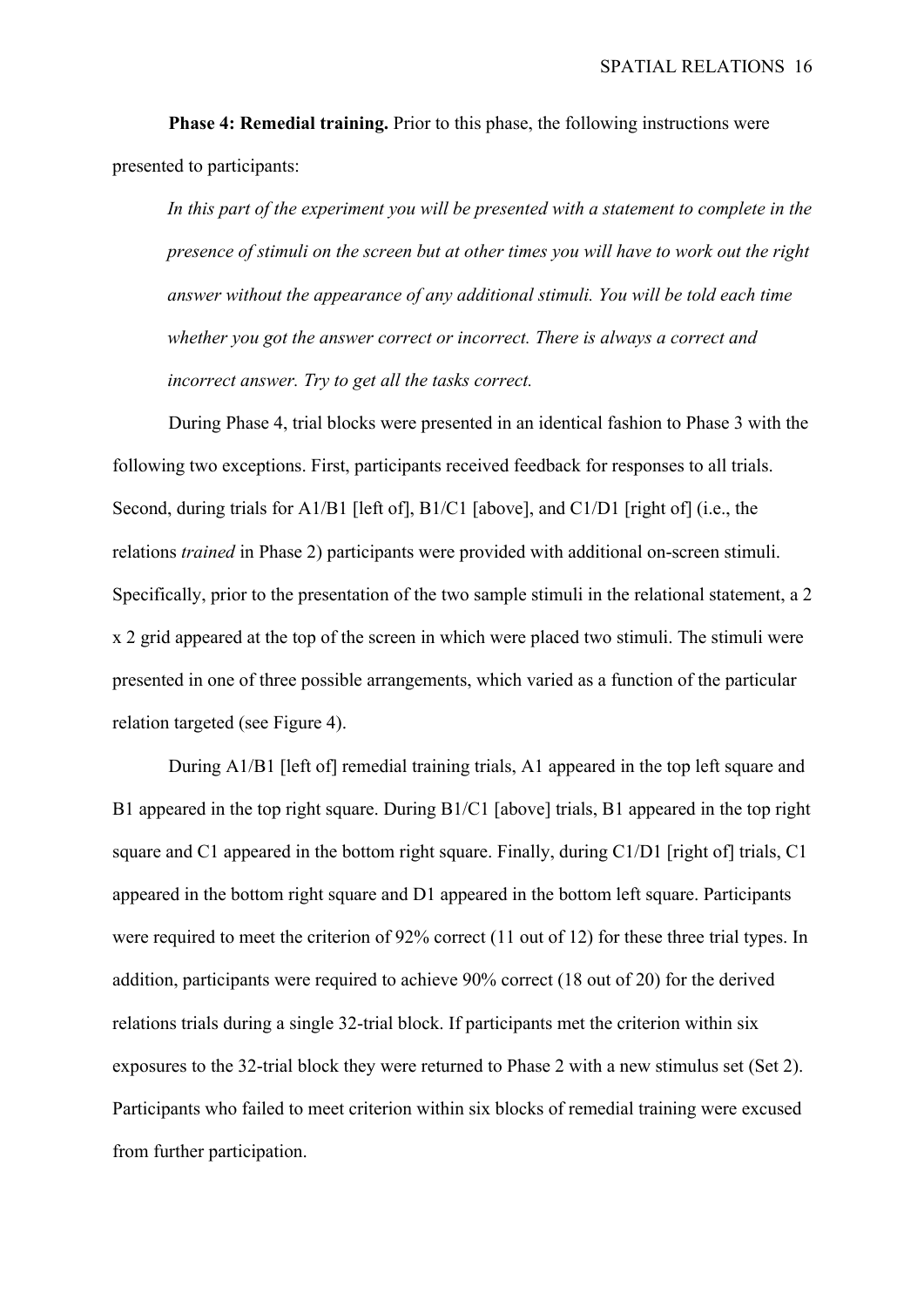#### **Results and Discussion**

**Phase 1: Nonarbitrary relational training and testing.** Table 3 shows the results of nonarbitrary training and testing. All four participants completed training Phases 1a and 1b within the required number of training blocks and therefore progressed to the test (Phase 1c). P2, P3, and P4 passed this test on their first exposure while P1 required one further exposure before passing. All participants progressed to the arbitrary training phase of the experiment (Phase 2).

## \*\*\*INSERT TABLE 3 HERE\*\*\*

**Phases 2 to 4: Arbitrary relational training and testing.** Table 3 and Figure 5 show the results of the arbitrary training and testing phases. All participants achieved the required mastery criterion during the arbitrary training phase with the initial stimulus set (Phase 2). One participant, P2, passed the subsequent test for derived relations (Phase 3) on the first test exposure (100% accuracy). The remaining three participants failed to meet criterion for derived relations during the initial posttest*.* P1 responded at 100% accuracy for the trained relations, and 0% accuracy for the derived relations. P3 responded accurately to 11 out of the 12 baseline trials (92%), but at 20% accuracy on the derived relations probes. P4 responded correctly on all baseline relations trials but on only 15% of the derived relations trials. Thus, P1, P3, and P4 progressed to Phase 4 (remedial training). During remedial training (Phase 4), P1 and P4 met criterion following two and four blocks respectively. P3 failed to achieve the mastery criterion following six blocks of training (192 trials) and was therefore excused from further participation. P1 and P4 progressed to arbitrary training and testing with a second set of stimuli. They both met the mastery criterion for the arbitrary relational training (Phase 2). During the subsequent tests for derived relations (Phase 3), both responded at criterion levels for both baseline relations (100% correct) and derived relations (100% correct) on their first test exposures (see Figure 5).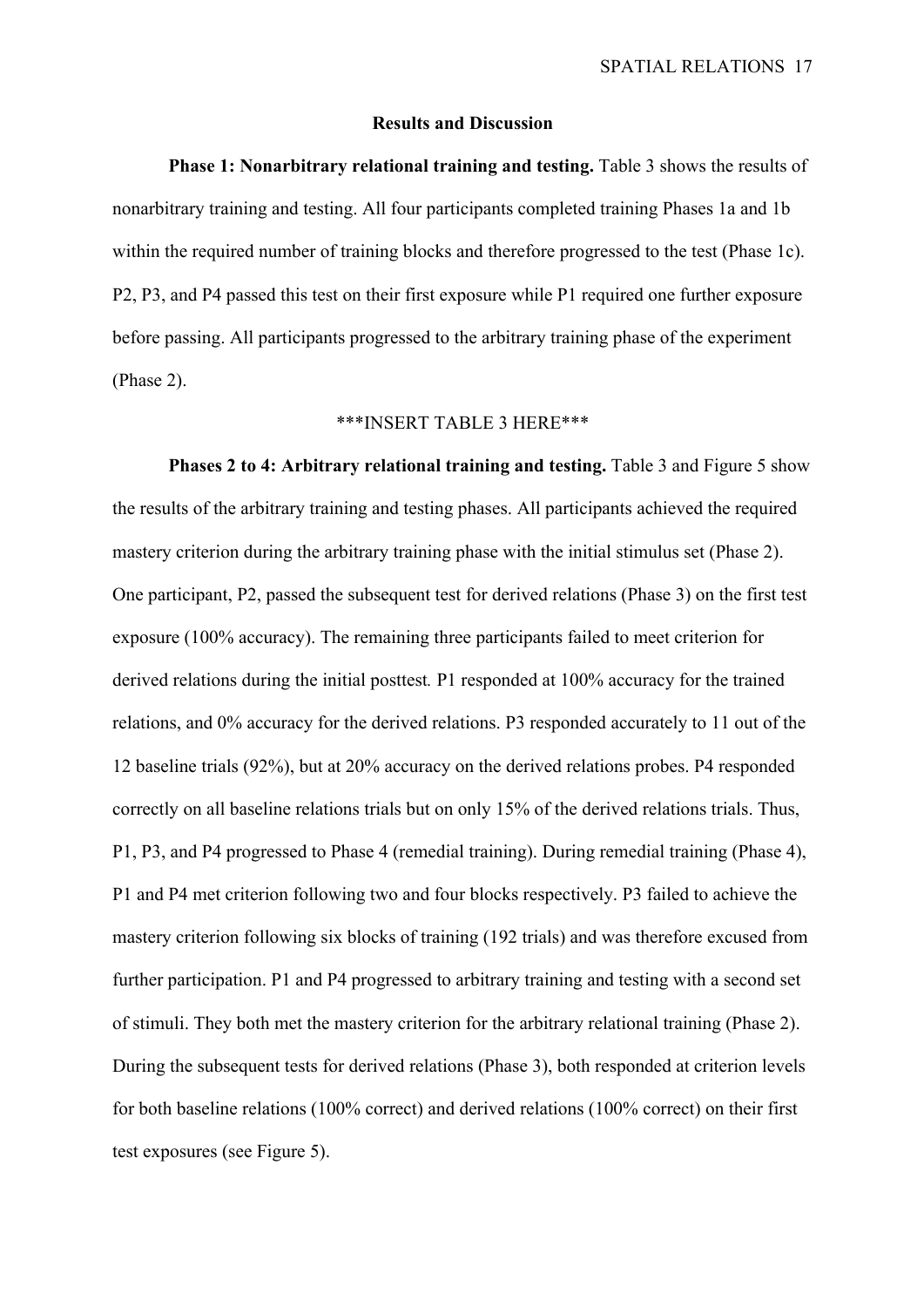#### \*\*\*INSERT FIGURE 5 HERE\*\*\*

In summary, three out of four participants passed tests of derived arbitrarily applicable spatial relational responding, one (P2) on their first exposure and two (P1 and P4) following remedial training with a single set of stimuli. The facilitative effect of the remedial training is consistent with the existing literature from the work on multiple exemplar training instruction (Barnes-Holmes et al., 2001; Walsh et al., 2014; Berens & Hayes, 2007) as well as the trend within the broader research literature for including nonarbitrary relational support when testing spatial TI in children or other populations who might be presumed to have less advanced relational repertoires.

These findings represent the first empirical demonstration of arbitrarily applicable spatial relational responding.

#### **Experiment 2**

Experiment 1 provided a demonstration of spatial relational responding in three out of four participants, two of whom required the remedial training procedure. The aim of Experiment 2 was to extend on this initial demonstration experiment in two main ways. First, a variant reversal design (e.g., Smyth, Barnes-Holmes, & Forsyth, 2006) was implemented in which the stimuli involved in the initial arbitrary relations training and testing were then retrained and retested in new positions in the relational network before being subsequently retrained and retested once again in the original configuration. This variation on the previous test was designed to demonstrate a more robust level of control over arbitrarily applicable derived spatial relational responding than that shown heretofore.

The other change made in Experiment 2 was to intersperse nonarbitrary training trials with unrelated stimuli during arbitrary training. This was done to increase the likelihood that established contextual cue functions would be maintained throughout testing, which was particularly important given the occasionally long breaks between experimental sessions.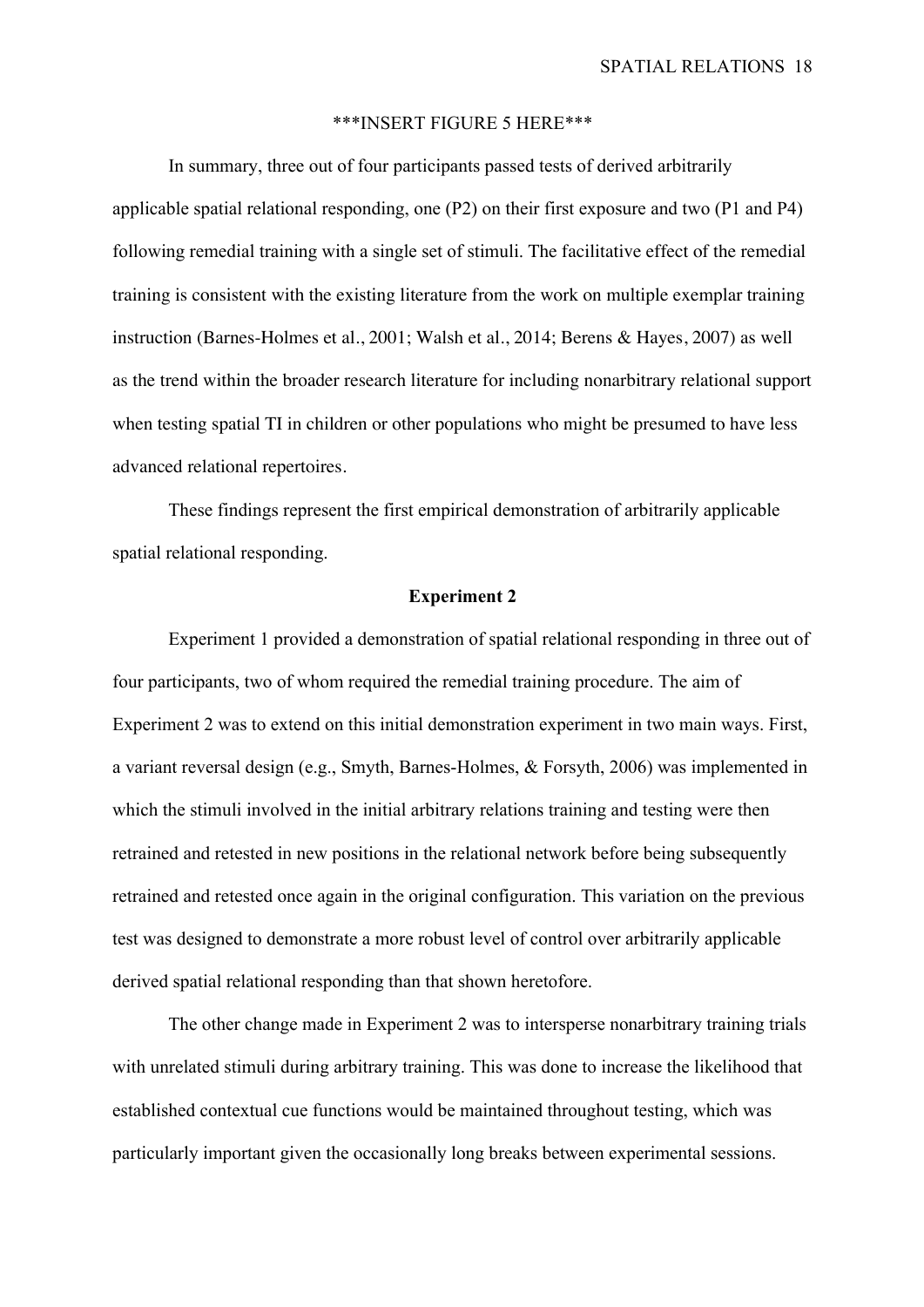Also, given the large number of trials it took P3 to master Phase 1b during nonarbitrary training in Experiment 1, it was hypothesised that breaking this phase down further into graduated increments would increase the speed at which participants might transition through the nonarbitrary phases from training to testing.

#### **Method**

#### **Participants**

Thirteen experimentally naive participants (9 females, 4 males), aged between 18 and 59 years old, were recruited via personal contacts and following a university wide email call for volunteers. Participants did not receive compensation and all provided informed consent.

#### **Setting and Materials**

All sessions took place in a quiet room containing a table and chairs and a 17" laptop computer programmed in Visual Basic.NET© that controlled all stimulus presentations and recorded all responses. Participants 5, 6 and 7 were trained with arbitrary relations involving the same stimulus sets as used in Experiment 1 (i.e., Wingdings) plus one extra stimulus set (Set 3; see Figure 1). Participants 8 to 17 were trained with abstract colored objects called *Fribbles* (Sets 4 – 8; see Figure 1; Images courtesy of Michael J. Tarr, Center for the Neural Basis of Cognition and Department of Psychology, Carnegie Mellon University; http://www.tarrlab.org/).

## **Procedure**

Participants took between 1 and 8 teaching/testing sessions to complete the experiment. Each session lasted between 20 and 120 minutes. During sessions lasting longer than 20 minutes, participants were provided with a 5-minute break between each phase of the experiment (every 10-15 minutes) during which they remained in the testing area. There were a number of changes from Experiment 1. There were seven rather than four phases (see Table 3). Phase 1 consisted of nonarbitrary relational training (and testing). Phase 2 involved a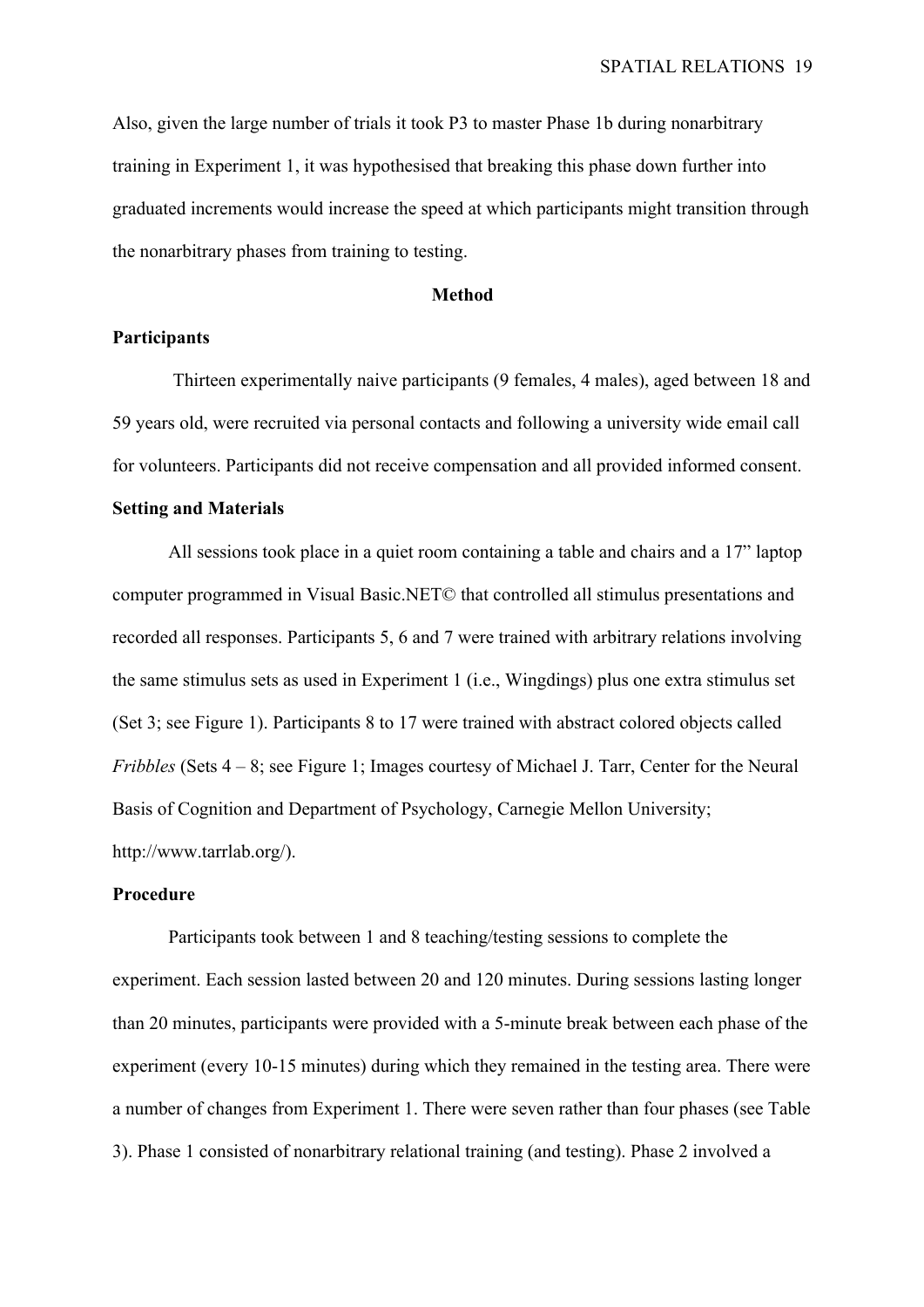pretest of arbitrary relations. Phase 3 trained an arbitrary spatial relational network. Phase 4 tested for the emergence of spatial relational responding. Phase 5 consisted of the remedial training phase designed to facilitate spatial relational responding in participants who had failed Phase 4. Phase 6 consisted of a reassignment training and testing phase in which the same set of stimuli with which participants had successfully derived relations were reordered into novel positions as part of a new relational network. Finally, Phase 7 functioned as a reversal phase in which participants were retrained and tested with the same relational network configuration as in Phase 3.

**Programmed Consequences.** Reinforcement was not available for any response during Phase 1d*,* or for targeted derived relations during Phase 2, Phase 4, Phase 6 and Phase 7. In all such cases, however, participants were informed that the on-screen progress bar filled incrementally on each trial regardless of whether a correct or incorrect selection was made.

**Phase 1: Nonarbitrary relational training**. Two changes were made to the Phase 1 training during Experiment 1. Firstly, Stage 1b involved the presentation of a block of eight trials identical to the final block of Phase 1a but with two new stimuli (S3 and S4). This differed from Experiment 1 in which both the stimuli set and the trial types were changed simultaneously. Thus, Stage 1b involved trials consisting of S3/S4 [left of], S3/S4 [above], S3/S4 [below], and S3/S4 [right of] trials, presented twice each. Secondly, Stage 1c involved the gradual introduction of trials of increasing complexity in which the position of the sample stimuli at the top of the screen remained the same, but the order in which they appeared at the bottom (the relational statement) varied. For example, in the first block of Stage 1c, participants were presented with four trials of S4/S3 [above] and four trials of S3/S4 [below]. Trial types were gradually introduced across trial blocks (see Table 4) until, ultimately, participants responded at 87% accuracy (7 out of 8 correct) to a block of trials containing all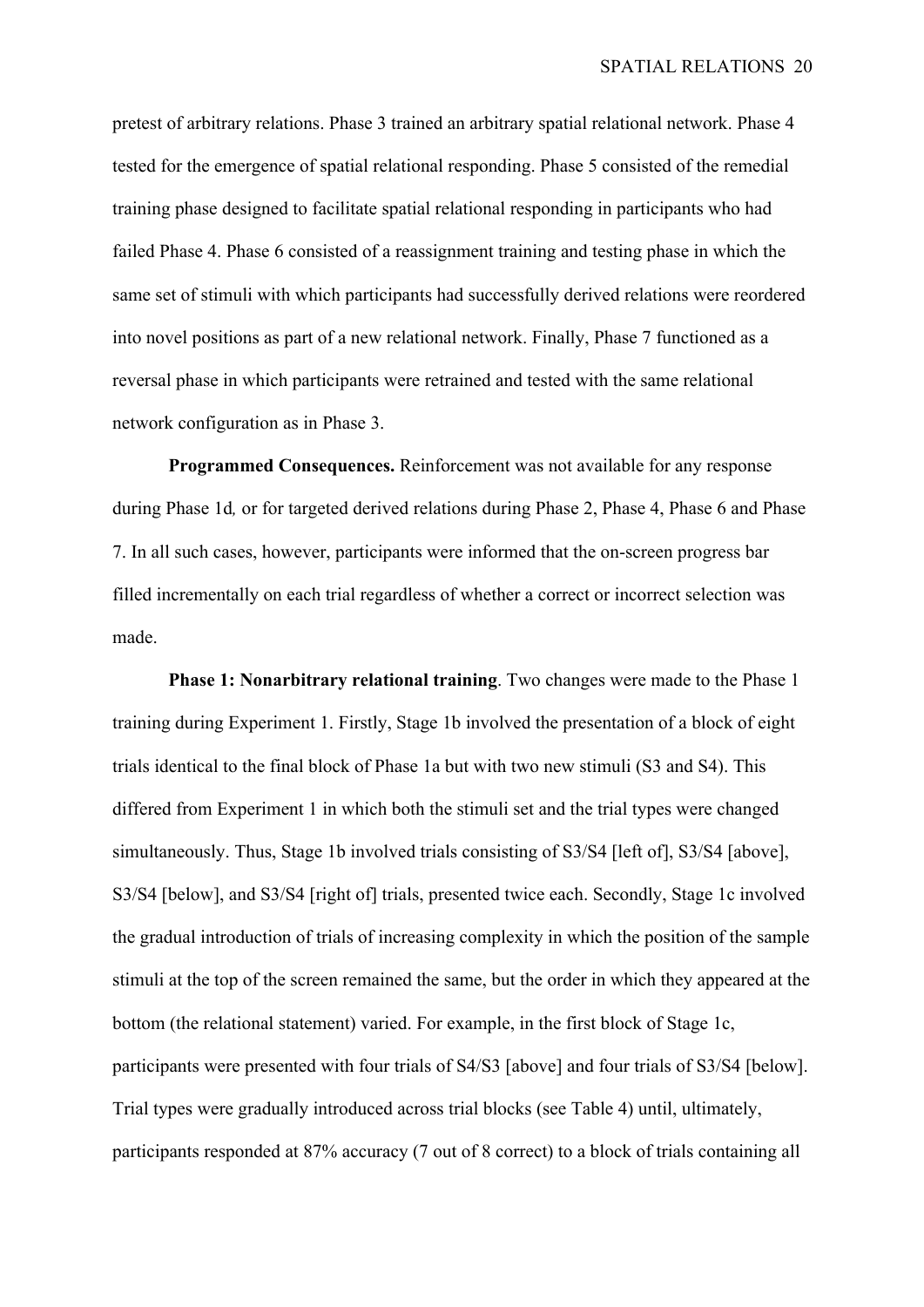possible stimulus combinations with S3 and S4 (e.g., S3/S4 [left of], S3/S4 [above], S3/S4 [below], S3/S4 [right of], S4/S3 [left of], S4/S3 [above], S4/S3 [below], and S4/S3 [right] of]). This differed from Experiment 1 in which all trial types (left of, right of, above, and below) were included in the same training block from the outset. In the final stage (1d) of the phase, participants responded to an identical trial block to that encountered in the final block of Stage 1c except that S3 and S4 were replaced with S5 and S6 respectively and no feedback was provided.

## \*\*\*INSERT TABLE 4 HERE\*\*\*

**Phase 2: Arbitrary relations pretest**. Phase 2 in this experiment involved a pretest of arbitrary relations prior to the implementation of arbitrary relational training which was scheduled for the next phase. Prior to beginning this phase of the experiment, participants were presented with the following instructions:

*In this part of the experiment you will be presented with a statement to complete, however, you will have to work out the right answer without the appearance of any additional picture stimuli. Sometimes you will be told whether your selections are correct and other times you will not. There is always a correct and incorrect answer. Try to get all the tasks correct. Press 'start' to continue.*

During Phase 2, trials were presented in an identical fashion to Phase 3 from Experiment 1. The following five relation types were presented in the absence of any feedback: B1/A1 [right of], C1/B1 [below], D1/C1 [left of], A1/D1 [above], and D1/A1 [below]*.* Phase 2 was presented in one block of 20 trials during which each relation was presented four times. No feedback was provided for any trial during Phase 2. Following completion of Phase 2, participants immediately progressed to Phase 3 in the absence of any further instructions.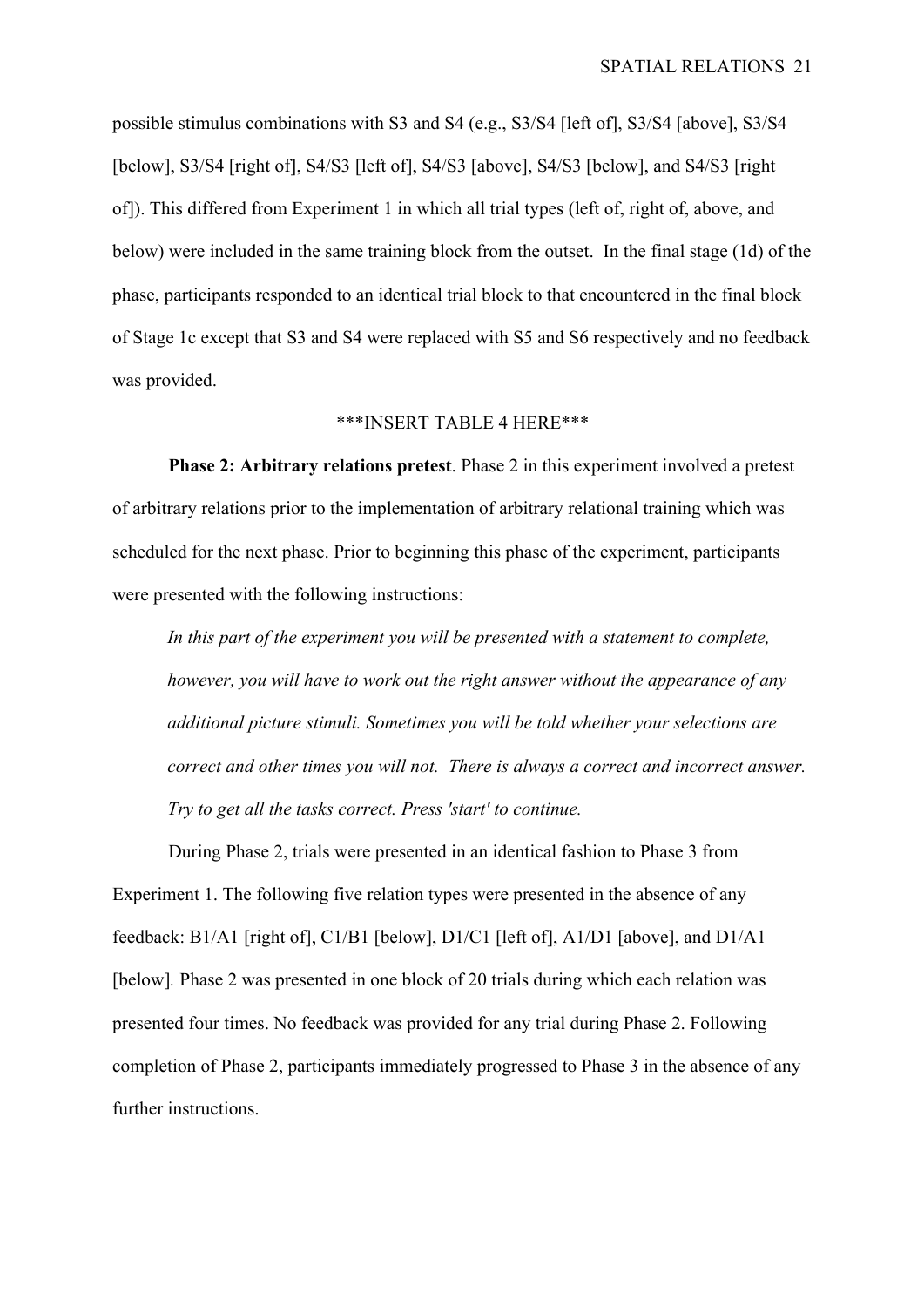**Phase 3: Arbitrary relational training**. This phase was identical to Phase 2 from Experiment 1 but incorporated one additional component; non-arbitrary training trials from Phase 1 were interspersed in the training blocks (see Table 4). This adaptation helped to ensure that the trigrams established as contextual cues for particular patterns of spatial relational responding retained their respective functions. All responses were followed by feedback. Trial blocks consisted of 20 trials in total; each arbitrary relation was presented four times (12 trials) alongside four non-arbitrary relations, which were presented twice each (8 trials). To meet criterion for this phase of training participants were required to respond correctly on all arbitrary trials, and on 7 out of 8 nonarbitrary trials (87%) within a single block of trials. Failure to achieve either criterion resulted in the participant being re-exposed to the training block. This cycle was repeated up to a maximum of six times.

**Phase 4: Arbitrary relations posttest.** This phase was identical to Phase 3 from Experiment 1.

**Phase 5: Remedial training.** This phase was identical to Phase 4 from Experiment 1 with two exceptions. First, upon meeting the criterion for a remedial training trial block participants were returned to Phase 2 with a second set of stimuli. Second, a maximum of four additional sets of stimuli were available for training during remedial training. If participants passed Phase 4 with Set 2 they immediately progressed to Phase 6 with that set. If they failed Phase 4 with the second set, they were provided with additional remedial training, returning to Phase 2 with a third set of stimuli. This cycle of train, test, and remedial training continued for up to four sets of stimuli. Participants who failed to meet criterion within six blocks of remedial training with any of the four stimulus sets were excused from further participation in the experiment.

**Phase 6: Reassignment training and testing.** During this phase, participants were trained in a new relational network with the same stimulus set with which they had passed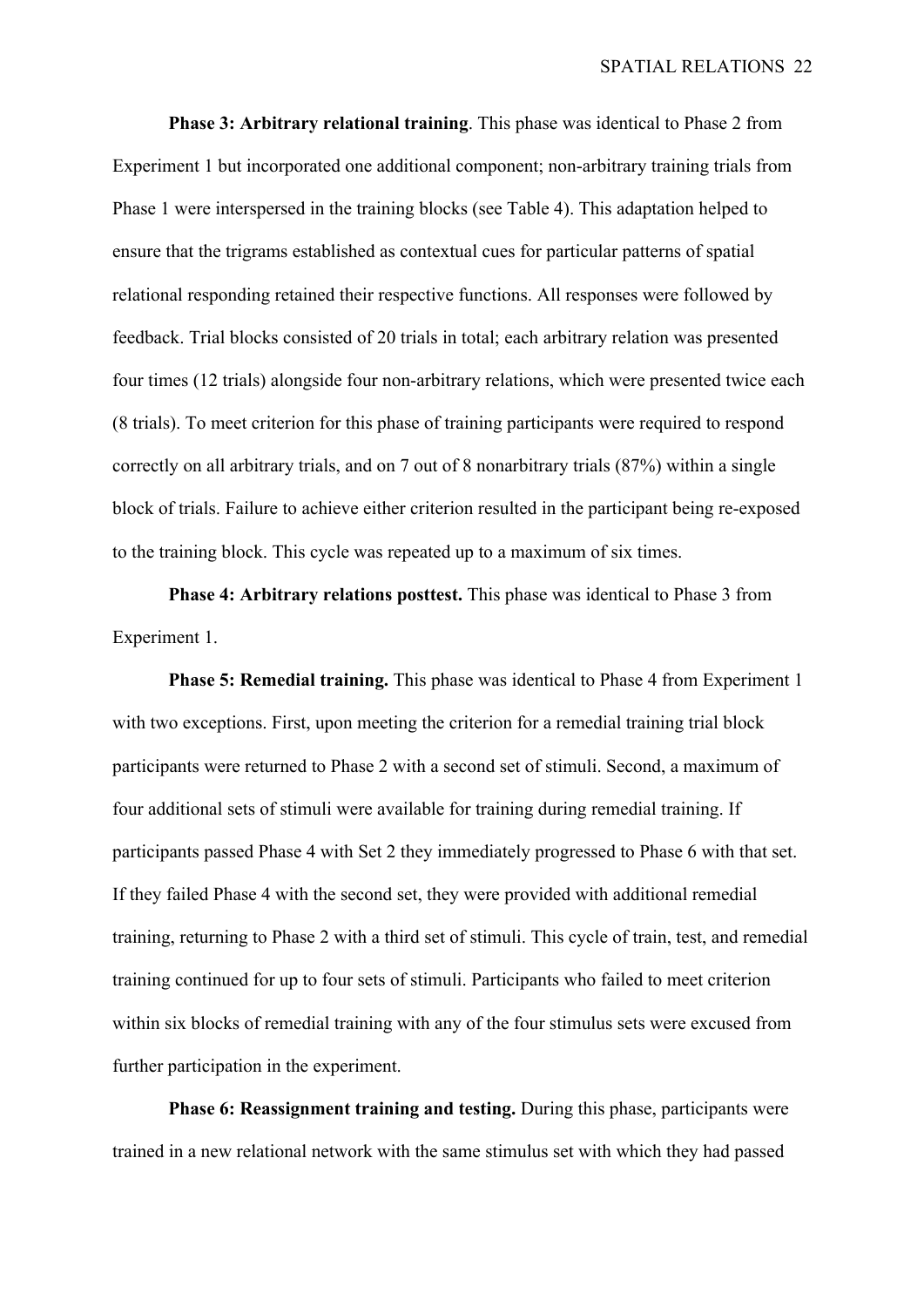Phase 4 but with the stimuli re-arranged in order to ensure that all stimulus relations differed from those originally trained and tested. In practice, this involved the following network adaptations: stimulus A replaced stimulus C, stimulus B remained in the same position, stimulus C replaced stimulus D, and stimulus D replaced stimulus A (See Table 4). Participants underwent training and testing with this reassigned network analogous to that received during their original exposure to Phases 3 and 4 respectively. Phase 6a corresponded to the training (Phase 3) and Phase 6b to the posttest (Phase 4). If they met criterion during the posttest (Phase 6b), they progressed to Phase 7. If, however, they failed to meet criterion following six exposures to either the training or the test blocks, they were excused from further participation.

**Phase 7: Reversal**. Phase 7 involved re-establishing the relational network as originally trained during Phase 3, and tested during Phase 4. Thus, Phase 7 employed training and testing identical to that presented during these phases. Phase 7a corresponded to the training (Phase 3), and Phase 7b to the posttest (Phase 4). Upon meeting criterion in the posttest, participants exited the experiment; if they failed to meet criterion following six exposures to the training or testing blocks they were excused from further participation.

### **Results and Discussion**

**Phase 1: Nonarbitrary relational training and testing.** Eleven out of the thirteen participants in Experiment 2 passed the training and testing criteria for Phase 1; the exceptions were P11 and P15 who failed to meet criterion for Stage 1c following 80 (P11) and 128 (P15) trials*.* Following P11 and P15's failure to achieve criterion, they were provided with 'adapted' non-arbitrary training. For P11, this involved repeating Phases 1a-1c; however, during trials, an arrow specifying the direction of the to-be-trained relation (i.e., left, right, up, or down) accompanied the sample stimuli. Following adapted training, P11 progressed to the non-arbitrary test phase (Phase 1d) and met criterion on the first test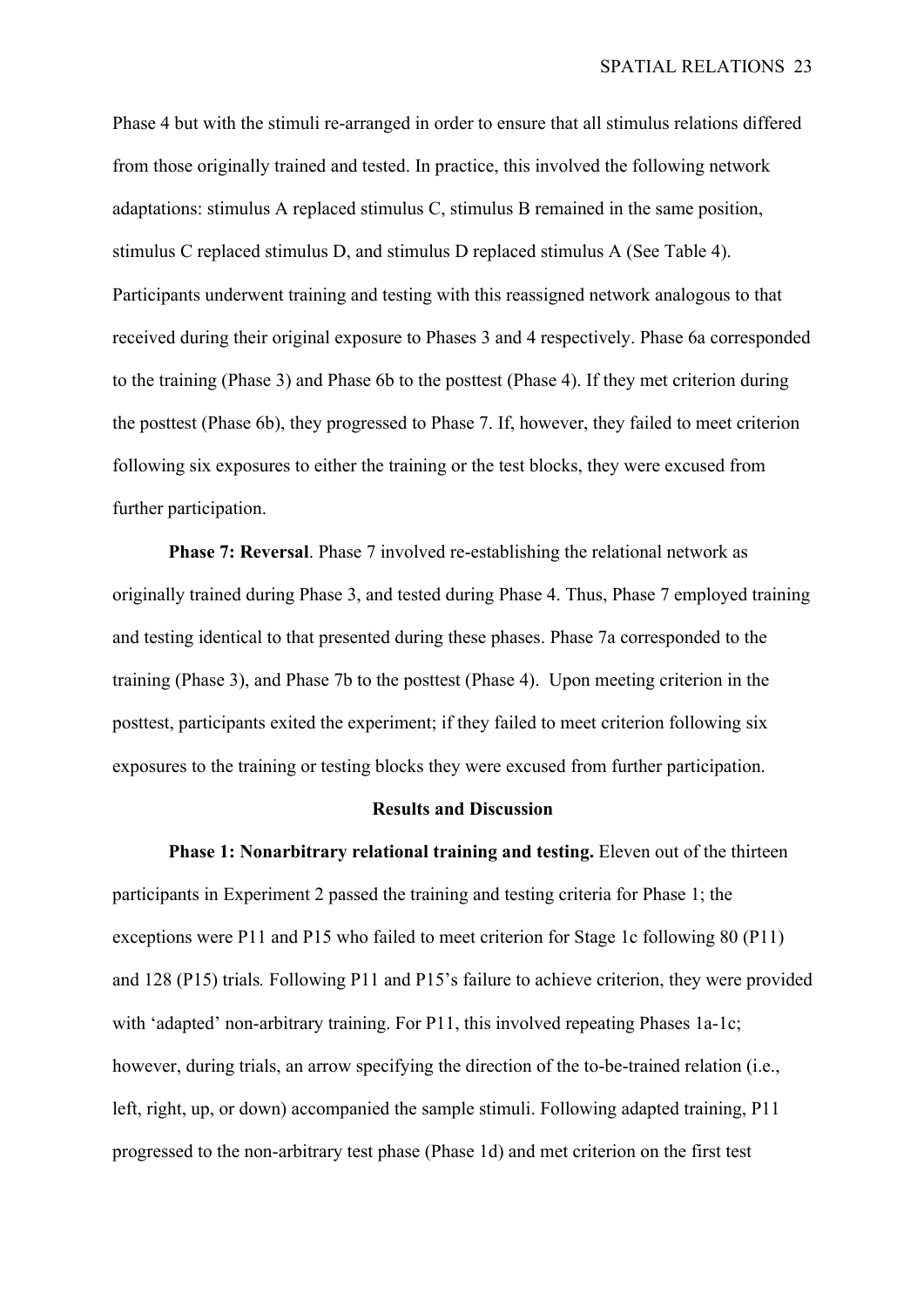exposure. P15 was provided with the same adapted non-arbitrary training but in contrast to P11 this occurred at Phase 1c. Following an additional 96 trials in which P15 failed to meet the passing criterion, this participant opted to exit the experiment. Of the eleven participants that passed the standard non-arbitrary training and testing sequence, P5, P9, and P10 underwent two exposures to the test. In each case, participants met criterion during the initial test exposure; the second test administration occurred due to a pause in participation in the study (i.e., a session break of more than 24 hours). The readministration of the test was conducted (Phase 1d) in order to ensure that the functions for the contextual cues had been maintained prior to the implementation of Phase 2. Table 5 shows the number of trials to criterion during each phase of training and testing.

### \*\*\*INSERT TABLE 5 HERE\*\*\*

**Phase 2-5: Arbitrary relational training and testing.** Eight out of the twelve participants who progressed to Phase 2 (the pretest phase), subsequently met the criterion for the arbitrary relational training in Phase 3 (viz., P5, P8, P9, P10, P11, P14, P16, and P17). Seven out of the eight participants who progressed to the arbitrary relational testing (Phase 4) passed the tests for derived relations (all participants except P14). Figure 6 shows the results of all pretests and posttests. With the exception of P5 and P16, all participants passed tests for derived relations with Set 2, following the implementation of remedial training with Set 1. P5 passed the test for derived relations with Set 3 following remedial training with two stimulus sets. P16 met criterion for derived relations during the pretest for Set 2, so underwent a further pretest (and subsequent training) with Set 3. P5, P8, P9, and P17 passed the tests on the first posttest exposure (Set 2) following remedial training. P16 also passed the tests on the first posttest exposure (Set 3) following remedial training. P10 met criterion for derived relations (Set 2) on the third test exposure having failed to meet the trained relations criteria on the first (10 out of 12 correct) and second (10 out of 12 correct) test blocks. P11 initially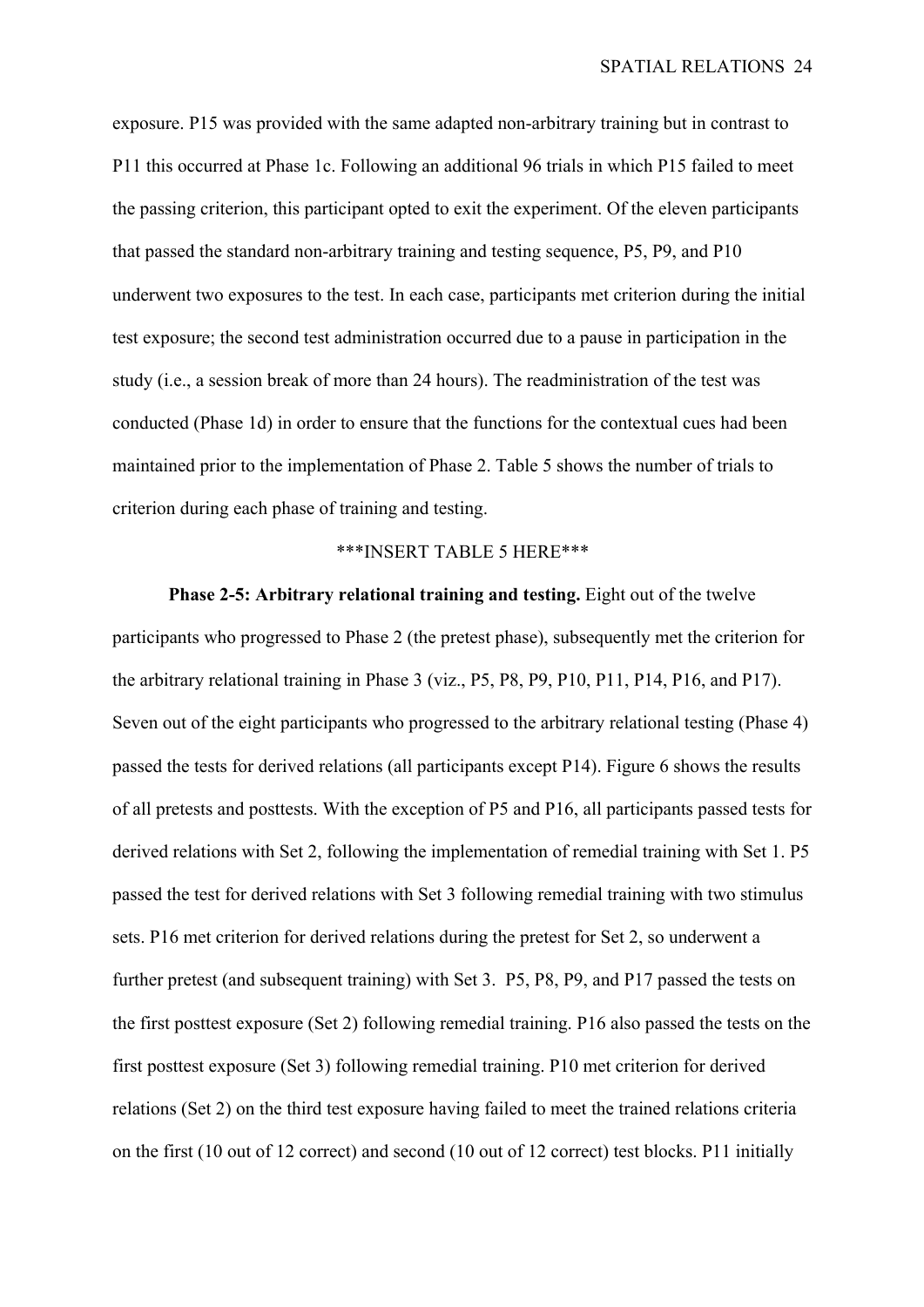failed to meet criterion during remedial training (Phase 5) following six cycles of training (192 trials). This resulted in the implementation of an adapted remedial training phase. During this adapted training, all four stimuli (rather than two) from the relational network appeared in their respective positions in the on-screen grid during the directly trained trials. All other aspects of the remedial training remained the same. P9 did not receive a pretest for Set 1 due to experimenter error.

Four participants P6, P7, P12, and P13, failed to meet the arbitrary relational training criterion (Phase 3) with Set 1. P6, P7, and P12 underwent six cycles of training (120 trials) before exiting the experiment. Following six cycles of training, P13 elected to continue the training; however, he failed to meet the criterion following an additional 120 trials and was excused from further participation. One participant, P14, met the required training criterion, but failed to pass tests for derived relations despite undergoing remedial training with four sets of stimuli. P14 required three test exposures with Set 2 following a failure to maintain the baseline relations. During the third test block P14 responded at 60% accuracy for derived relations. During testing for Sets 3, 4 and 5, he scored 50%, 50%, and 55% correct, each during the first test exposure for derived relations. Having failed to demonstrate the required pattern of responding following remedial training with four sets of stimuli, P14 exited the experiment.

## \*\*\*INSERT FIGURE 6 HERE\*\*\*

**Phases 6 - 7: Reassignment and reversal.** All seven participants that passed tests for derived relations (Phase 5) progressed to training and testing for a reassigned relational network. Six participants met criterion during the test for derived relations (Phase 6b). P5, P8, P11, P16 and P17 passed on the first posttest exposure, while P10 passed following two posttest exposures. P9 failed to meet criterion for the derived relations during the posttest following reassignment training. P9 obtaining a score of 70% correct for the derived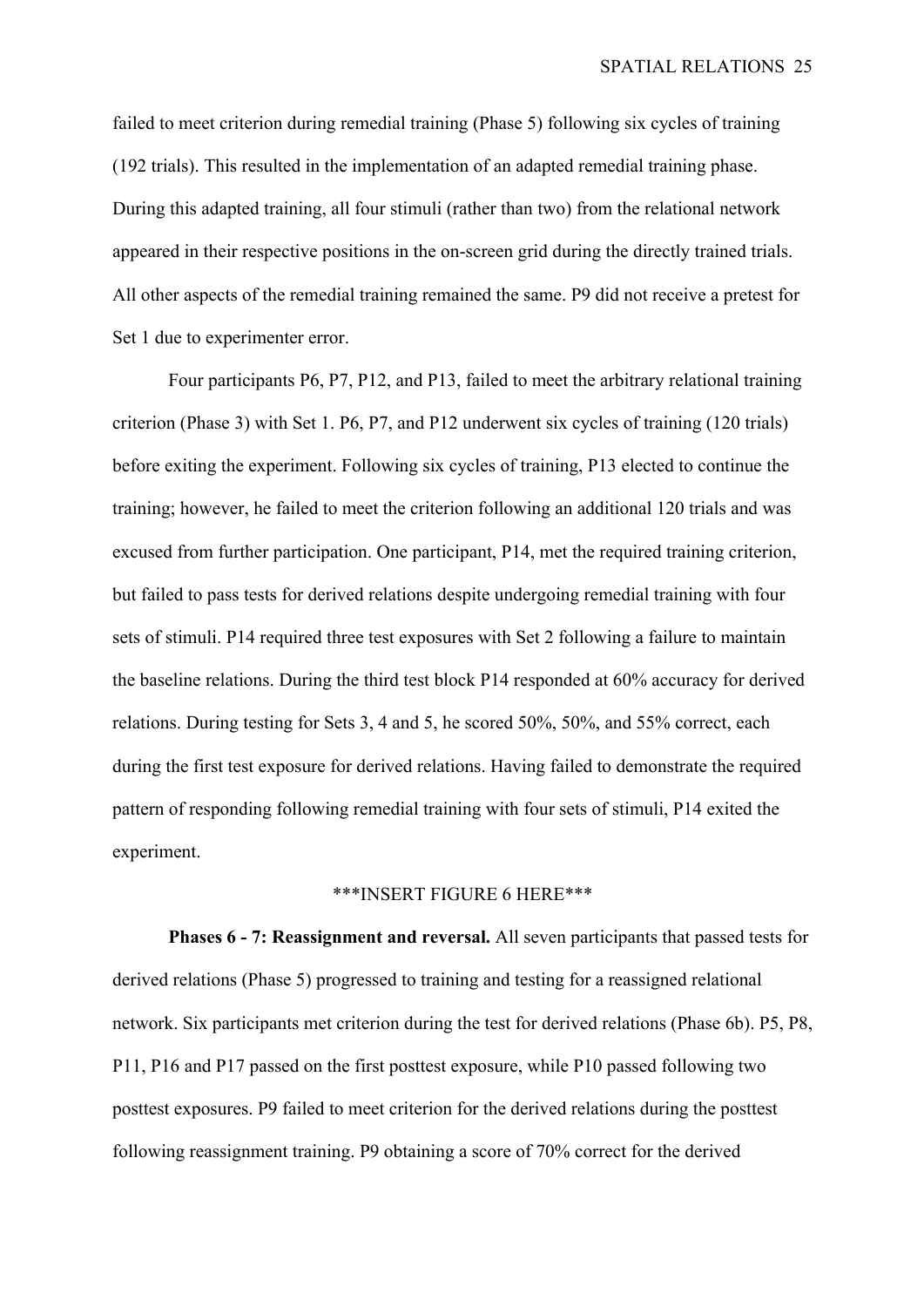relations, at which point P9 exited the experiment due to time constraints. All of the remaining six participants except P16 also subsequently passed derived testing (Phase 7b) following retraining of the original relational network (Phase 7a). P16 scored just below the required criterion at 92% correct (11 out of 12) for the trained relations and 85% correct (17 out of 20) for the derived relations in the reversal posttest.

In summary, in the current experiment, seven out of thirteen participants passed tests of spatial relational responding, six of whom showed not just the same basic pattern as Experiment 1, but in accordance with a variant reversal design. This variation on Experiment 1 arguably shows a more robust level of control over derived spatial relational responding (i.e., at the individual participant level) than was previously shown.

## **General Discussion**

The present study demonstrated the first functional analysis of spatial reasoning as arbitrarily applicable spatial relational responding. In Experiment 1, three out of four adult participants passed tests of arbitrarily applicable spatial relational responding, one on their first exposure and two after remedial training. In Experiment 2, seven out of the eight participants who met the criteria for the directly trained arbitrary relations also passed the spatial relations tests following remedial training, six of whom showing not just the same basic pattern as in the first experiment, but illustrating control via a reversal design in which the stimuli involved in relations trained and tested in the initial arbitrary training were then retrained and retested in new positions in the relational network, before being subsequently retrained and retested once again in the original configuration. The latter demonstration arguably constitutes a more convincing example of intra-individual control over spatial relational responding than that seen in Experiment 1.

Developmental and cognitive psychologists have amassed a substantial research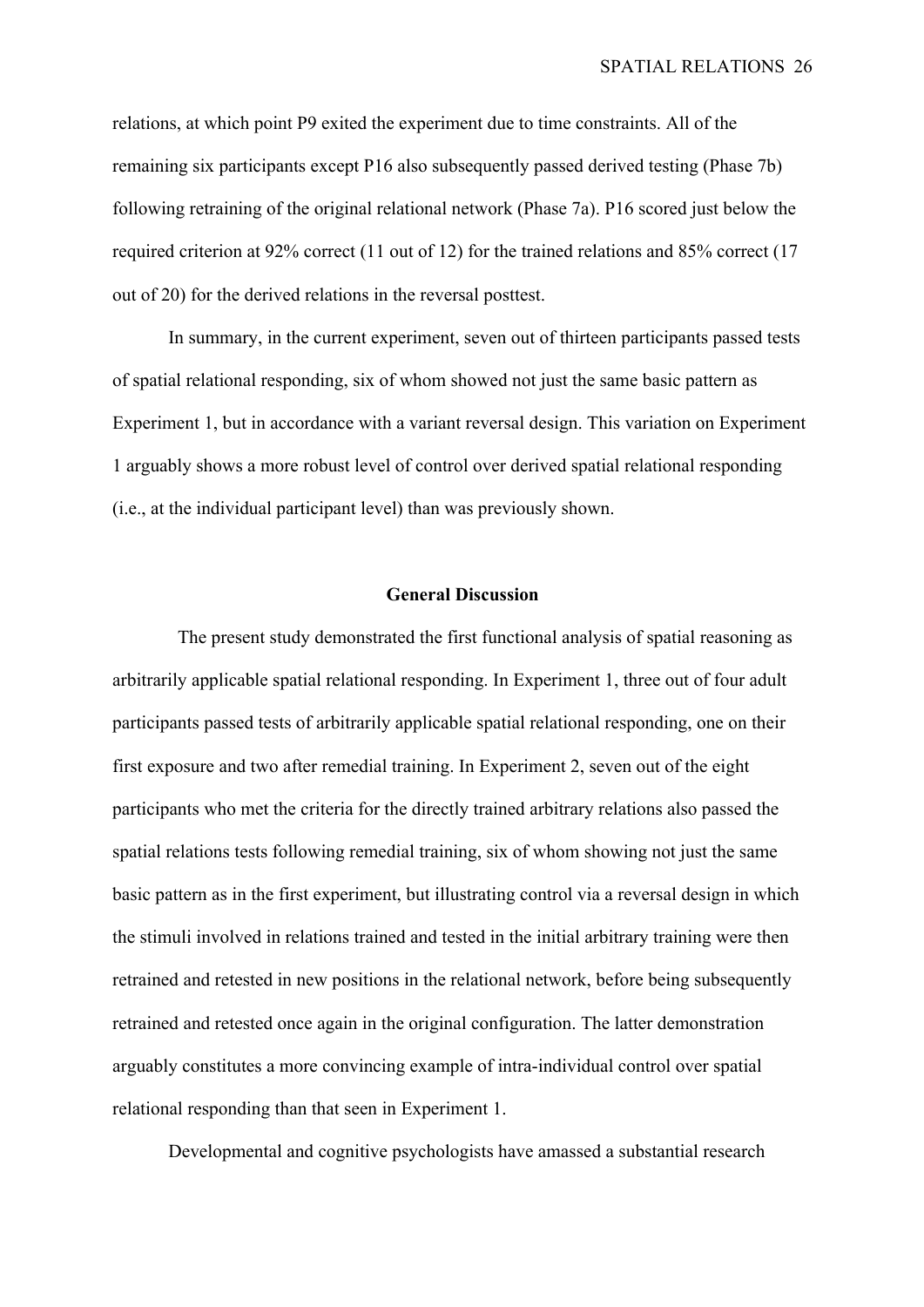literature investigating patterns of spatial reasoning (e.g., Gazes, Hampton, & Lorenco, 2015; Vasconcelos, 2008). In contrast, this potentially important area of investigation has thus far been afforded relatively little attention by behavior analysts. The experiments reported here suggest a role for AARR - a functionally defined generalized operant response class – in accounting for this complex repertoire. Given appropriate contextual control individuals trained in particular spatial relations will respond in accordance with a variety of entailed spatial relations with previously unencountered stimuli. Indeed, this is what has been demonstrated in this study and thus the data reported here represent a behaviorally consistent process for spatial reasoning.

Our findings also further advance research on multiple derived stimulus relations by providing the first empirical evidence of a new, complex pattern of relational responding. In the present study, participants showed a type of relational derivation unique in empirical work on derived relations (at least thus far), in which after being trained on three different patterns of (spatial) relations, they responded in accordance with a relation that was based on the combination of the first three but was different from any of those trained. This is a relatively complex pattern of derivation made possible because spatial relations can be specified along more than one dimension. In the current experiments, two dimensions (i.e., X and Y) were employed, though additional dimensions could at least in theory be added (e.g., *n-*dimensional space in mathematics) to introduce even greater derivational complexity. Interestingly enough, despite the use of additional training support, including training of the nonarbitrary relations, it was difficult to induce spatial relational responding even along two dimensions; perhaps derivation along further dimensions might be beyond many individuals. Perhaps the ability to derive relations of this type, however, might be a particularly good test of a spatial reasoning repertoire. In any event, the exploration of spatial arbitrarily applicable relational responding might contribute to more in-depth, functional analytic based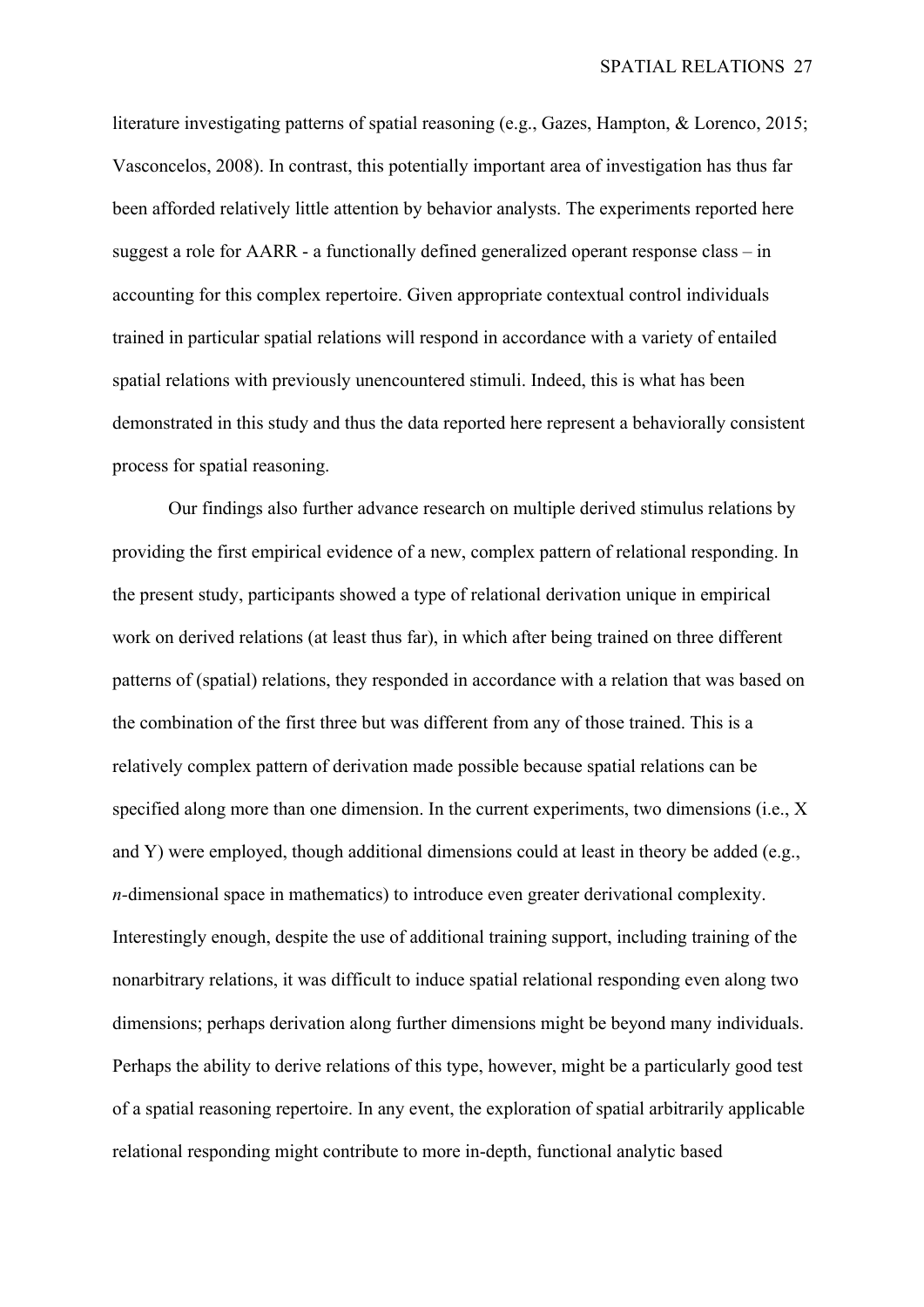understanding of such repertoires (De Houwer, 2011; Hughes, Barnes-Holmes & Vahey, 2012).

Across the two experiments, of the twelve participants that progressed to the remedial training phase (Phase 4), ten passed the subsequent tests for derived relations. What is unclear from the current analysis is which aspects of the remedial training were critical for the emergence. In both experiments, the training involved the provision of reinforcement for the required pattern of relating, as well as the addition of nonarbitrary components (i.e., providing stimulus positions during baseline trials). The addition of the latter is supported at both a theoretical and an empirical level. As described in the introduction, from the current perspective, nonarbitrary relational responding precedes and supports arbitrarily applicable relational responding; hence incorporating additional nonarbitrary relational training into a protocol might make the emergence of appropriate arbitrarily applicable relational responding more likely. Furthermore, findings from previous research are consistent with this (Berens & Hayes, 2007). At the same time, it is certainly possible that the provision of reinforcement for AARR alone, without nonarbitrary cues, might have been sufficient to produce generalized patterns of relating. Two features of the present data render this latter suggestion unlikely however. First, despite acquiring the patterns of nonarbitrary relational responding during Phase 1 of the experiments, many participants had difficulty mastering the arbitrary training during Phase 2 in which nonarbitrary support was unavailable. Second, P11's data indicate that increasing nonarbitrary support during the adapted training procedure served a facilitative effect; P11 passed the remedial training following the introduction of nonarbitrary stimuli as part of both trained *and* derived trials. Future research should examine this issue more closely, however.

A related conceptual consideration is whether the remedial training could be characterized as an example of multiple exemplar instruction (MEI). MEI is proposed to be a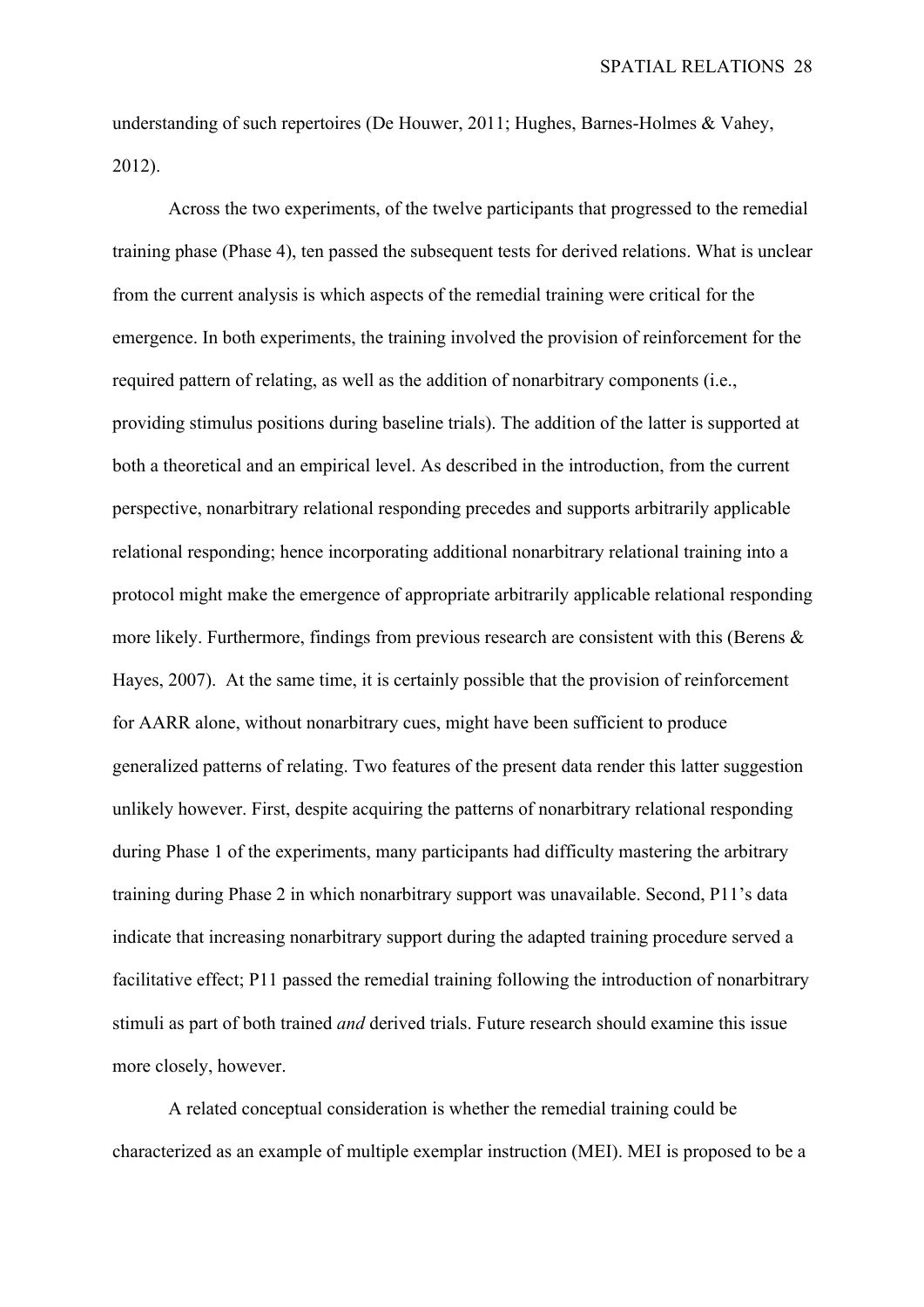key mechanism in accounting for the emergence of relational operants, and other generalized operant response classes, such as generalized imitation (e.g., Baer & Deguchi, 1985; Catania, 2012). MEI usually involves the application of a reinforcement contingency across multiple examples of a specified response pattern. Typically, the contingency is applied until such time as the same pattern of responding emerges (or generalizes) to novel stimuli in the absence of reinforcement. Certainly, the training protocol employed in the current experiments involved reinforcement of multiple exemplars; however, as discussed above, other aspects of the trial presentations during remedial training also differed. During baseline trials (i.e., trained relations) of the remedial training, participants were provided with the positions of the stimuli (i.e., the nonarbitrary relational support described above) as well as an additional 2 x 2 grid. The inclusion of these additional features to the baseline trials during remedial training might call into question the suitability of the term MEI given its broader use in the literature.

Experiment 2 provides a successful demonstration of stimulus 'reassignment' whereby, in the case of seven out of eight participants, stimuli involved in relations trained and tested as part of an initial arbitrary spatial relational network were then retrained and retested in new positions in that network, before being subsequently retrained and retested once again in the original configuration. The successful demonstration of reassignment in this case differs from some patterns seen in some previous studies involving attempted reassignment of stimuli in the context of derived equivalence relations, in which, following stimulus re-assignment in baseline training, some patterns of derived relations (i.e., symmetry) followed the re-assignment training while others (i.e., transitivity and equivalence) followed the original baseline training (see, e.g., Pilgrim & Galizio, 1990). There were a number of differences between the basic paradigm involved in the current study and that involved in these previous studies that may have given rise to this difference in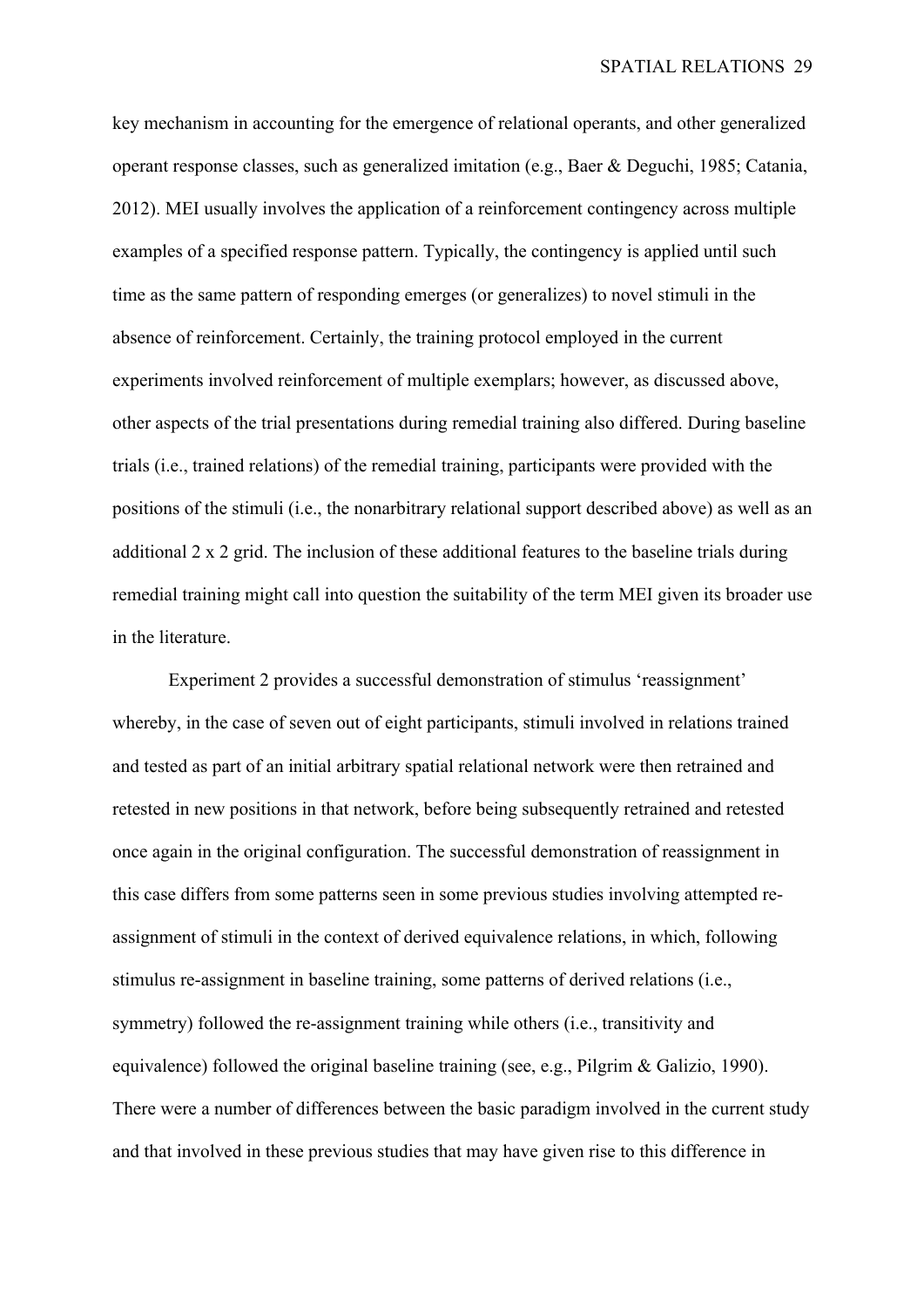outcome. For example, the presentation of a restricted number of stimulus pairs during the tests for reassigned relations in the present experiment, naturally limited the extent to which participants could respond in accordance with the original relational network; during reassignment testing, participants were rarely presented with a particular stimulus pair encountered during the original testing. Other potential factors include the patterns of derived relations involved (spatial versus equivalence), the use of explicit contextual cues in the current study, the use of a non-arbitrary relational training phase in the current study, and the use of remedial training in the current study. Any one of these factors or a combination of more than one of them may have been responsible for the difference in patterns. Future work could attempt to isolate the critical variable or variables through their systematic manipulation.

There are some aspects of the present approach to spatial relational responding that warrant further investigation. First, the experiments were conducted with adults who presumably already had a history of learning involving relatively complex derived relational responding. As with other analyses that have investigated complex relational responding in adult populations (e.g., Griffee & Dougher, 2002; Slattery & Stewart, 2014), the purpose of the present study was to provide a functional analytic model of the repertoires involved in spatial relational responding with the overarching aim of elucidating the variables that might be important in its development (e.g., nonarbitrary relational responding). However, as has been noted in analogous preliminary demonstrations (e.g., Slattery & Stewart, 2014), additional research will be needed both to flesh out the empirical analysis as well as to allow for advances into applied domains.

There are many areas in which the present work could be usefully extended. In Experiment 2, for example, while a sizeable number of participants showed the final performance, a number failed at an earlier stage. A high proportion of participants (33%)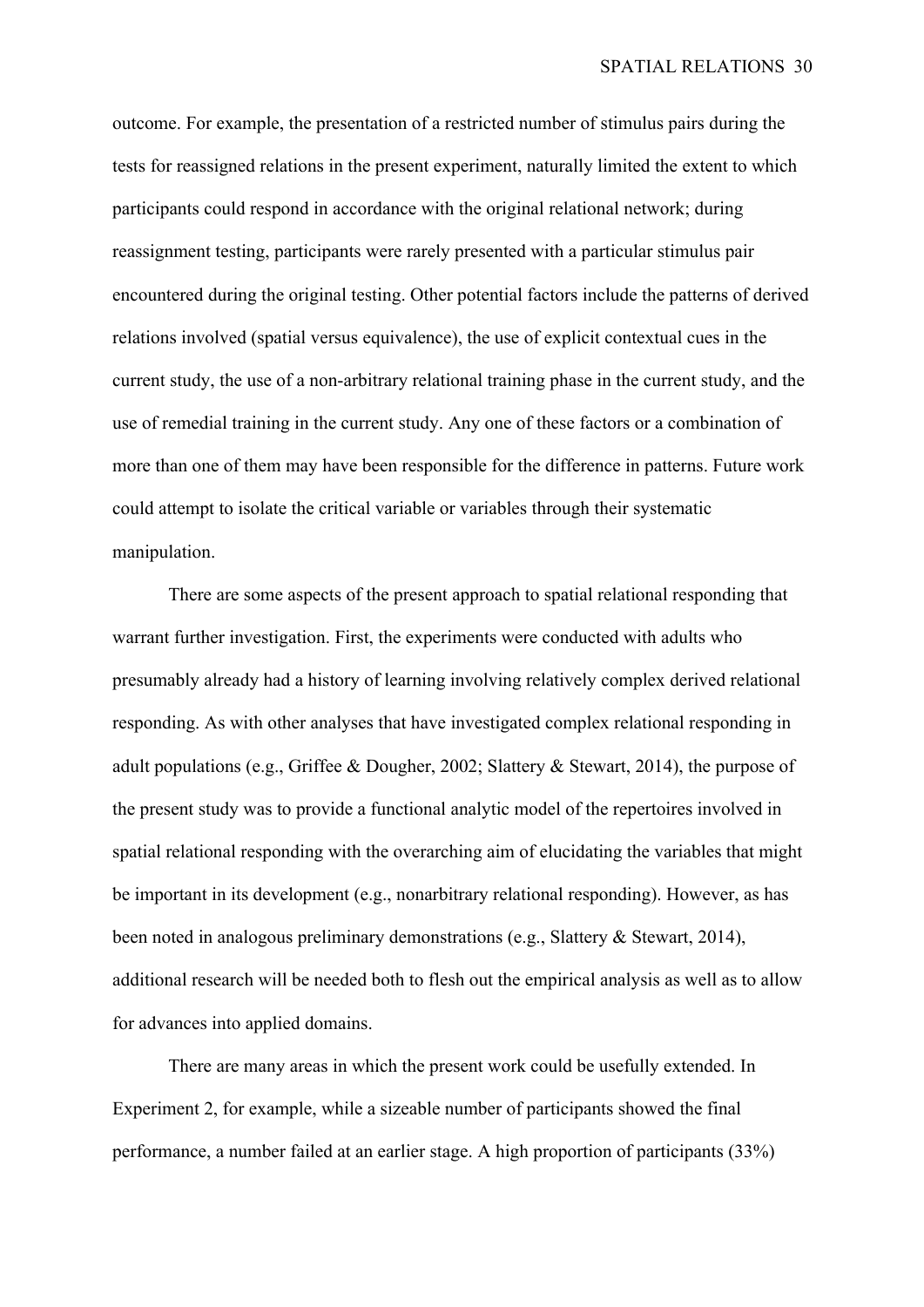exited the experiment because they failed to meet criterion during the arbitrary training phase (Phase 3). The arbitrarily imposed limit of six blocks of training (120 trials) may have been an important variable in this respect. To increase the percentage of participants that acquire the requisite repertoire, additional studies might incorporate a simple-to-complex training via the gradual introduction of different trial types or include nonarbitrary support from the outset of training. These suggestions notwithstanding, it should also be considered that the behavior required was relatively complex and given constraints on time and remuneration for adult participants in the context of experimental work of this kind, a certain attrition rate is difficult to avoid (Drake & Wilson, 2008).

Future studies might also explore the emergence of spatial AARR across childhood. The research in the current study was primarily concerned with whether adults can potentially show this performance. As suggested above, an important wider consideration is that the participants would have begun the experiment with a rich history of relational responding. Hence, the contextually controlled relational responding seen in this study would have been based to some extent on this prior history of relating. More precise scientific knowledge of the processes responsible for producing a repertoire of spatial AARR will require the study of individuals without such learning histories. Such work could, for example, explore questions concerning the trajectory of emergence; to what extent it is supported by other forms of relational responding; and how it might be trained in those, either typically or non-typically developing, with particular deficits. There are some indications that relational flexibility may be predictive of scores on intelligence quotient (IQ) measures (O'Hora et al., 2005), and that directly targeting and strengthening generalised relational operants may have a range of educational benefits (Cassidy, Roche, Colbert, Stewart, & Grey; 2016; Cassidy, Roche & Hayes, 2011; Stewart et al., 2013). As such, it seems possible that training spatial relational responding might help improve intellectual functioning in general. In addition, however,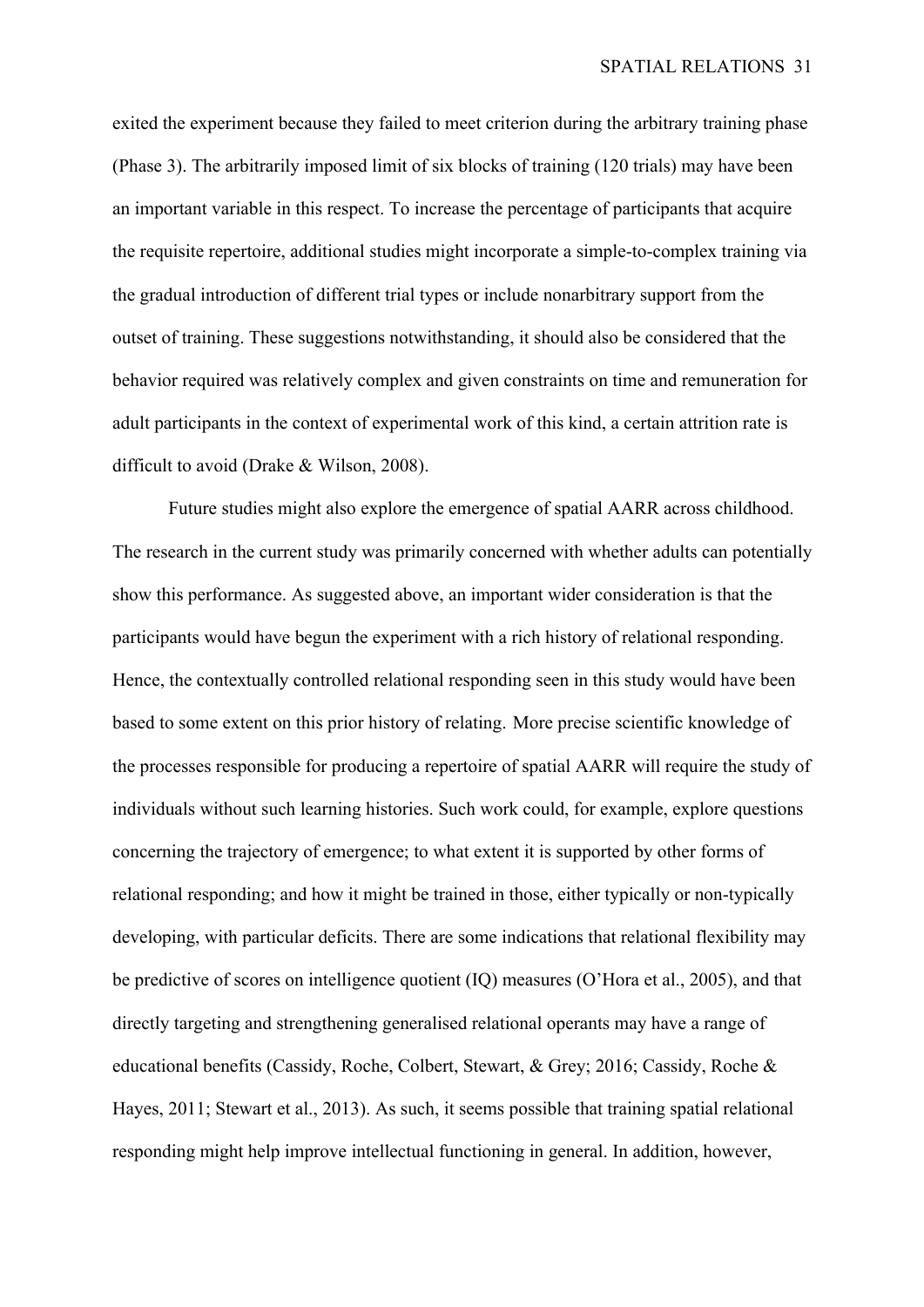training this variety of relational responding might perhaps also especially boost particular repertoires such as spatial reasoning or navigational ability.

Future work might examine the relative influence of the Relational Completion Procedure-variant employed here to train and test spatial relations. Dymond and Whelan (2010) suggest that the Left-to-right (LTR) response requirement of the RCP may serve to mimic the relational processes involved in reading and completing sentences in LTR languages. All the participants involved in the present study were fluent English speakers with extensive histories of reading and completing sentences. The extent to which these preexperimental experiences facilitated the emergence of relational responding in the present experiments is unknown. A further consideration concerns whether the LTR response requirement interfered with the development of stimulus control during nonarbitrary training. For example, during S1S2 [right of] nonarbitrary training trials, responding was deemed correct if the trigram for 'right of' was selected, despite the fact that, in the lower portion of the screen, S1 appeared to the left of S2. These trials could be termed spatially incongruent relative to S1S2 [left of] trials in which S1 was presented to the left of S2 in both the upper and lower portions of the screen. While this feature of the training may have exerted competing stimulus control with regard to the training of the contextual cues, we predicted that in the context of training all four nonarbitrary spatial relations this interference would be diluted, and thus the training would be successful. The data appear to bear this out; fifteen out of the seventeen participants across the experiments met criterion during the nonarbitrary test phase. Further research may look to investigate the comparative efficacy of other training and testing paradigms, particularly those frequently used in the derived stimulus relations literature (e.g., Sidman, 1994; Stewart, Barnes-Holmes, & Roche, 2004).

Finally, further work might also look at how spatial relational responding varies as a function of the complexity of the relation tested. One common finding reported in the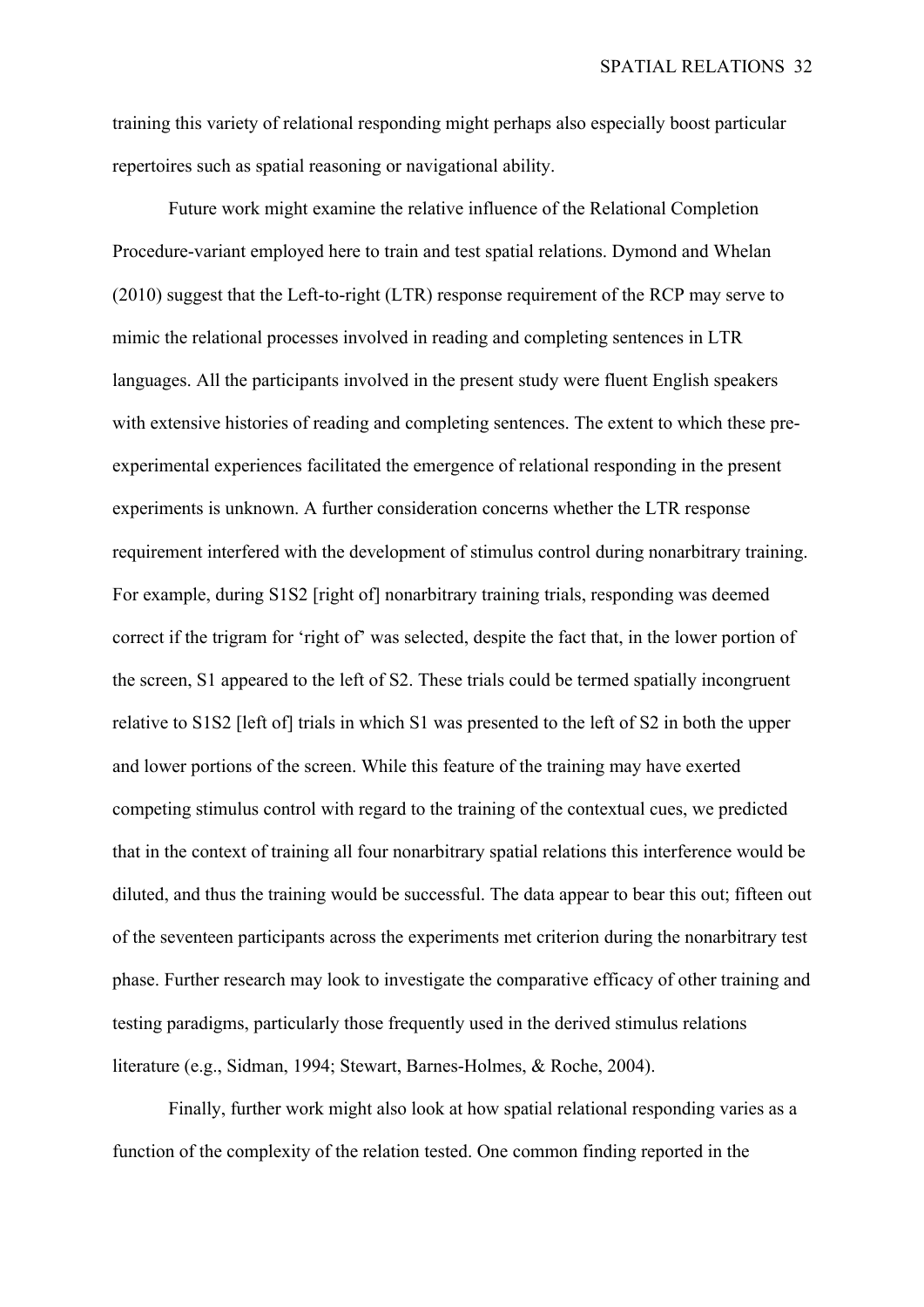transitive inference literature, and referred to as the Symbolic Distance Effect (SDE; Moyer & Bayer, 1976), is that there is an increase in response accuracy and response speed, as a function of increasing the number of intervening 'nodes' between test stimuli. For example, following training in a 6-term series (AB, BC, CD, DE, EF), the SDE would predict that performance would be superior (faster and more accurate) in tests for derived relations involving BE (two intervening nodes) relative to a test involving BD (one intervening node; e.g., Bryant & Trabasso, 1971; Libben & Titone, 2008; Vasconcelos, 2008). Exploring whether this well reported effect extends to derived spatial relational responding would be salutary (see also, Munnelly, Dymond, & Hinton, 2010).

Investigating the SDE using the procedures described in the present study might also enable behaviour analysts to explicitly test predictions made by cognitive accounts of such phenomena. For example, the SDE has been frequently cited as evidence for the causal influence of mental representations in transitive inference problem solving. The representation account postulates that an individual solving the task constructs a mental image or line involving each of the training stimuli which are represented in the "spatial" order in which they were trained (Johnson-Laird, 1972). This image is then employed to infer the relationship between any pair of stimuli not directly encountered during training. The occurrence of the characteristic effect during testing is purported to provide evidence for the hypothesis; the closer the two test items in the mental image, the harder it will be to determine their relative positions (Acuna, Sanes & Donoghue, 2002). Further work employing the experimental preparations described here might usefully test this account. Consider, for example, the training of two different relational networks. First, a 6-term series which in terms of spatial position, appears to double back on itself (e.g., A left of B, B left of C, C above D, D right of E, E right of F) and second, a 6-term series that produces end points that are, relatively speaking, located at a greater distance from one another (e.g., A left of B,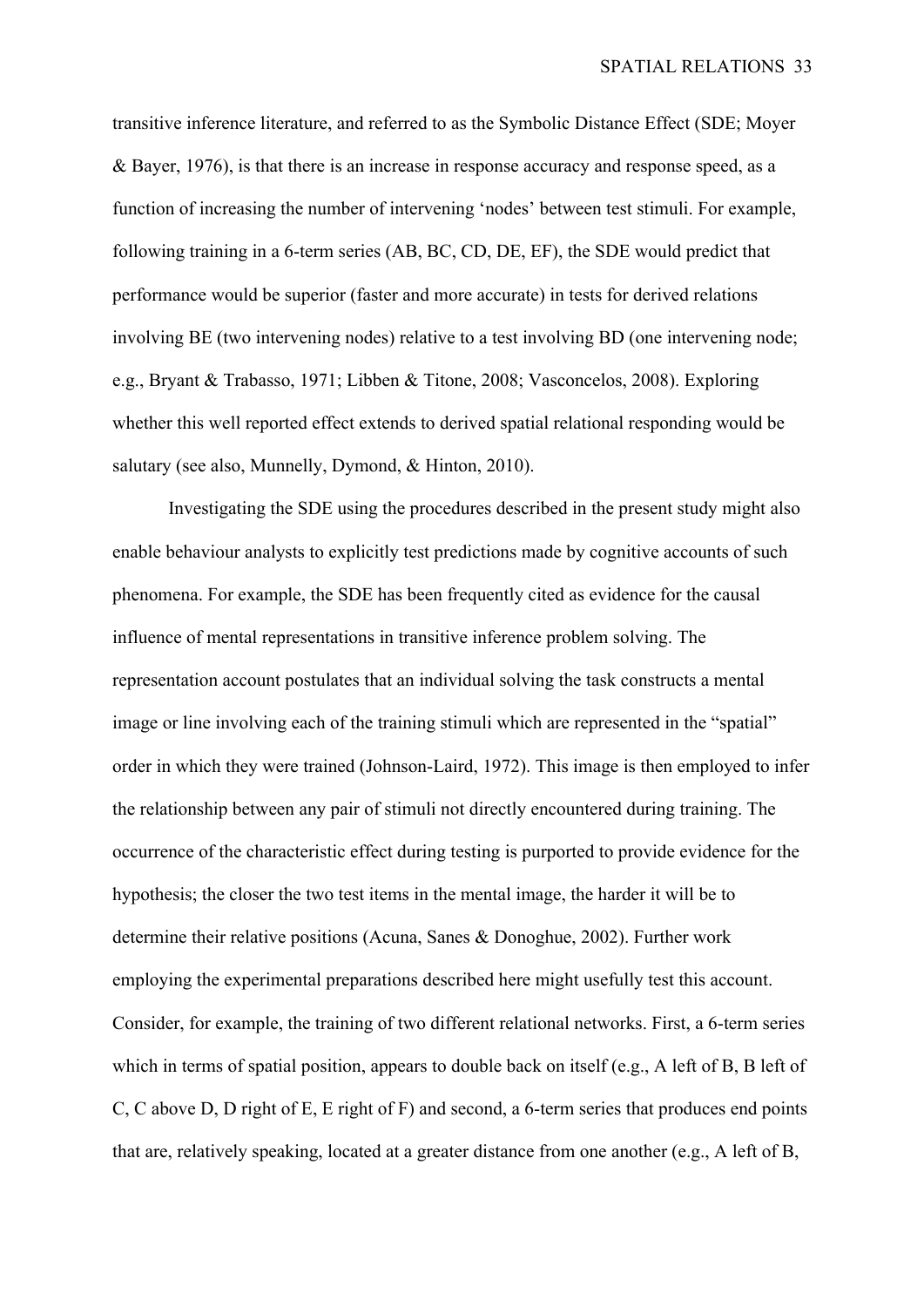B above C, C left of D, E right of D, F right of E). Such training would establish two networks in which the number of nodes and spatial cues is consistent, but the proximity of the end points (in representational terms) varies. The speed and accuracy of responding to the end pairs (AE) in both networks might then be compared. According to the cognitive proposals described above, a relative advantage would be predicted for the network in which the end points are located at a greater distance from each other. Evidence to the contrary might call into question the utility of such image-based accounts. As suggested, using the procedures described here might help shed new light on these phenomena. In addition, variables theorised by relational frame theorists to be important in predicting fluency of derivation of relations more generally (see, e.g., Hughes et al., 2012) might supplement such novel analyses; these might include, for example, level of experience in deriving in accordance with particular patterns of relational responding (e.g., spatial) or complexity of the relational network involved in a particular task (measured in terms of the number and variety of relations involved; for example, the fact that spatial relational responding includes several sub-types of framing in accordance with different spatial dimensions may make spatial tasks more difficult in some circumstances).

Although we approach the topic of spatial reasoning from the perspective of Relational Frame Theory (RFT), the present findings might also be interpreted from alternative theoretical positions. There is ongoing debate within behavior analysis as to the value of relational responding as an explanatory concept (Moore, 2009; Palmer, 2004). In particular, it has been argued that the patterns of behavior suggestive of relational responding in studies of derived stimulus relations might depend upon other unmeasured, possibly covert, verbal behavior. Thus, relational stimulus control in the present experiments might have been established in the following way: upon seeing the presentation of two stimuli on the screen during nonarbitrary training, participants covertly produced supplementary stimuli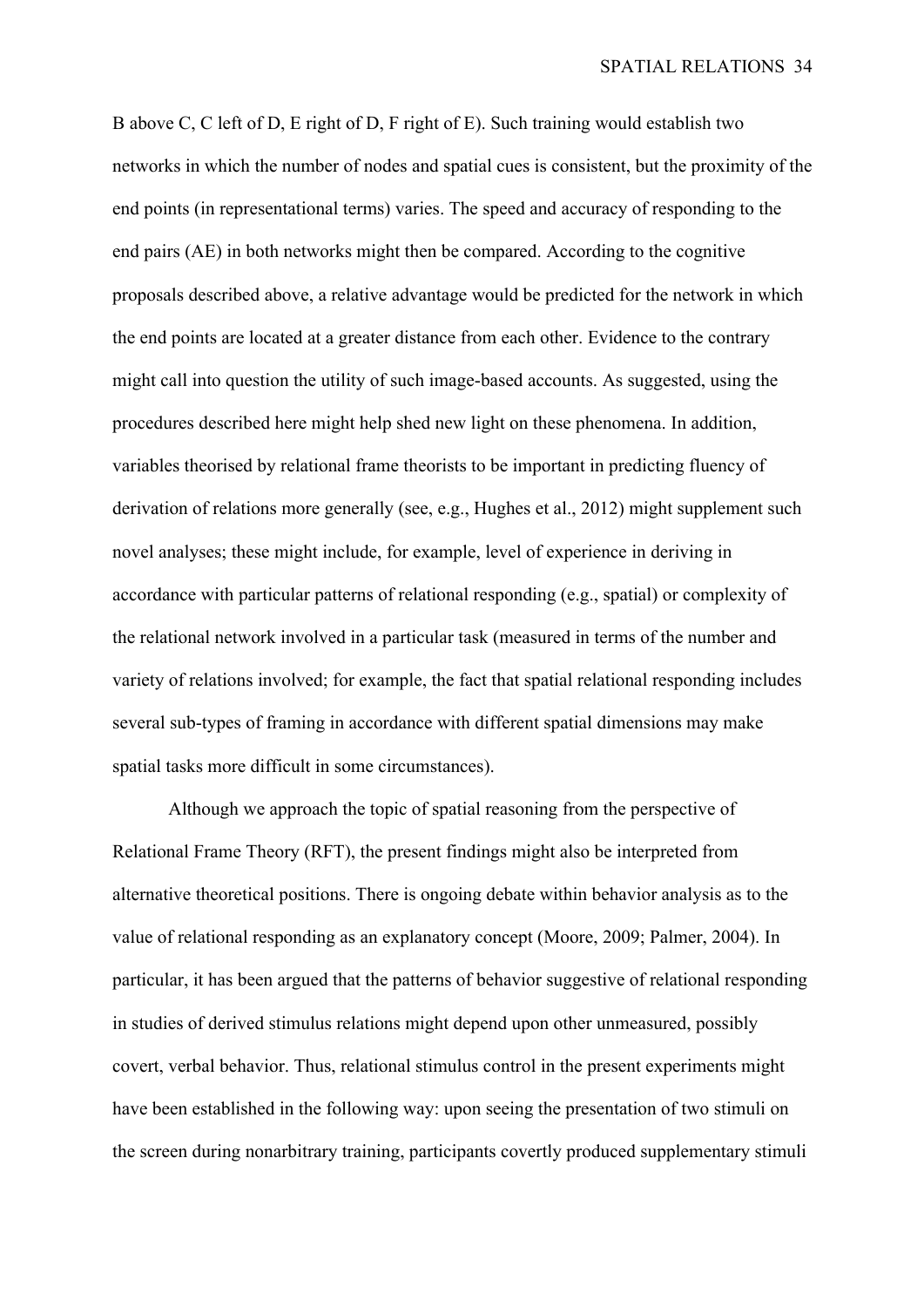such as, "the monkey is to the left of the tennis ball" and "left of is PAF", all which determined the final response (i.e., the stimulus selection). From a mediational perspective, the terminal performance of the subject cannot be fully understood, and therefore accounted for, without reference to the additional problem solving. The empirical work employing the premises and terminology of joint control (e.g., Lowenkron, 1989) and the naming hypothesis (e.g., Petursdottir, Carp, Peterson, & Lepper, 2015) might be usefully adapted and applied to the challenge of the current topic. In addition, arranging methodological preparations capable of evaluating the contribution of covert verbal behavior might proceed by identifying invariant collateral responses. Investigating supplementary measures such as eye tracking (Dube, Balsamo, Fowler, Dickson, & Lombard, 2006), response latencies (Barnes-Holmes et al., 2005), and neurophysiological measures (e.g., Hinton, Dymond, von Hecker & Evans, 2010; Wang & Dymond, 2013) might help shed further light on such issues. A RFT counterargument is that substantial practical progress can and is being made by manipulating contextual determinants of relational responding without theoretical reliance on mediating processes (see for example, Cassidy et al., 2011; Dymond & Roche, 2013; Hayes & Stewart, 2016). Nevertheless, we enthusiastically encourage behavior analysts from the full range of conceptual and theoretical perspectives to engage with hitherto unexplored research domains such as the current one.

In conclusion, the work reported here provides the first functional-analytic empirical investigation of spatial reasoning. This phenomenon, including in particular spatial transitive inference, has traditionally received more research attention from cognitive-developmental psychology than behavior analysis. However, given that the fact that it appears to be implicated in many complex reasoning and problem solving skills it would seem to be an important repertoire for behavior analytic science to study. Developing procedures for assessing, establishing and strengthening spatial reasoning in both typical and atypical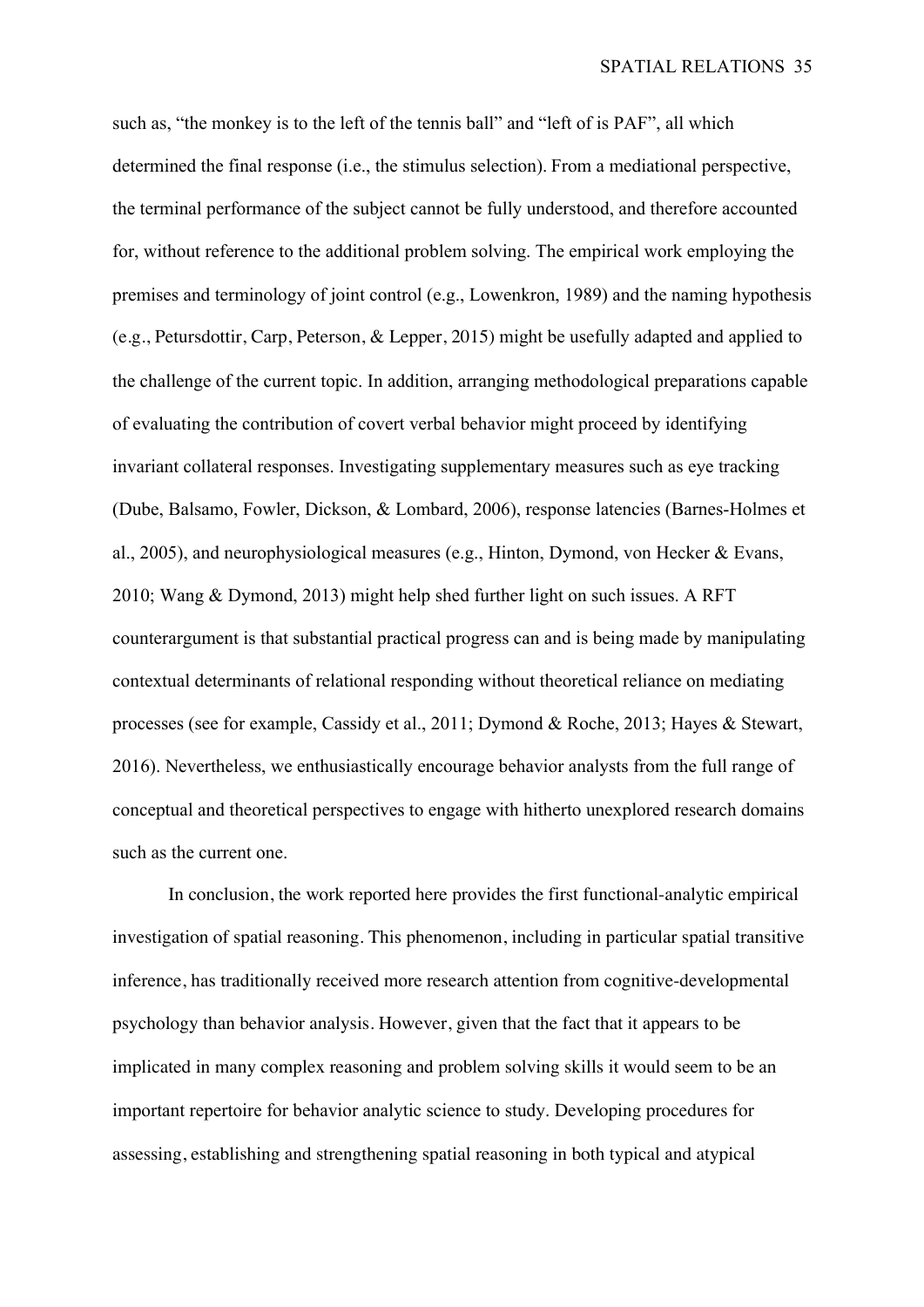populations is an important goal and the work reported here should facilitate additional

progress.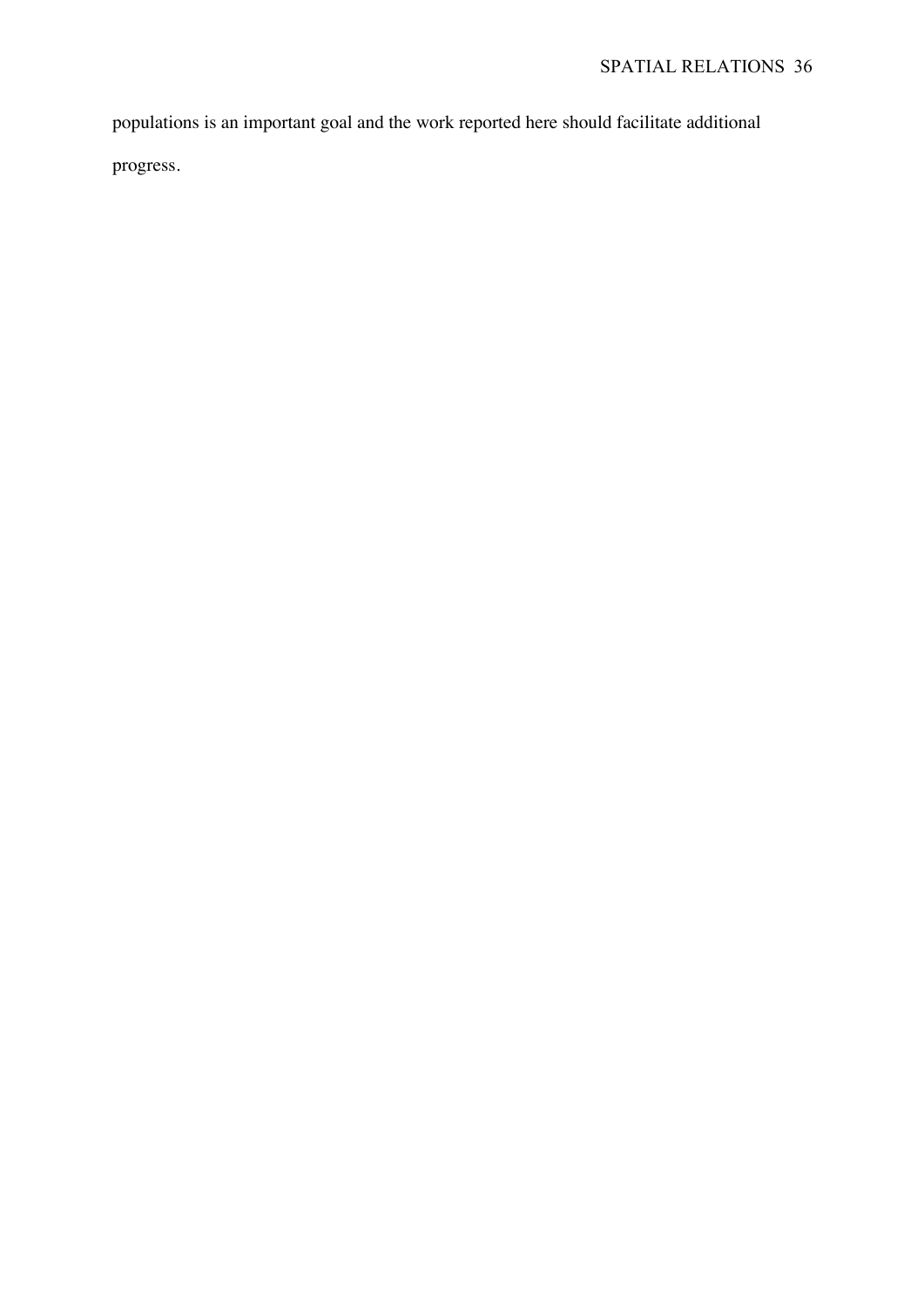#### **References**

- Acuna, B. D., Sanes, J. N., & Donoghue, J. P. (2002). Cognitive mechanisms of transitive inference. *Experimental Brain Research, 146,* 1-10. doi:10.1007/s00221-002-1092-y
- Andrews, G., & Halford, G. S. (2002). A cognitive complexity metric applied to cognitive development. *Cognitive Psychology*, *45*, 153-219. doi.10.1016/S0010-0285(02)000026
- Barnes-Holmes, Y., Barnes-Holmes, D., Roche, B., & Smeets, P. M. (2001). Exemplar training and a derived transformation of function in accordance with symmetry. *The Psychological Record, 51*, 287–308.
- Baer, D. M., & Deguchi, H. (1985). Generalized imitation from a radical-behavioral viewpoint. In S. Reiss & R. R. Bootzin (Eds.), *Theoretical issues in behavior therapy*  (pp. 179 –217). New York, NY: Academic Press.
- Berens, N. M., & Hayes, S. C. (2007). Arbitrarily applicable comparative relations: Experimental evidence for a relational operant. *Journal of Applied Behavior Analysis, 40,* 45-71. doi.10.1901/jaba.2007.7-06
- Bennett, M., Hermans, D., Dymond, S., Vervoort, E., & Baeyens, F. (2015). From bad to worse: Symbolic equivalence and opposition in fear generalization. *Cognition & Emotion, 29, 1137-1145.* doi:10.1080/02699931.2014.973833
- Bryant, P. E. (1974). *Perception and understanding in young children*. London: Methun.
- Bryant, P. E., & Trabasso, T. (1971). Transitive inferences and memory in young children. *Nature, 232,* 456-458. doi.10.1038/232456a0
- Catania, A. C. (2012). *Learning* (5th ed.). New York: Sloan.
- Cassidy, S., Roche, B., Colbert, D., Stewart, I., & Grey, I. (2016). A relational frame skills training intervention to increase general intelligence and scholastic aptitude. *Learning and Individual Differences, 47,* 222-235. doi.10.1016/j.lindif.2016.03.001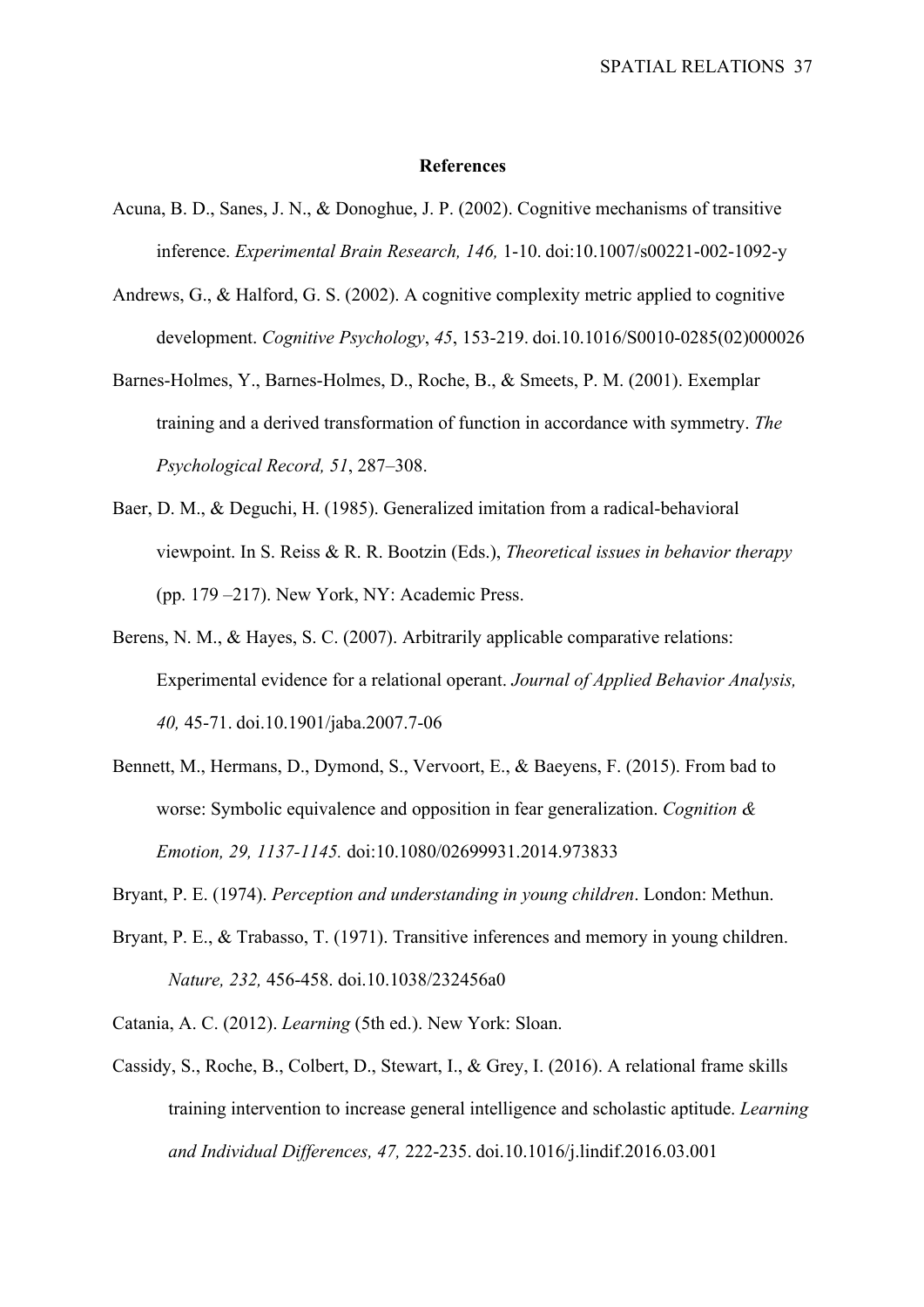- Cassidy, S., Roche, B. & Hayes, S. C. (2011). A relational frame training intervention to raise intelligence quotients: A pilot study. *The Psychological Record*, *61*, 173-198.
- De Houwer, J. (2011). Why the cognitive approach in psychology would profit from a functional approach and vice versa. *Perspectives on Psychological Science*, *6*, 202–209. doi.10.1177/1745691611400238
- Drake, C. E., & Wilson, K. G. (2008). Instructional effects on performance in a matching-tosample study. *Journal of the Experimental Analysis of Behavior*, 89, 333-340. doi.10.1901/jeab.2008-89-333
- Dube, W. V., Balsamo, L. M., Fowler, T. R., Dickson, C. A., & Lombard, K. M. (2006). Observing behavior topography in delayed matching to multiple samples. *The Psychological Record*, *56*, 233–244.
- Dymond, S., May, R. J., Munnelly, A., & Hoon, A. E. (2010). Evaluating the evidence based for relational frame theory: A citation analysis. *The Behavior Analyst, 33,* 97-117.
- Dymond, S., Ng, T., & Whelan, R. (2013). Establishing arbitrarily applicable relations of same and opposite with the relational completion procedure: Selection-based feedback. *The Psychological Record, 63,* 1-20. doi.10.11133/j.tpr.2013.63.1.009
- Dymond, S., & Roche, B. (2013). *Advances in relational frame theory: Research & application.* Oakland, CA: New Harbinger
- Dymond, S., Roche, B., Forsyth, J. P., Whelan, R., & Rhoden, J. (2007). Transformation of avoidance response functions in accordance with same and opposite relational frames. *Journal of the Experimental Analysis of Behavior*, *88*, 249–262. doi.10.1901/jeab.2007.22-07
- Dymond, S., & Whelan, R. (2010). Derived relational responding: A comparison of matching to sample and the relational completion procedure. *Journal of the Experimental Analysis of Behavior, 94,* 37-55. doi.10.1901/jeab.2010.94-37Gazes, R. P., Hampton, R.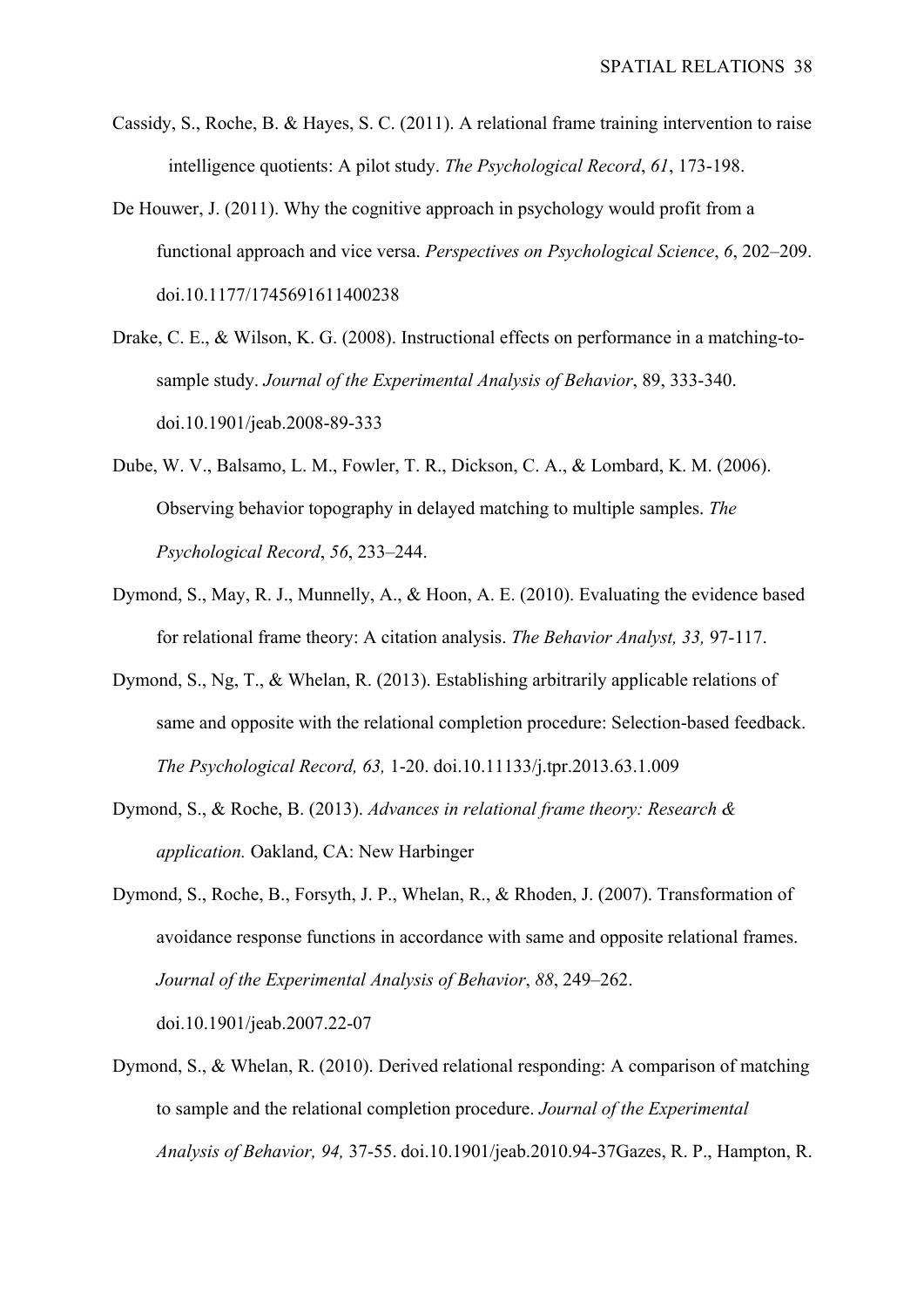R., & Lorenco, S. F. (2015). Transitive inference of social dominance by human infants. *Developmental Science.* Doi.10.1111/desc. 12367

- Gazes, R. P., Lazareva, O. F., Bergene, C. N., & Hampton, R. R. (2014). Effects of spatial training on transitive inference performance in human and rhesus monkeys. *Journal of Experimental Psychology: Animal Learning and Cognitive*, *40*, 477-489. doi:10.137/xan0000038
- Griffee, K., & Dougher, M. J. (2002). Contextual control of stimulus generalization and stimulus equivalence in hierarchical categorization. *Journal of the Experimental Analysis of Behavior*, *78,* 433–447. doi.10.1901/jeab.2002.78-433
- Halford, G. S., Wilson, W. H., & Phillips, S. (2010). Relational knowledge: The foundation of higher cognition. *Trends in Cognitive Sciences, 14*, 497–505. doi.10.1016/j.tics.2010.08.005
- Hayes, J., & Stewart, I. (2016). Comparing the effects of derived relational training and computer coding on intellectual potential in school-age children. *British Journal of Educational Psychology*. doi.10.1111/bjep.12114
- Hayes, S. C., Barnes-Holmes, D., & Roche, B. (2001). *Relational frame theory: A post-Skinnerian account of human language and cognition*. New York: Plenum Press.
- Hayes, S. C., & Brownstein, A. J. (1986). Mentalism, behavior-behavior relations, and a behavior-analytic view of the purposes of science. *The Behavior Analyst, 9,* 175-190.
- Hayes, S. C., Fox, E., Gifford, E. V., Wilson, K. G., Barnes-Holmes, D., & Healy, O. (2001) Derived relational responding as learned behavior. In S. C. Hayes, D. Barnes-Holmes, B. Roche. (Eds.). *Relational frame theory: A post-Skinnerian account of language and cognition*. (pp. 21 -49). New York: Plenum Press.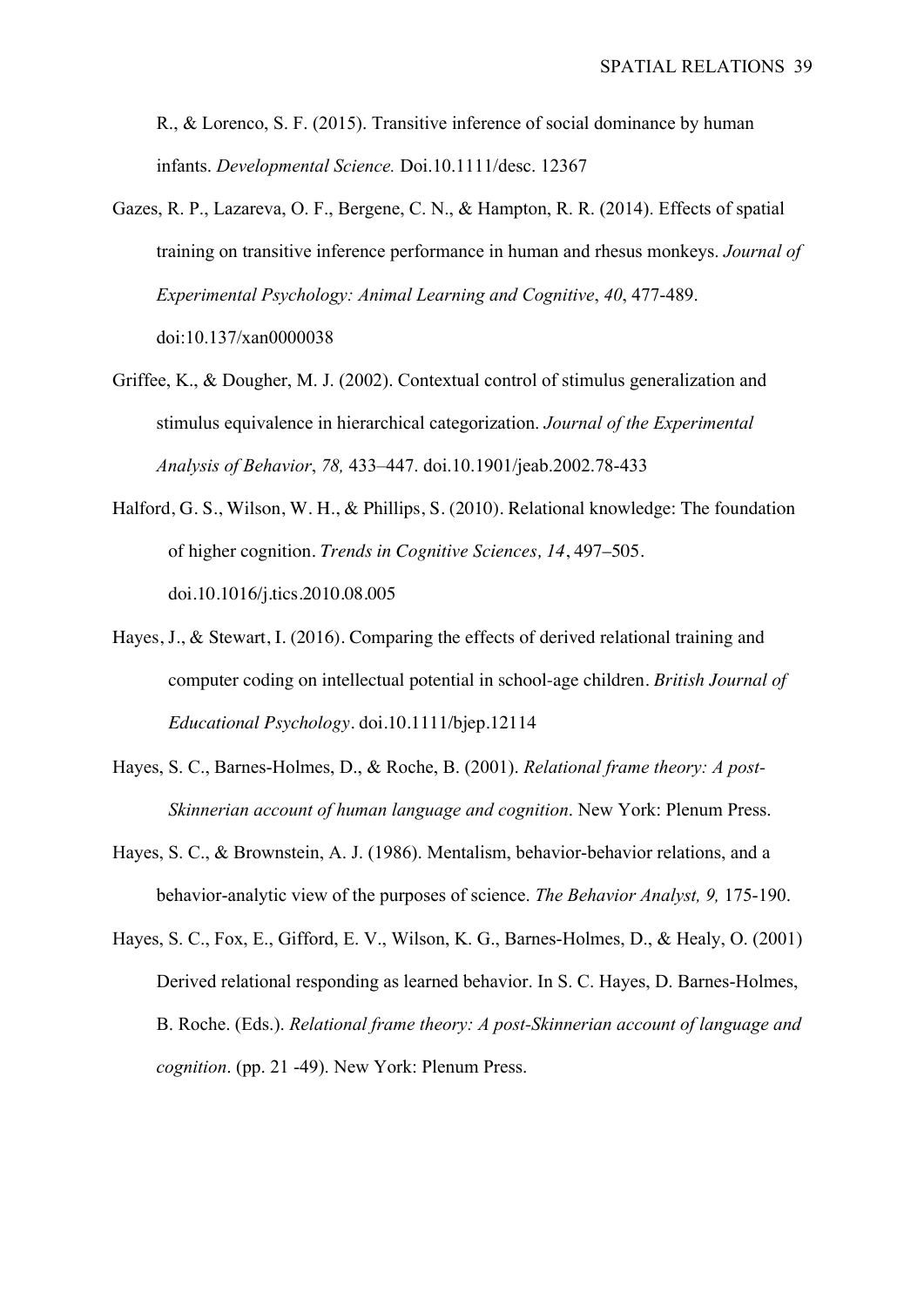- Hinton, E., Dymond, S., Von Hecker, U., & Evans, C. J. (2010). Neural correlates of relational reasoning and the symbolic distance effect: involvement of parietal cortex. *Neuroscience*, *168*, 138-148. doi.10.1016/j.neuroscience.2010.03.052
- Hughes, S., Barnes-Holmes, D., & Vahey, N. (2012). Holding on to our functional roots when exploring new intellectual islands: A voyage through implicit cognition. *Journal of Contextual Behavioral Science, 1,* 17-38. doi.10.1016/j.jcbs.2012.09.003
- Johnson-Laird, P. N. (1972). The three-term series problem. *Cognition, 1,* 57-82. doi.10.1016/0010-0277(72)90045-5
- Klauer, K. C., Stegmaier, R., & Meiser, T. (1997). Working memory involvement in propositional and spatial reasoning. *Thinking and Reasoning, 3*, 9–47. doi. 10.1080/135467897394419
- Knauff, M., Strube, G., Jola, C., Rauh, R., & Schlieder, C. (2004). The psychological validity of qualitative spatial reasoning in one dimension. *Spatial Cognition and Computation*, 4, 167-188. doi.10.1207/s15427633scc0402\_3
- Krumnack, A., Bucher, L., Nejasmic, J., Nebel, B., & Knauff, M. (2011). A model for relational reasoning as verbal reasoning. *Cognitive Systems Research*, *11*, 377–392. doi.10.1016/j.cogsys.2010.11.001
- Libben, M., & Titone, D. (2008). The role of awareness and working memory in human transitive inference. *Behavioural Processes, 77,* 43-54. doi.10.1016/j.beproc.2007.06.006
- Lipkens, R., & Hayes, S. C. (2009). Producing and recognizing analogical relations. *Journal of the Experimental Analysis of Behavior, 91,* 105–126. doi.10.1901/jeab.2009.91-105
- Lowenkron, B. (1989). Instructional control of generalized relational matching to sample in children. *Journal of the Experimental Analysis of Behavior*, *52*, 293–309. doi.10.1901/jeab.1989.52-293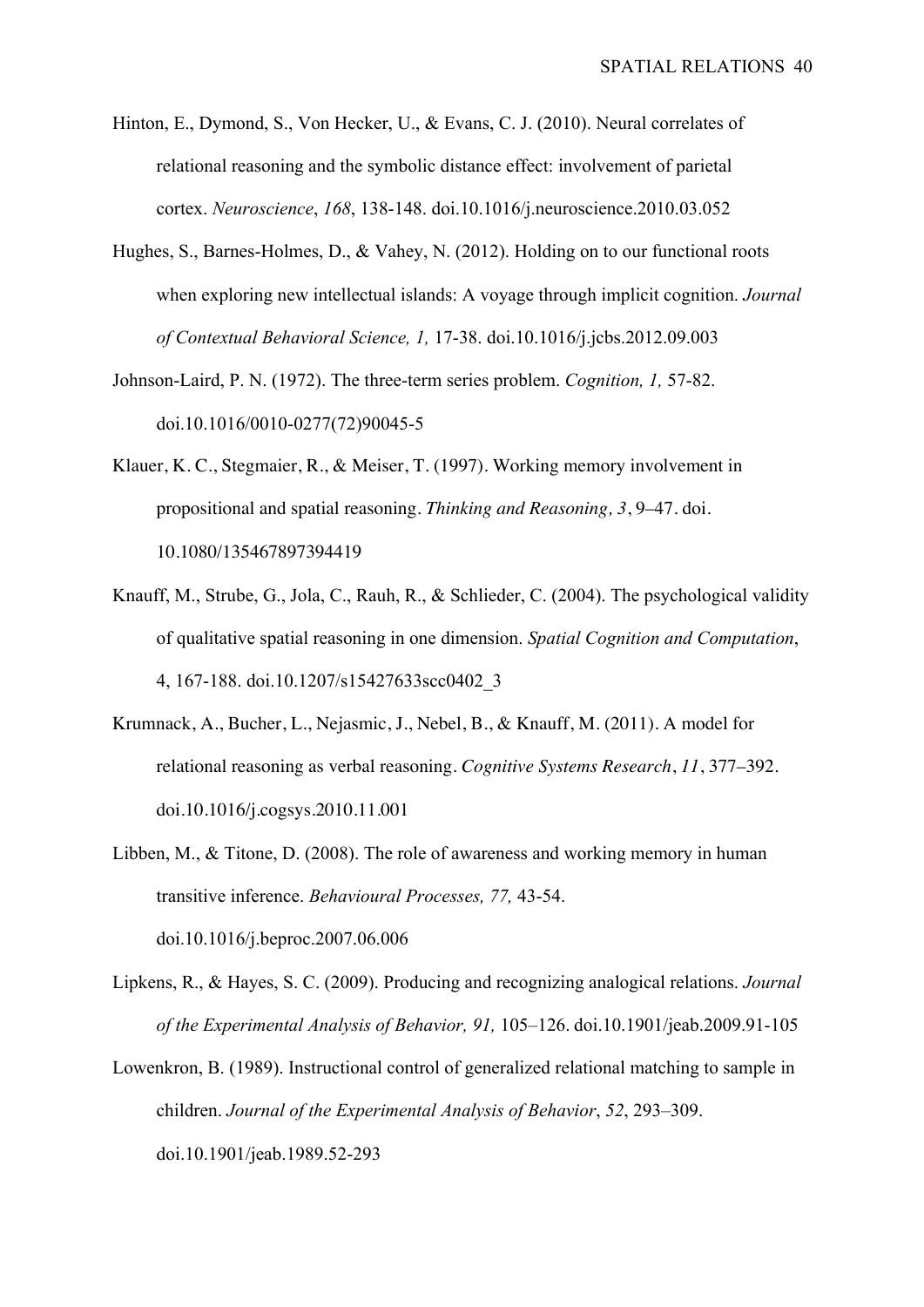Lubinski, D. (2010). Spatial ability and STEM: A sleeping giant for talent identification and development. *Personality and Individual Differences, 49,* 344-351. doi:10.1016/j.paid.2010.03.022

Moore, J. (2009). Some thoughts on the relation between derived relational responding and verbal behavior. *European Journal of Behavior Analysis*, *10*, 31-47. doi.10.1080/15021149.2009.11434307

- Moyer, R. S., & Bayer, R. H. (1976). Mental comparison and the symbolic distance effect*. Cognitive Psychology, 8,* 228-246. doi.10.1016/0010-0285(76)90025-6
- Munnelly, A., Dymond, S., & Hinton, E. C. (2010). Relational reasoning with derived comparative relations: A novel model of transitive inference. *Behavioural Processes*, *85*, 8-17. doi:10.1016/j.beproc.2010.05.007
- Nejasmic, J., Bucher, L., & Knauff, M. (2015). The construction of spatial mental models A new view on the continuity effect. *Quarterly Journal of Experimental Psychology, 68*, 1794-812. doi.10.1080/17470218.2014.991335
- O'Hora, D., Pelaez, M., Barnes-Holmes, D., & Amesty, L. (2005). Derived relational responding and human language: Evidence from the WAIS-III. *The Psychological Record, 55,* 155-174.
- Palmer, D. C. (2004). Data in search of a principle: A review of relational frame theory: A post-Skinnerian account of human language and cognition. *Journal of the Experimental Analysis of Behavior*, *81*, 189–204. doi.10.1901/jeab.2004.81-189.
- Pears, R., & Bryant, P. (1990). Transitive inferences by young children about spatial position. *British Journal of Psychology, 81,* 497–510. doi.10.1111/j.2044-8295.1990.tb02375.x
- Petursdottir, A. I., Carp, C. L., Peterson, S. P., & Lepper, T. L. (2015). Emergence of visualvisual conditional discriminations following intraverbal training. *Journal of the Experimental Analysis of Behavior, 103,* 332-348. doi.10.1002/jeab.136.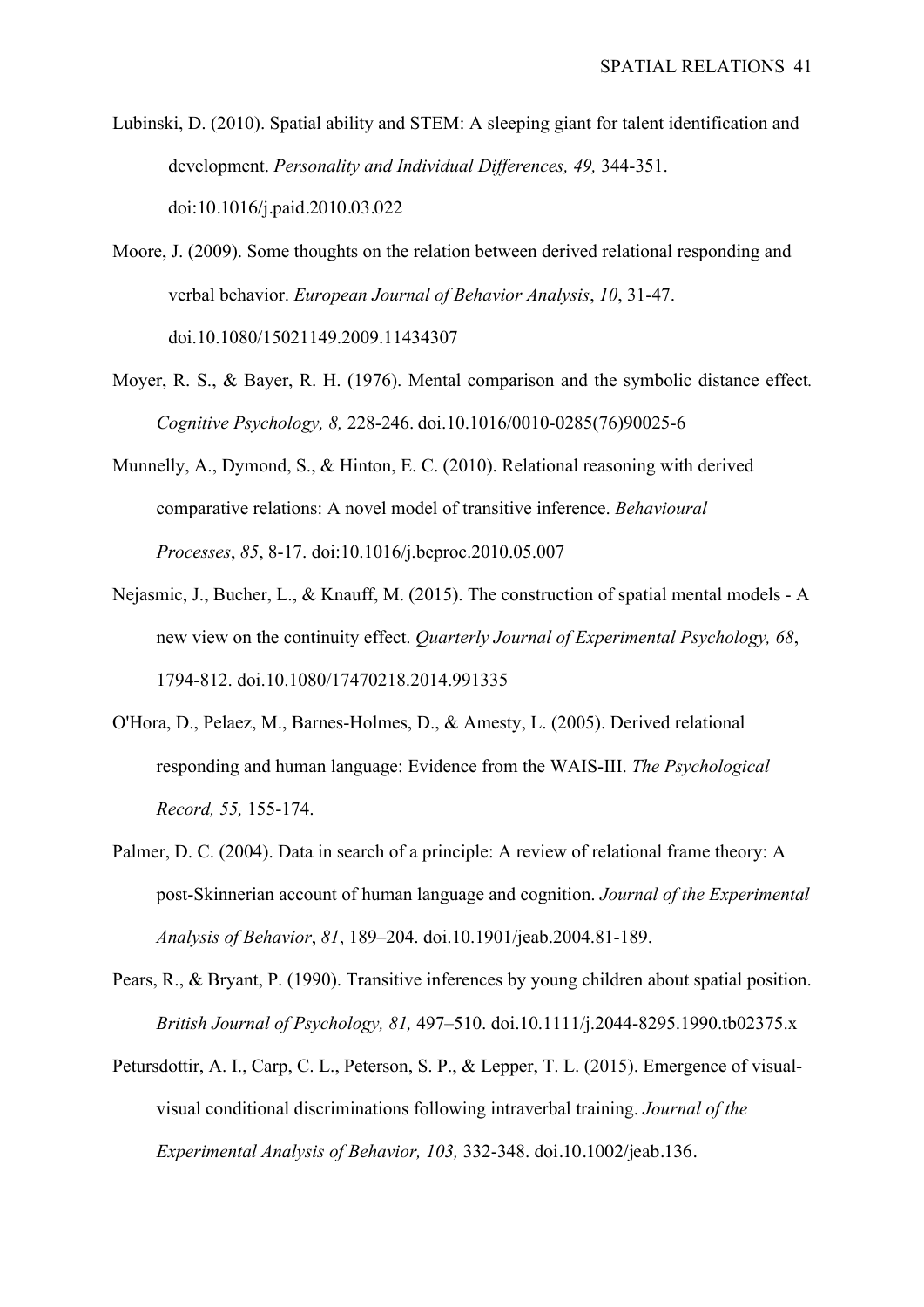- Sidman, M. (1994). *Equivalence relations and behavior: A research story*. Boston, MA: Authors Cooperative.
- Smyth, S., Barnes-Holmes, D., & Forsyth, J.P. (2006). A derived transfer of simple discrimination and self-reported arousal functions in spider fearful and non-spiderfearful participants. *Journal of the Experimental Analysis of Behavior*, *85*, 223–246. doi:10.1901/jeab.2006.02-05
- Slattery, B., & Stewart, I. (2014). Hierarchical classification as relational framing. *Journal of the Experimental Analysis of Behavior, 101,* 61-75. doi.10.1002/jeab.63
- Stewart, I. (2016). The fruits of a functional approach for psychological science. *International Journal of Psychology*, *51*, 15-27. doi:10.1002/ijop.12184
- Stewart, I., Barnes-Holmes, D., & Roche, B. (2004). A functional-analytic model of analogy using the relational evaluation procedure. *The Psychological Record*, *54*, 531-553.
- Stewart, I., & McElwee, J. (2009). Relational responding and conditional discrimination procedures: An apparent inconsistency and clarification. *The Behavior Analyst*, *32*, 309–318.
- Stewart, I., Tarbox, J., Roche, B., & O'Hora, D. (2013). Education intellectual development and relational frame theory. In S. Dymond & B. Roche. (Eds.). *Advances in relational frame theory: Research and application*, (pp. 178-198). New Harbinger: CA, USA.
- Vasconcelos, M. (2008). Transitive inference in non-human animals: An empirical and theoretical analysis. *Behavioural Processes, 78,* 313-334. doi.10.1016/j.beproc.2008.02.017
- Walsh, S., Horgan, J., May, R., Dymond, S., & Whelan, R. (2014). Facilitating relational framing in children and individuals with developmental delay using the relational completion procedure. *Journal of the Experimental Analysis of Behavior, 101,* 51-60. doi.10.1002/jeab.66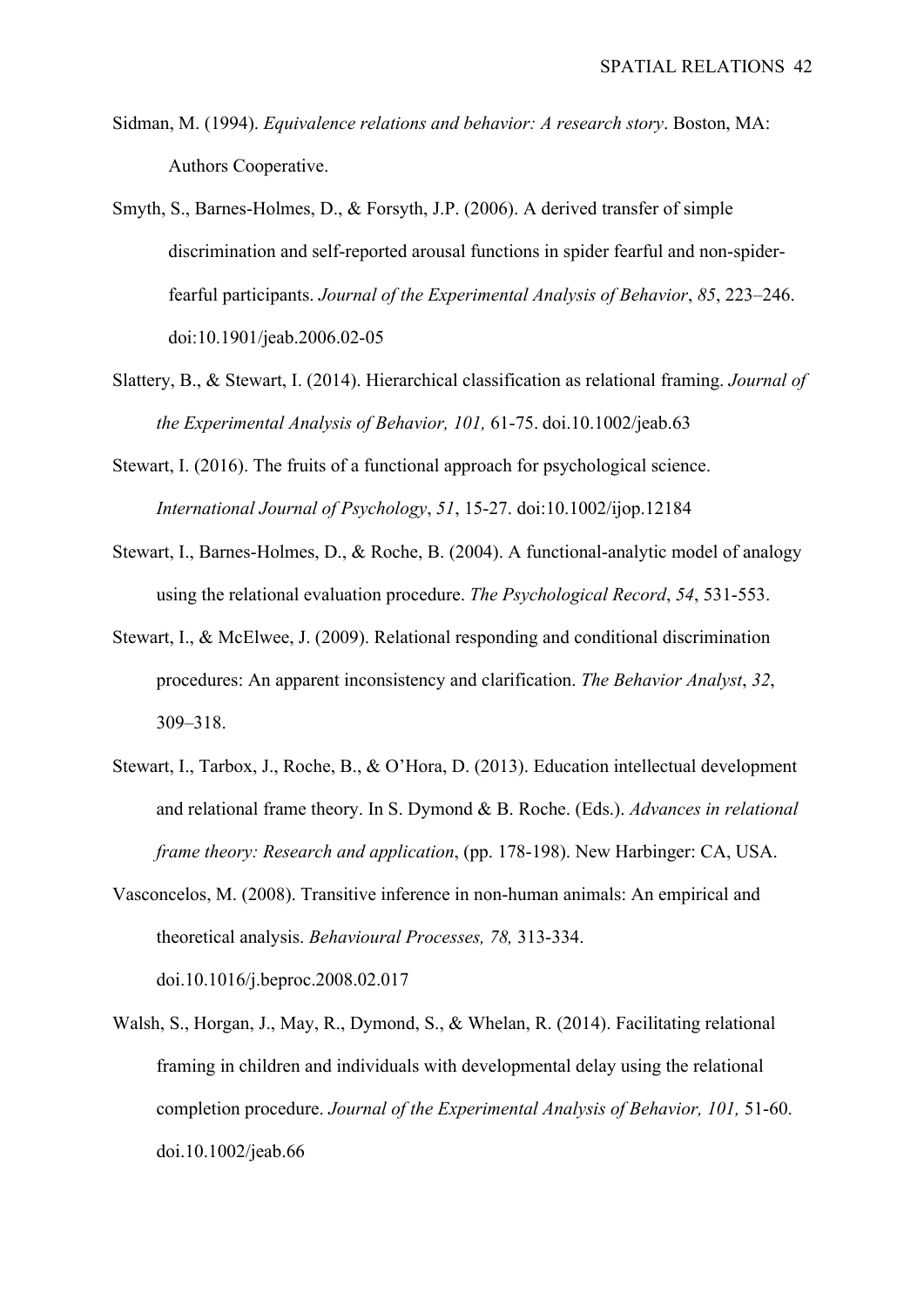- Wai, J., Lubinski, D., & Benbow, C. P. (2009). Spatial ability for STEM domains: Aligning over fifty years of cumulative psychological knowledge solidifies its importance. *Journal of Educational Psychology, 101,* 817-835. doi.10.1037/a0016127
- Wang, T., & Dymond, S. (2013). Event-related potential correlates of emergent inference in human arbitrary relational learning. *Behavioural Brain Research, 236*, 332-343. doi:10.1016/j.bbr.2012.08.033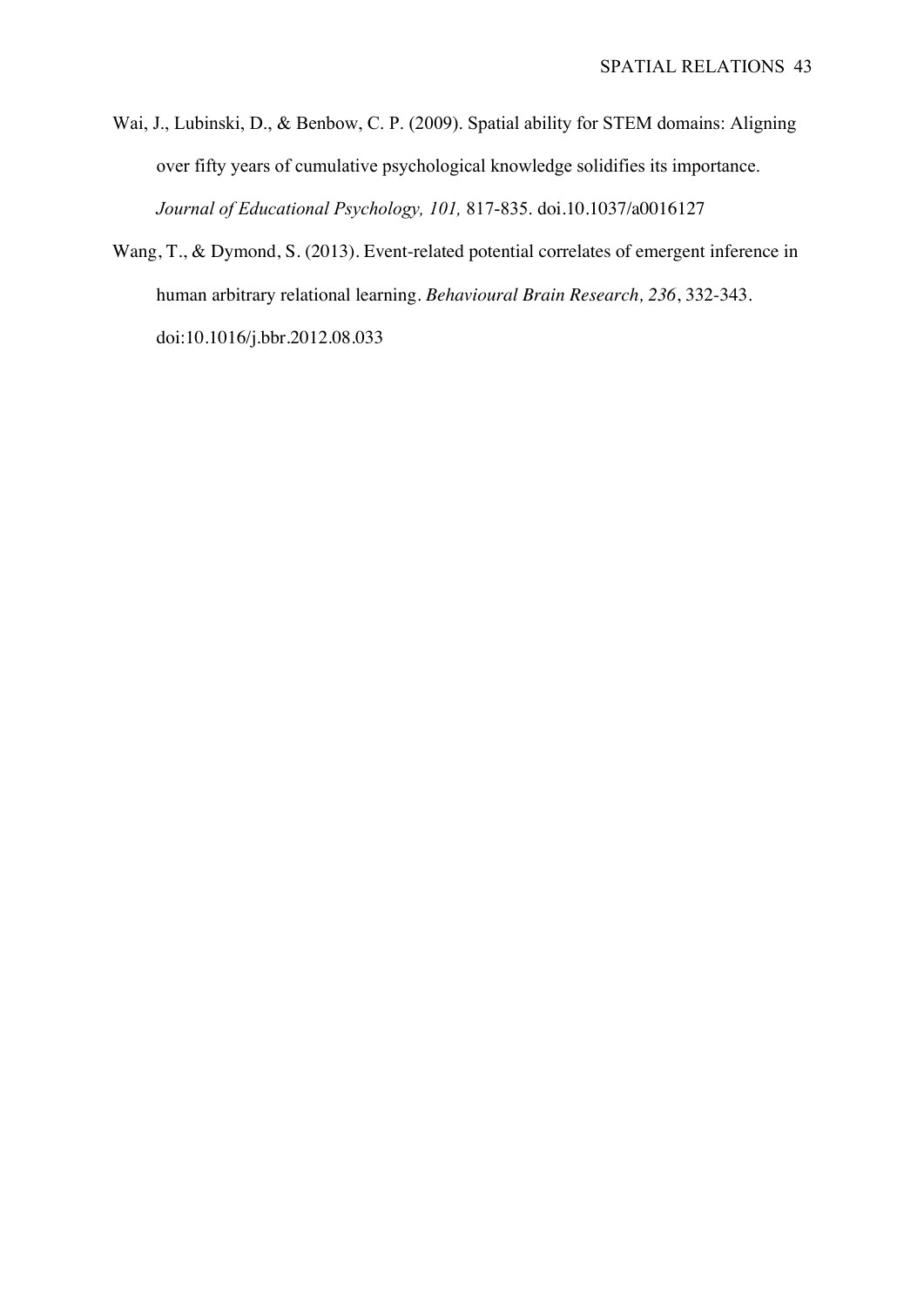Figure 1

# Experiment 1